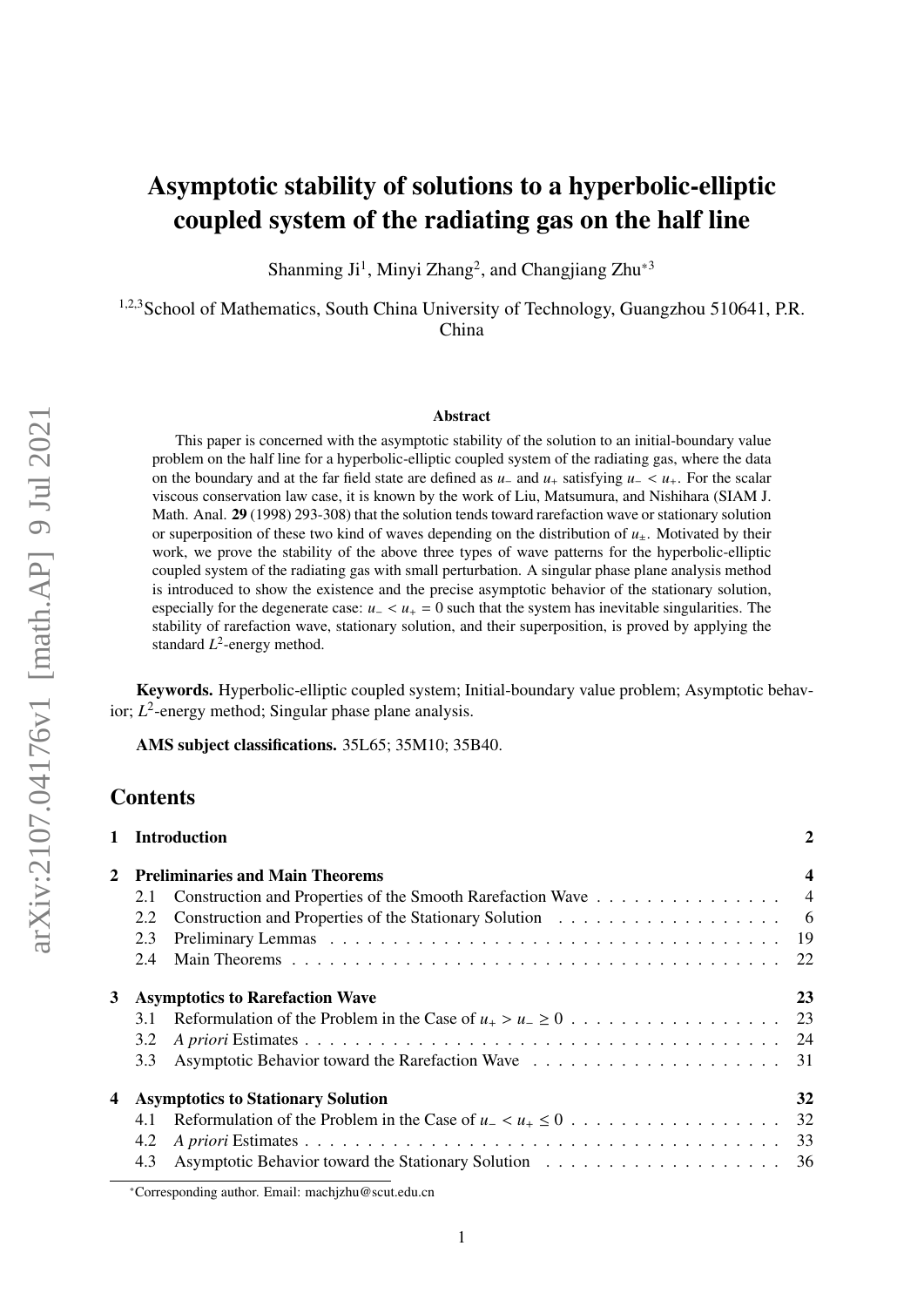| 5 Asymptotics to Superposition of Nonlinear Waves |                                                                        |  |
|---------------------------------------------------|------------------------------------------------------------------------|--|
|                                                   |                                                                        |  |
|                                                   |                                                                        |  |
|                                                   | 5.3 Asymptotic Behavior toward the Superposition of Nonlinear Waves 43 |  |

# <span id="page-1-0"></span>1 Introduction

We consider the asymptotic behavior of solutions to a model of hyperbolic-elliptic coupled system of radiating gas on the half line. The initial-boundary value problem (IBVP) of the above model on the half-line  $\mathbb{R}_+ = (0, +\infty)$  is

<span id="page-1-1"></span>
$$
\begin{cases} u_t + f(u)_x + q_x = 0, & x \in \mathbb{R}_+, \quad t > 0, \\ -q_{xx} + q + u_x = 0, & x \in \mathbb{R}_+, \quad t > 0, \end{cases}
$$
 (1.1)

with boundary condition

<span id="page-1-2"></span>
$$
u(0,t) = u_-, \quad t > 0,
$$
\n(1.2)

and initial data

<span id="page-1-3"></span>
$$
u(x,0) = u_0(x) \begin{cases} = u_-, & x = 0, \\ \to u_+, & x \to +\infty, \end{cases}
$$
 (1.3)

where the flux  $f(u)$  is a given smooth function of  $u$ ,  $u_{\pm}$  are given constants,  $u$  and  $q$  are unknown functions of the spacial variable  $x \in \mathbb{R}_+$  and the time variable *t*. Generally, *u* and *q* represent the velocity and the heat flux of the gas respectively. Throughout this paper, we impose the following condition:

$$
f(0) = f'(0) = 0
$$
,  $f''(u) > 0$  for  $u \in \mathbb{R}$ , and  $u_- < u_+$ .

Such a hyperbolic-elliptic coupled system appears typically in radiation hydrodynamics, cf. [\[37,](#page-45-0) [43\]](#page-45-1). The simplified model [\(1.1\)](#page-1-1) was first recovered by Hamer in [\[7\]](#page-43-0), and for the derivation of system [\(1.1\)](#page-1-1), we refer to [\[6,](#page-43-1) [7,](#page-43-0) [37\]](#page-45-0). In the *in-flow* case of  $u > 0$ , the boundary condition [\(1.2\)](#page-1-2) is necessary for the single hyperbolic equation  $(1.1)_1$  $(1.1)_1$ , we additionally impose  $q(0, t) = 0$  for the well-posedness of the coupled elliptic equation  $(1.1)_2$  $(1.1)_2$ . The problem with additional condition  $q(0, t) = 0$  for *in-flow* case will still be denoted by  $(1.1)-(1.3)$  $(1.1)-(1.3)$  $(1.1)-(1.3)$  for the sake of simplicity. On the contrary, in the *out-flow* case of  $u<sub>−</sub> < 0$ , the boundary condition  $(1.2)$  is enough for the hyperbolic-elliptic coupled system  $(1.1)$ , where the single hyperbolic equation  $(1.1)<sub>1</sub>$  $(1.1)<sub>1</sub>$  is over-determined with the boundary condition [\(1.2\)](#page-1-2) and the single elliptic equation  $(1.1)_2$  $(1.1)_2$  is under-determined since no information of *q* is given at the boundary.

The system  $(1.1)$  has been extensively studied by several authors in different contexts recently, but most of them are in the case of the whole space. For the one-dimensional whole space, concerning the large-time behavior of solutions to the Cauchy problem

<span id="page-1-4"></span>
$$
\begin{cases} u_t + f(u)_x + q_x = 0, & x \in \mathbb{R}, \ t > 0, \\ -q_{xx} + q_x + u_x = 0, & x \in \mathbb{R}, \ t > 0, \\ u(x, 0) = u_0(x) \to u_{\pm}, & x \to \pm \infty, \end{cases}
$$
(1.4)

Tanaka in [\[36\]](#page-45-2) proved the stability of the diffusion wave as a self-similar solution to the viscous Burgers equation for the special case:  $u_-=u_+=0$ . Kawashima and Nishihara in [\[14\]](#page-44-0) discussed the case of  $u_$  >  $u_+$  and showed that the solution to the Cauchy problem [\(1.4\)](#page-1-4) approaches the travelling wave of shock profile. Kawashima and Tanaka in [\[15\]](#page-44-1) investigated the remaining case of *<sup>u</sup>*<sup>−</sup> <sup>&</sup>lt; *<sup>u</sup>*<sup>+</sup> and proved the stability of the rarefaction wave for the Cauchy problem  $(1.4)$  with the asymptotic convergence rate. Ruan and Zhang in [\[31\]](#page-44-2) further studied the case:  $u<sub>−</sub> < u<sub>+</sub>$  for general flux  $f(u)$ . The radiating gas system [\(1.4\)](#page-1-4) in the following scalar equation form with convolution

<span id="page-1-5"></span>
$$
u_t + f(u)_x + u - \psi * u = 0, \quad x \in \mathbb{R}, \ t > 0,
$$
 (1.5)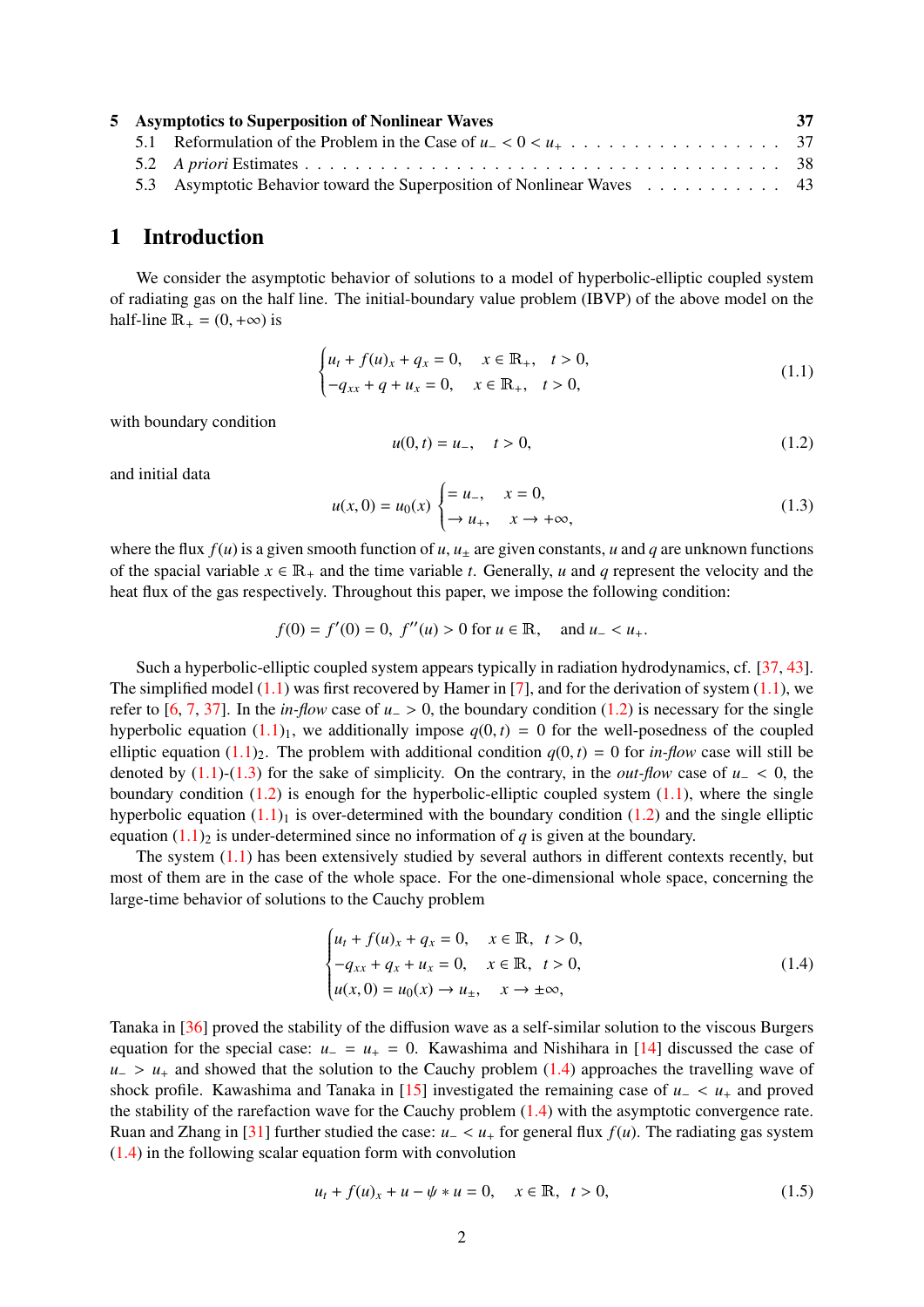where  $\psi(x)$  is the fundamental solution to the elliptic operator  $-\Delta + I$  in R, was studied in [\[2,](#page-43-2) [4,](#page-43-3) [17,](#page-44-3) [21,](#page-44-4) [28,](#page-44-5) [35,](#page-45-3) [38\]](#page-45-4). It was Schochet and Tadmor in [\[34\]](#page-45-5) who first proved the  $W^{1,\infty}$  regularity of the solution to [\(1.5\)](#page-1-5). Then Lattanzio and Marcati in [\[16\]](#page-44-6) studied the well-posedness and relaxation limits of weak entropy solutions. Yang and Zhao in [\[40\]](#page-45-6) constructed the Lax-Friedrichs' scheme and obtained the BV estimates. For the multi-dimensional case, Gao, Ruan and Zhu investigated the asymptotic rate towards the planar rarefaction waves to the Cauchy problem for a hyperbolic-elliptic coupled system (see [\[5,](#page-43-4) [6,](#page-43-1) [33\]](#page-45-7)). Di Francesco in [\[1\]](#page-43-5) studied the global well-posedness and the relaxation limits of the multi-dimensional radiating gas system. Duan, Fellner and Zhu in [\[3\]](#page-43-6) studied the stability and optimal time decay rates of planar rarefaction waves for a radiating gas model based on Fourier energy method. The structure of shock waves in the radiating gas dynamics was also investigated by many authors, see [\[10,](#page-43-7) [22,](#page-44-7) [23,](#page-44-8) [30,](#page-44-9) [42\]](#page-45-8). Moreover, the large time behaviors of the solutions for viscous conservation laws, and other system were studied by many authors, see  $[11, 12, 13, 24, 26, 29, 39, 44, 45]$  $[11, 12, 13, 24, 26, 29, 39, 44, 45]$  $[11, 12, 13, 24, 26, 29, 39, 44, 45]$  $[11, 12, 13, 24, 26, 29, 39, 44, 45]$  $[11, 12, 13, 24, 26, 29, 39, 44, 45]$  $[11, 12, 13, 24, 26, 29, 39, 44, 45]$  $[11, 12, 13, 24, 26, 29, 39, 44, 45]$  $[11, 12, 13, 24, 26, 29, 39, 44, 45]$  $[11, 12, 13, 24, 26, 29, 39, 44, 45]$  $[11, 12, 13, 24, 26, 29, 39, 44, 45]$  $[11, 12, 13, 24, 26, 29, 39, 44, 45]$  $[11, 12, 13, 24, 26, 29, 39, 44, 45]$  $[11, 12, 13, 24, 26, 29, 39, 44, 45]$  $[11, 12, 13, 24, 26, 29, 39, 44, 45]$  $[11, 12, 13, 24, 26, 29, 39, 44, 45]$  $[11, 12, 13, 24, 26, 29, 39, 44, 45]$  $[11, 12, 13, 24, 26, 29, 39, 44, 45]$ .

We are concerned with the asymptotic behavior of the solution to  $(1.1)-(1.3)$  $(1.1)-(1.3)$  $(1.1)-(1.3)$ . For the case of *u*<sub>−</sub>  $\lt u_+$ , the corresponding Riemann problem for the inviscid Burgers equation

$$
\begin{cases} u_t + f(u)_x = 0, & x \in \mathbb{R}, \ t > 0, \\ u(x, 0) = u_0^R(x) := \begin{cases} u_-, & x < 0, \\ u_+, & x > 0, \end{cases} \end{cases}
$$

admits a simple rarefaction wave solution

$$
u^{R}(x/t) = \begin{cases} u_{-}, & x \le f'(u_{-})t, \\ (f')^{-1}(\frac{x}{t}), & f'(u_{-})t \le x \le f'(u_{+})t, \\ u_{+}, & x \ge f'(u_{+})t. \end{cases}
$$

Additionally, the rarefaction wave  $(u, q)$  of the system [\(1.1\)](#page-1-1) is defined as  $(u, q) = (u^R(x/t), -\partial_x u^R(x/t))$ .<br>According to the convex function  $f(u)$  and the arguments used by Liu Matsumura, and Nishihara in According to the convex function  $f(u)$  and the arguments used by Liu, Matsumura, and Nishihara in [\[18\]](#page-44-14), we have the following five cases (taking the typical form of  $f(u) = \frac{1}{2}$  $\frac{1}{2}u^2$  for example) due to the signs of the characteristic speeds  $u_{+}$ :

\n- (1) 
$$
u_{-} < u_{+} < 0
$$
 (equivalent to  $f'(u_{-}) < f'(u_{+}) < 0)$ ;
\n- (2)  $u_{-} < u_{+} = 0$  (equivalent to  $f'(u_{-}) < f'(u_{+}) = 0)$ ;
\n- (3)  $u_{-} < 0 < u_{+}$  (equivalent to  $f'(u_{-}) < 0 < f'(u_{+})$ );
\n- (4)  $0 = u_{-} < u_{+}$  (equivalent to  $0 = f'(u_{-}) < f'(u_{+})$ );
\n- (5)  $0 < u_{-} < u_{+}$  (equivalent to  $0 < f'(u_{-}) < f'(u_{+})$ ).
\n

By using energy method, for the cases:  $u_- < u_+ \le 0$ ,  $0 \le u_- < u_+$  and  $u_- < 0 < u_+$ , Liu, Matsumura, and Nishihara in [\[18\]](#page-44-14) proved that the initial-boundary value problem on the half line for scalar viscous generalized Burgers equation admits a unique global solution and it converges to the stationary solution, the rarefaction wave and the superposition of the nonlinear waves, respectively, as  $t \to \infty$ . Since then, the initial boundary value problem on the half line  $\mathbb{R}_+$  for different models have been studied by many authors, cf. [\[8,](#page-43-10) [19,](#page-44-15) [20,](#page-44-16) [25,](#page-44-17) [41\]](#page-45-12), and references therein. In the case (4), the convergence of the initialboundary value problem to a rarefaction wave has been investigated by Ruan and Zhu in [\[32\]](#page-44-18). However, there remain four cases to be considered in the previous studies. Motivated by the classification by Liu, Matsumura, and Nishihara in  $[18]$ , here we prove the asymptotic behavior of the solutions to  $(1.1)-(1.3)$  $(1.1)-(1.3)$  $(1.1)-(1.3)$ for all remaining cases:  $u_+ < u_+ \leq 0$ ,  $0 < u_- < u_+$ , and  $u_- < 0 < u_+$ .

The main features of the hyperbolic-elliptic coupled system  $(1.1)-(1.3)$  $(1.1)-(1.3)$  $(1.1)-(1.3)$  on the half line are different from the previous study on scalar viscous Burgers equation on the half line in [\[18\]](#page-44-14), or the Cauchy problem  $(1.4)$  (equivalent to the scalar form  $(1.5)$  with convolution), due to the following reasons:

• The hyperbolic-elliptic coupled system  $(1.1)$ - $(1.3)$  on the half line cannot be converted to a scalar equation with convolution, since the information of the solution *q* on the boundary  $(q(0, t)$  or  $q_x(0, t)$ )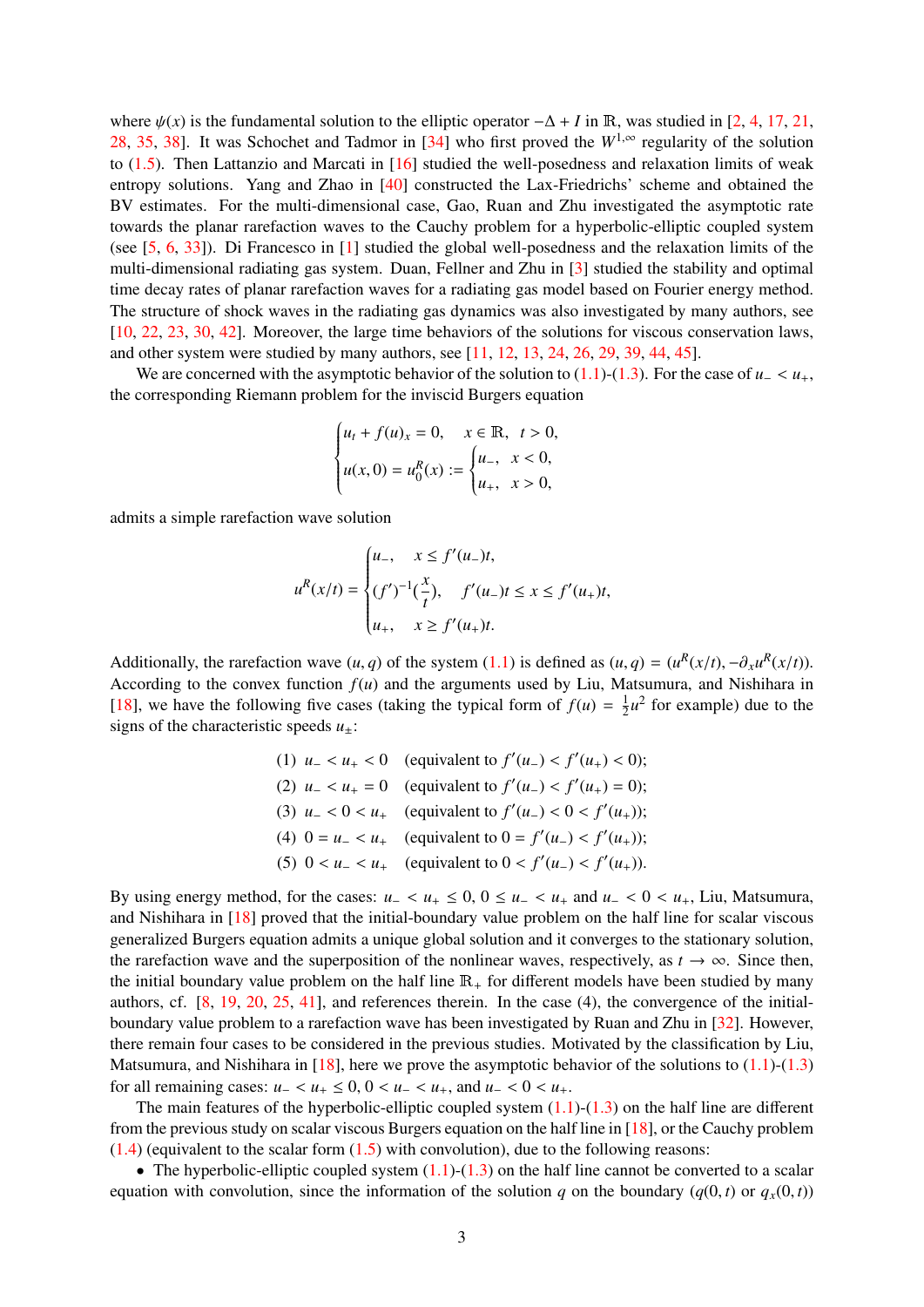is unknown for the *out-flow* cases (1) and (2). In fact, the "boundary condition" of the elliptic problem  $(1.1)$ <sub>2</sub> is determined in an inverse problem fashion such that the hyperbolic equation  $(1.1)$ <sub>1</sub> satisfies the boundary condition  $u(0, t) = u_-\$ , which is unnecessary for a single hyperbolic equation with characteristic curves running out of the region.

• For the degenerate case (2): *<sup>u</sup>*<sup>−</sup> <sup>&</sup>lt; *<sup>u</sup>*<sup>+</sup> <sup>=</sup> 0, there arise inevitable singularities in the analysis of the existence and spatial decay rates of the stationary solution. It should be noted that the spatial decay estimates of the stationary solution are essential to the energy estimates of the perturbation problem. We employ a singular phase plane analysis method with a series of approximated solutions to show the existence (see Lemma [2.5\)](#page-6-0), and then we utilize the finite series expansion to derive the precise decay estimates of higher order derivatives (see Lemma [2.8\)](#page-11-0).

• The estimates on the boundary terms are more subtle, especially for  $w_{xx}(0, t)$  of the perturbation  $w := u - \tilde{u} - \hat{u}$  when  $0 < u - \langle u_+, \text{ since this case corresponds to the *in-flow* problem. To overcome it,$ we find out the relation [\(3.25\)](#page-27-0) at boundary  $x = 0$  to estimate  $w_{xt}(0, t)$ , which plays an important role in estimating  $w_{xx}(0, t)$ .

Additionally, in order to avoid too much tedious estimations in Sections [4](#page-31-0) and [5,](#page-36-0) we introduce Lemma [2.12](#page-19-0) to simplify the proof of the asymptotic behavior of perturbation *z* after we get the asymptotic behavior of *w*.

This paper is organized as follows. In Section [2,](#page-3-0) we firstly prepare the basic properties of the rarefaction wave and stationary solution. Secondly, we give some inequalities for the maximum norm to elliptic problem, which is essential in estimating the asymptotic behavior of stationary solution. Finally, we present our main theorems. In Section [3,](#page-22-0) we show the asymptotic behavior for the case (5), which correspond to the rarefaction wave. The cases (1) and (2) corresponding to the stationary solutions are investigated in Section [4.](#page-31-0) In the final Section [5,](#page-36-0) referring to the results from [\[32\]](#page-44-18), the combination of the cases (2) and (4) can help us to consider the case (3) of superposition waves.

Notations. Hereafter, we denote generic positive constants by *C* and *c* unless they need to be distinguished. For function spaces,  $L^p = L^p(\mathbb{R}_+)$  with  $1 \leq p \leq \infty$  denotes the usual Lebesgue space on  $\mathbb{R}_+$ with the norm  $|\cdot|_p$ . For a non-negative integer *l*,  $H^l = H^l(\mathbb{R}_+)$  denotes the *l*-th order Sobolev space in the *L*<sup>2</sup>-sense, equipped with the norm  $\|\cdot\|_l$ . We note that  $H^0 = L^2$  and  $\|\cdot\|_0 = \|\cdot\|$ . For simplicity,  $\|f(\cdot, t)\|$  is denoted by  $\|f(t)\|$ . denoted by  $||f(t)||$ , and  $||f(\cdot, t)||_l$  is denoted by  $||f(t)||_l$ .

# <span id="page-3-0"></span>2 Preliminaries and Main Theorems

Without loss of generality, we may take the typical case of  $f(u) = \frac{1}{2}$  $\frac{1}{2}u^2$  to simplify the calculations in the following, since the proof for general convex function  $f(u)$  can be slightly modified.

## <span id="page-3-1"></span>2.1 Construction and Properties of the Smooth Rarefaction Wave

In this subsection we consider the cases (4):  $0 = u_0 < u_+$  and (5):  $0 < u_- < u_+$ . Since the rarefaction wave  $u^R(x/t)$  is not smooth enough, we construct the smooth approximation  $\tilde{u} = \tilde{u}_i(x, t)$  ( $i = 4, 5$ ) by employing the ideal of Hattori and Nishibara in [9]. We define  $\tilde{u}_i(x, t)$  as a solution of the Cauchy employing the ideal of Hattori and Nishihara in [\[9\]](#page-43-11). We define  $\tilde{u}_5(x, t)$  as a solution of the Cauchy problem

<span id="page-3-2"></span>
$$
\begin{cases} \tilde{u}_t + \tilde{u}\tilde{u}_x = \tilde{u}_{xx}, & x \in \mathbb{R}, \quad t > 0 \\ \tilde{u}(x, 0) = \tilde{u}_0^R(x), & x \in \mathbb{R}, \end{cases}
$$
 (2.1)

with  $\tilde{q} = -\tilde{u}_x$  and the initial data  $\tilde{u}_0^R(x)$  is defined by

<span id="page-3-3"></span>
$$
\tilde{u}_0^R(x) = \begin{cases} u_-, & x < 0, \\ u_+, & x > 0, \end{cases}
$$
\n(2.2)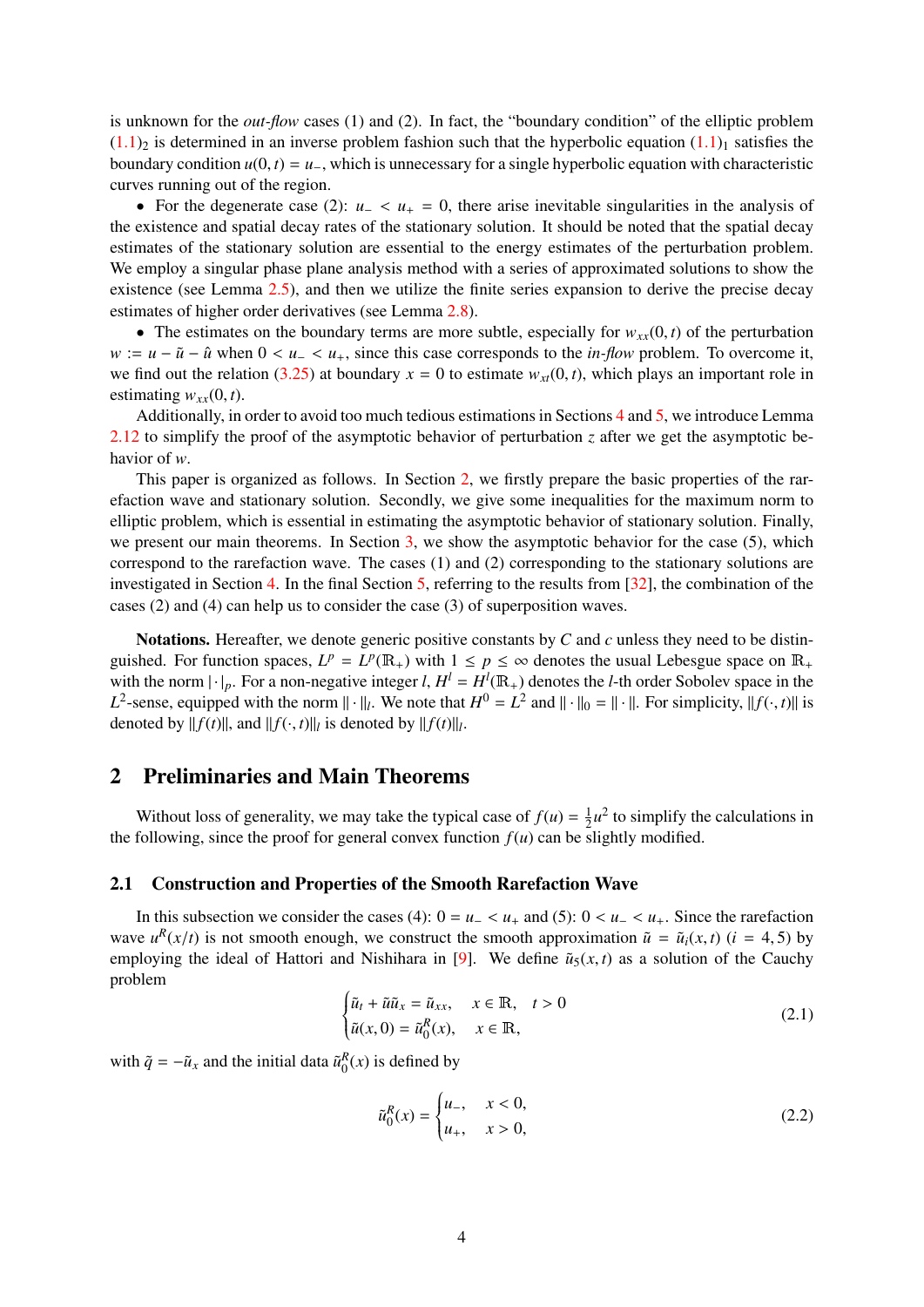for the case  $u_$  > 0. When  $u_$  = 0,  $\tilde{u}_4(x,t)$  defined as above does not converge to the corresponding rarefaction wave fast enough near the boundary  $x = 0$ . Therefore, we need to modify  $\tilde{u}_0^R(x)$  as

$$
\tilde{u}_0^R(x) = \begin{cases} -u_+, & x < 0, \\ u_+, & x > 0, \end{cases}
$$

such that the solution  $\tilde{u}_4(x, t)$  of [\(2.1\)](#page-3-2) satisfies  $\tilde{u}_4(0, t) = 0$ . Using the Hopf-Cole transformation, the explicit formula of  $\tilde{u}$  can be obtained. Here, we give some properties of smooth approximation solutions  $\tilde{u}$  in Lemma [2.1.](#page-4-0) The proof of Lemma [2.1](#page-4-0) can be found in [\[9,](#page-43-11) [15\]](#page-44-1).

<span id="page-4-0"></span>**Lemma 2.1** *For*  $1 \leq p \leq \infty$  *and*  $t > 0$ ,  $\tilde{u}_i$  ( $i = 4, 5$ ) *satisfies the following estimates:* 

(i) 0 ≤  $\tilde{u}_5(0, t) - u_-\leq C\delta e^{-c(1+t)}$  *for*  $u_-\geq 0$  *and*  $\tilde{u}_4(0, t) = 0$  *for*  $u_-\geq 0$ *;*  $| \partial_x^k \tilde{u}_5(0, t) | \leq C \delta e^{-c(1+t)}, \quad |\partial_x^k \tilde{u}_4(0, t) | \leq C(1+t)^{-\frac{1}{2}(k+1)}, \quad k = 1, 2, 3, 4;$  $(iii)$   $|\tilde{u}_i(t) - \tilde{u}^R(t)|_p \leq C(1+t)^{-\frac{1}{2} + \frac{1}{2p}}, \quad i = 4, 5;$  $(iv)$   $|\tilde{u}_{ix}(t)|_p \leq C\delta^{\frac{1}{p}}(1+t)^{-1+\frac{1}{p}}, \quad |\tilde{u}_{it}(t)|_p \leq C\delta^{\frac{1}{p}}(1+t)^{-1+\frac{1}{p}}, \quad i=4,5;$ (v)  $|\partial_x^k \partial_t^l \tilde{u}_i(t)|_p \leq C\delta(1+t)^{-\frac{1}{2}(k+l-\frac{1}{p})}, \quad k+l=1,2,3,4, \quad k,l \in \mathbb{N}, \quad i=4,5;$ (vi)  $\tilde{u}_{ix} > 0$ ,  $u_{-} \le \tilde{u}_i \le u_+$ ,  $x \in \mathbb{R}$ ,  $i = 4, 5$ .

We note that the boundary value  $\tilde{u}_5(0, t) \neq u_0$  if  $u_0 > 0$ . In this case, the perturbation  $u(x, t) - \tilde{u}(x, t)$ has a "boundary layer"  $u_-\tilde{u}(0, t)$  at  $x = 0$ . To solve this problem, we need to modify  $\tilde{u}$  near the boundary  $x = 0$ . Referring to the method of Nakamura in [\[27\]](#page-44-19), our modified smooth approximation ( $\varphi(x, t)$ ,  $\psi(x, t)$ ) is defined as

<span id="page-4-1"></span>
$$
\begin{cases}\n\varphi(x,t) := \tilde{u}(x,t) - \hat{u}(x,t), \\
\psi(x,t) := \tilde{q}(x,t) - \hat{q}(x,t),\n\end{cases}
$$
\n(2.3)

where

$$
\begin{cases}\n\hat{u}(x,t) := (\tilde{u}(0,t) - u_{-})e^{-x}, \\
\hat{q}(x,t) := -\tilde{u}_{x}(0,t)e^{-x}.\n\end{cases}
$$
\n(2.4)

Note that  $\hat{u}(0, t) = 0$  if  $u_0 = 0$ . Substituting [\(2.3\)](#page-4-1) into [\(2.1\)](#page-3-2), we get the equation of ( $\varphi(x, t), \psi(x, t)$ ):

$$
\begin{cases} \varphi_t + \varphi \varphi_x = \varphi_{xx} - \hat{u}_t - \varphi_x \hat{u} - \varphi \hat{u}_x - \hat{u} \hat{u}_x + \hat{u}_{xx}, \\ \varphi(0, t) = u_-, \quad \varphi(+\infty, t) = u_+, \\ \varphi(x, 0) = \varphi_0(x) = \tilde{u}_0(x) - \hat{u}(x, 0), \quad x \in \mathbb{R}_+, \end{cases}
$$

and  $\psi(x, t) = -\tilde{u}_x(x, t) + \tilde{u}_x(0, t)e^{-x}$  which satisfies  $\psi(0, t) = 0$ .

According to Lemma [2.1,](#page-4-0) by simple calculations, we can conclude the following estimates of  $\varphi(x, t)$ .

<span id="page-4-2"></span>**Lemma 2.2** *For*  $1 \leq p \leq \infty$  *and*  $t \geq 0$ *,*  $\varphi(x, t)$  *satisfies:* 

(i) 
$$
\varphi_x > 0
$$
,  $|\varphi(x, t)| < u_+$ , for  $x \in \mathbb{R}$ ;  
\n(ii)  $|\varphi(t) - u^R(t)|_p \le C(1 + t)^{-\frac{1}{2} + \frac{1}{2p}}$ ;  
\n(iii)  $|\varphi_x(t)|_p \le C\delta^{\frac{1}{p}}(1 + t)^{-1 + \frac{1}{p}}$ ,  $|\varphi_t(t)|_p \le C\delta^{\frac{1}{p}}(1 + t)^{-1 + \frac{1}{p}}$ ;  
\n(iv)  $|\partial_x^k \partial_t^l \varphi(t)|_p \le C\delta(1 + t)^{-\frac{1}{2}(k + l - \frac{1}{p})}$ ,  $k + l = 1, 2, 3, 4$ ,  $k, l \in \mathbb{N}$ ;  
\n(v)  $|\partial_x^k \partial_t^l R_1(t)|_p \le C\delta e^{-c(1+t)}$ ,  $k, l = 0, 1, 2$ ;  
\n(vi)  $|\partial_x^k \partial_t^l R_2(t)|_p \le C\delta(1 + t)^{-\frac{1}{2}(k + l + 3 - \frac{1}{p})}$ ,  $k, l = 0, 1$ .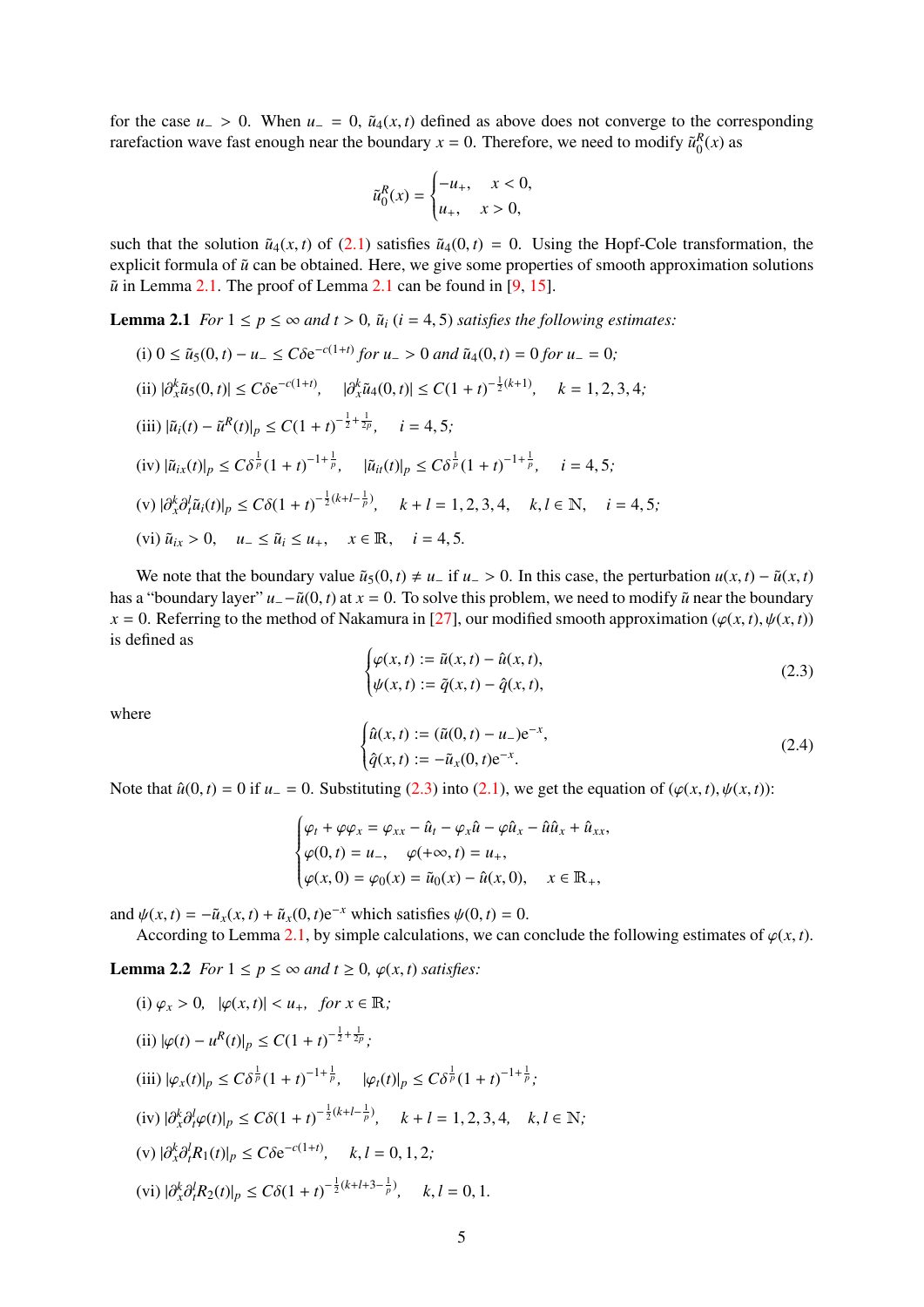*Here,*

$$
R_1(x,t) = \hat{u}_t + \varphi_x \hat{u} + \varphi \hat{u}_x + \hat{u} \hat{u}_x + \hat{q}_x,
$$

*and*

$$
R_2(x,t)=-\varphi_{xxx}-\hat{u}_{xxx}-\hat{q}_{xx}+\hat{u}_x+\hat{q}.
$$

## <span id="page-5-0"></span>2.2 Construction and Properties of the Stationary Solution

In this subsection, we consider the cases (1):  $u- < u<sub>+</sub> < 0$  and (2):  $u- < u<sub>+</sub> = 0$ , and we will show that the IBVP [\(1.1\)](#page-1-1)-[\(1.3\)](#page-1-3) has a stationary solution ( $\bar{u}(x)$ ,  $\bar{q}(x)$ ), which satisfies

<span id="page-5-1"></span>
$$
\begin{cases}\n(\frac{1}{2}\bar{u}^2)_x = -\bar{q}_x, \\
-\bar{q}_{xx} + \bar{q} + \bar{u}_x = 0, \\
\bar{u}(0) = u_-, \\
\bar{u}(+\infty) = u_+, \quad \bar{q}(+\infty) = 0.\n\end{cases}
$$
\n(2.5)

Integrating the system  $(2.5)_1$  $(2.5)_1$  with respect to *x* over  $[x, \infty)$ , we conclude that  $\frac{1}{2}\bar{u}^2 = \frac{1}{2}$  $\frac{1}{2}u_+^2 - \bar{q} \ge 0$ . Thus,  $\bar{u}$ can be expressed as

$$
\bar{u} = \pm \sqrt{u_+^2 - 2\bar{q}}.
$$

Under the assumption of  $u$  − <  $u$  + ≤ 0, the function  $\bar{u}$  connecting  $u$  and  $u$  + should be chosen as

$$
\bar{u} = -\sqrt{u_+^2 - 2\bar{q}}, \quad \text{such that} \quad \bar{u}_x = \frac{\bar{q}_x}{\sqrt{u_+^2 - 2\bar{q}}}.
$$

Substituting  $\bar{u}_x$  into  $(2.5)_2$  $(2.5)_2$ , the system  $(2.5)$  is converted to

<span id="page-5-2"></span>
$$
\begin{cases}\n-\bar{q}_{xx} + \bar{q} + \frac{\bar{q}_x}{\sqrt{u_+^2 - 2\bar{q}}} = 0, \\
\bar{q}(0) = \bar{q}_- < 0, \quad \bar{q}(+\infty) = 0.\n\end{cases}
$$
\n(2.6)

Here,  $\bar{q}_-$  satisfies  $\bar{q}_- = \frac{1}{2}$  $rac{1}{2}u_+^2 - \frac{1}{2}$  $\frac{1}{2}u^2 < 0.$ <br>c 0 and (

In the cases (1):  $u_-\leq u_+\leq 0$  and (2):  $u_-\leq u_+=0$ , we prove that the initial-boundary value problem [\(2.5\)](#page-5-1) has a stationary solution  $(\bar{u}, \bar{q}) = (\bar{u}_i(x), \bar{q}_i(x))$ ,  $i = 1, 2$ , respectively.

<span id="page-5-3"></span>**Lemma 2.3** Suppose  $u_− < u_+ ≤ 0$  and let  $\delta := |u_− u_+|$ . Then there exists a solution  $\bar{u}_i$ ,  $(i = 1, 2)$  to the stationary problem (2.5), such that the following estimates hold for some positive constants  $C$  and  $\lambda$ *stationary problem* [\(2.5\)](#page-5-1)*, such that the following estimates hold for some positive constants C and* λ*:*

(i) 
$$
\bar{u}_{ix}(x) > 0
$$
,  $i = 1, 2$ ;  
\n(ii)  $|\partial_x^k \{\bar{u}_1(x) - u_+\}| \le C\delta e^{-\lambda x}$ ,  $k = 0, 1, 2, 3$ ;  
\n(iii)  $|\partial_x^k \bar{u}_2(x)| \le C \frac{\delta^{k+1}}{(1 + \delta x)^{k+1}}$ ,  $k = 0, 1, 2, 3, 4$ ;  
\n(iv)  $\left|\frac{\bar{u}_{ixx}^2}{\bar{u}_{ix}}\right| \le C\delta$ ,  $\left|\frac{\bar{u}_{ixxx}^2}{\bar{u}_{ix}}\right| \le C\delta$ ,  $i = 1, 2$ ;  
\n(v)  $\left|\frac{\bar{u}_{2xxx}}{\bar{u}_{2x}}\right| \le C\delta$ ,  $\left|\frac{\partial_x^4 \bar{u}_2}{\bar{u}_{2x}}\right| \le C\delta$ .

In the degenerate case (2): *u*<sub>−</sub> < *u*<sub>+</sub> = 0, the elliptic problem [\(2.6\)](#page-5-2) has singularity near  $\bar{q}$  = 0, and  $q^{\prime}$  = 0, which means the singularity is inevitable. The singularity causes significant difficulty in the analysis of the existence and asymptotic behavior of the stationary solution. We will present the detailed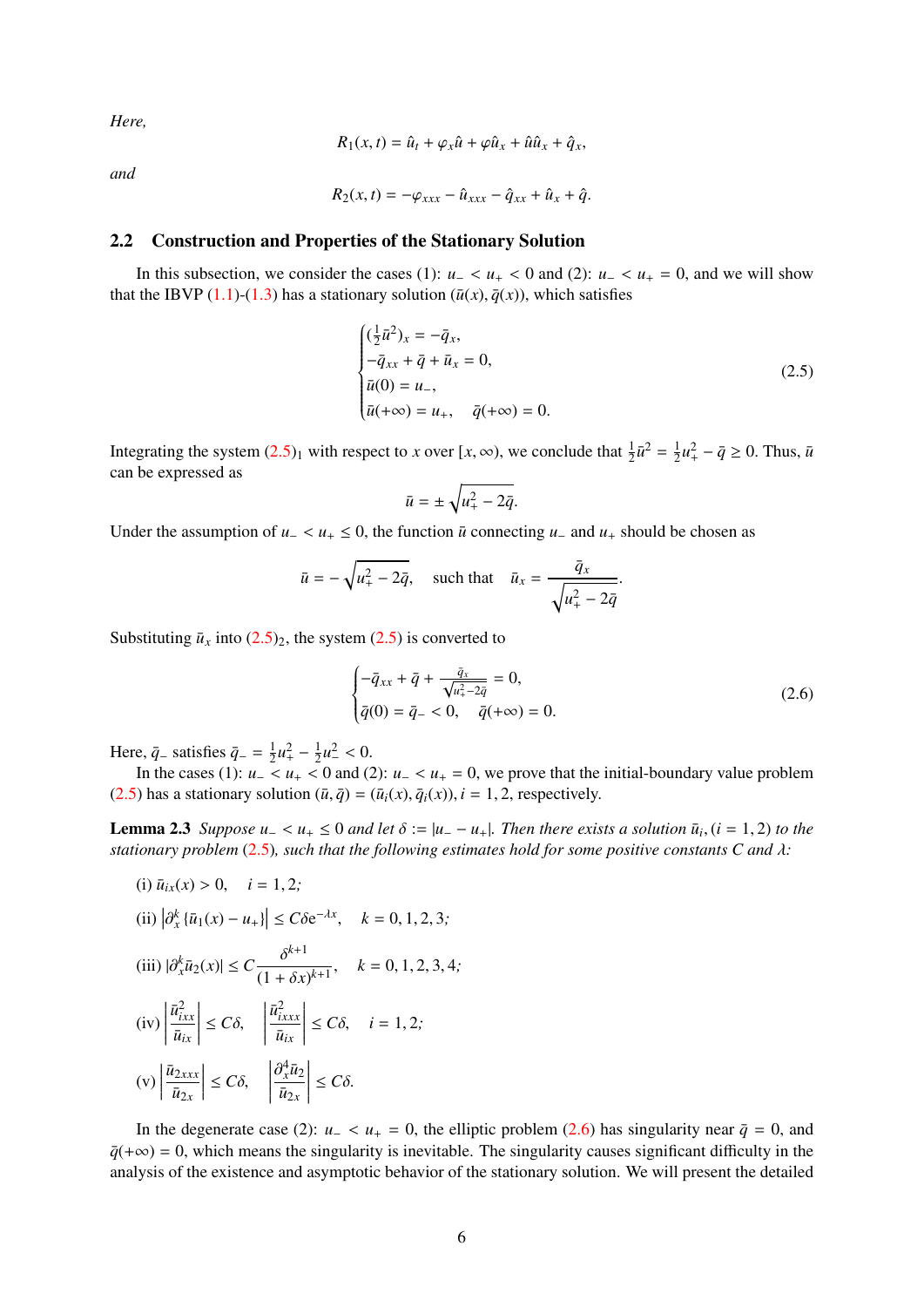proof of Lemma [2.3](#page-5-3) for the degenerate case (2) by applying a generalized singular phase plane analysis method. Then we sketch the main lines of the proof for case (1).

For the sake of convenience, in this subsection we set

$$
s(x) = -\bar{q}(x), \quad v(x) = \bar{q}_x(x), \quad x > 0,
$$
\n(2.7)

then  $0 < s(x) < s_0 := \frac{1}{2}$  $rac{1}{2}u^2 - \frac{1}{2}$  $\frac{1}{2}u_+^2 > 0$ ,  $v(x) > 0$ , are solutions to the following problem

<span id="page-6-6"></span>
$$
\begin{cases}\ns_x = -\nu, \\
\nu_x = -s + \frac{\nu}{\sqrt{u_+^2 + 2s}}, \\
0 < s(x) < s_0, \quad \nu(x) > 0, \quad x \in (0, +\infty).\n\end{cases} \tag{2.8}
$$

We first focus on the degenerate case of  $u_{+} = 0$ , and the problem has singularity at where  $s = 0$ 

<span id="page-6-1"></span>
$$
\begin{cases}\ns_x = -\nu, \\
\nu_x = -s + \frac{\nu}{\sqrt{2s}}, \\
0 < s(x) < s_0, \quad \nu(x) > 0, \quad x \in (0, +\infty).\n\end{cases} \tag{2.9}
$$

<span id="page-6-5"></span>**Lemma 2.4** *For any given*  $s_0 > 0$ , *if*  $\tilde{v}(s)$  *solves the following singular equation* 

<span id="page-6-2"></span>
$$
\begin{cases}\n\frac{d\tilde{v}}{ds} = \frac{s}{\tilde{v}} - \frac{1}{\sqrt{2s}}, \quad s \in (0, s_0), \\
\tilde{v}(s) > 0 \text{ for } s \in (0, s_0), \quad \lim_{s \to 0^+} \tilde{v}(s) = 0, \quad \int_0^{s_0} \frac{1}{\tilde{v}(s)} ds = +\infty,\n\end{cases}
$$
\n(2.10)

*then the function s*(*x*) *defined by*

<span id="page-6-3"></span>
$$
x = -\int_{s_0}^{s(x)} \frac{1}{\tilde{\nu}(\tau)} d\tau, \qquad x \in (0, +\infty)
$$
 (2.11)

*is a solution of* [\(2.9\)](#page-6-1) *with*  $v(x) := \tilde{v}(s(x)) > 0$ .

*Proof.* The positivity of  $\tilde{v}(s)$  on  $s \in (0, s_0)$  and the singularity at  $s = 0$  under the conditions in [\(2.10\)](#page-6-2) imply that the function  $s(x)$  is well-defined on  $x \in (0, +\infty)$  by [\(2.11\)](#page-6-3) such that  $s(0) = s_0 > 0$  and  $s(+\infty) = 0$ ,  $s(x)$  is a strictly decreasing function for  $x \in (0, +\infty)$ . Differentiating the identity [\(2.11\)](#page-6-3) with respect to *x* shows that

$$
1 = -\frac{1}{\tilde{\nu}(s(x))} s_x(x) = -\frac{s_x(x)}{\nu(x)}
$$

Further,

$$
v_x(x) = \frac{d}{dx}\tilde{v}(s(x)) = \frac{d\tilde{v}}{ds} \cdot \frac{ds(x)}{dx} = \left(\frac{s(x)}{\tilde{v}(s(x))} - \frac{1}{\sqrt{2s(x)}}\right) \cdot (-v(x)) = -s(x) + \frac{v(x)}{\sqrt{2s(x)}}.
$$

The proof is completed.

The main feature of the problem [\(2.10\)](#page-6-2) is that it has two singularities: (i) for *s* near zero, the function  $-\frac{1}{\sqrt{2s}}$  is un-bounded and not Lipschitz continuous; (ii) for  $\tilde{v} = 0$  as the condition  $\lim_{s\to 0^+} \tilde{v}(s) = 0$ required, the term  $\frac{s}{\tilde{v}}$  is also un-bounded and not Lipschitz continuous. In order to handle these two singularities, we consider an approximated problem for  $k \in N^+$  (without loss of generality we may assume that  $\frac{1}{k^2} < s_0$ , otherwise we only consider large  $k \in \mathbb{N}^+$  with  $k \ge k_0$ , where  $k_0 := [\frac{1}{\sqrt{s_0}}] + 1$ 

<span id="page-6-4"></span>
$$
\begin{cases}\n\frac{\mathrm{d}\tilde{v}_k}{\mathrm{d}s} = \frac{s}{\tilde{v}_k} - \frac{1}{\sqrt{2s}}, \quad s \in \left(\frac{1}{k^2}, s_0\right), \\
\tilde{v}_k(s) > 0 \text{ for } s \in \left(\frac{1}{k^2}, s_0\right), \quad \tilde{v}_k\left(\frac{1}{k^2}\right) = \frac{1}{k}.\n\end{cases} \tag{2.12}
$$

<span id="page-6-0"></span>The above approximated problem is solved by the generalized phase plane analysis method. See the illustration Figure [1.](#page-7-0)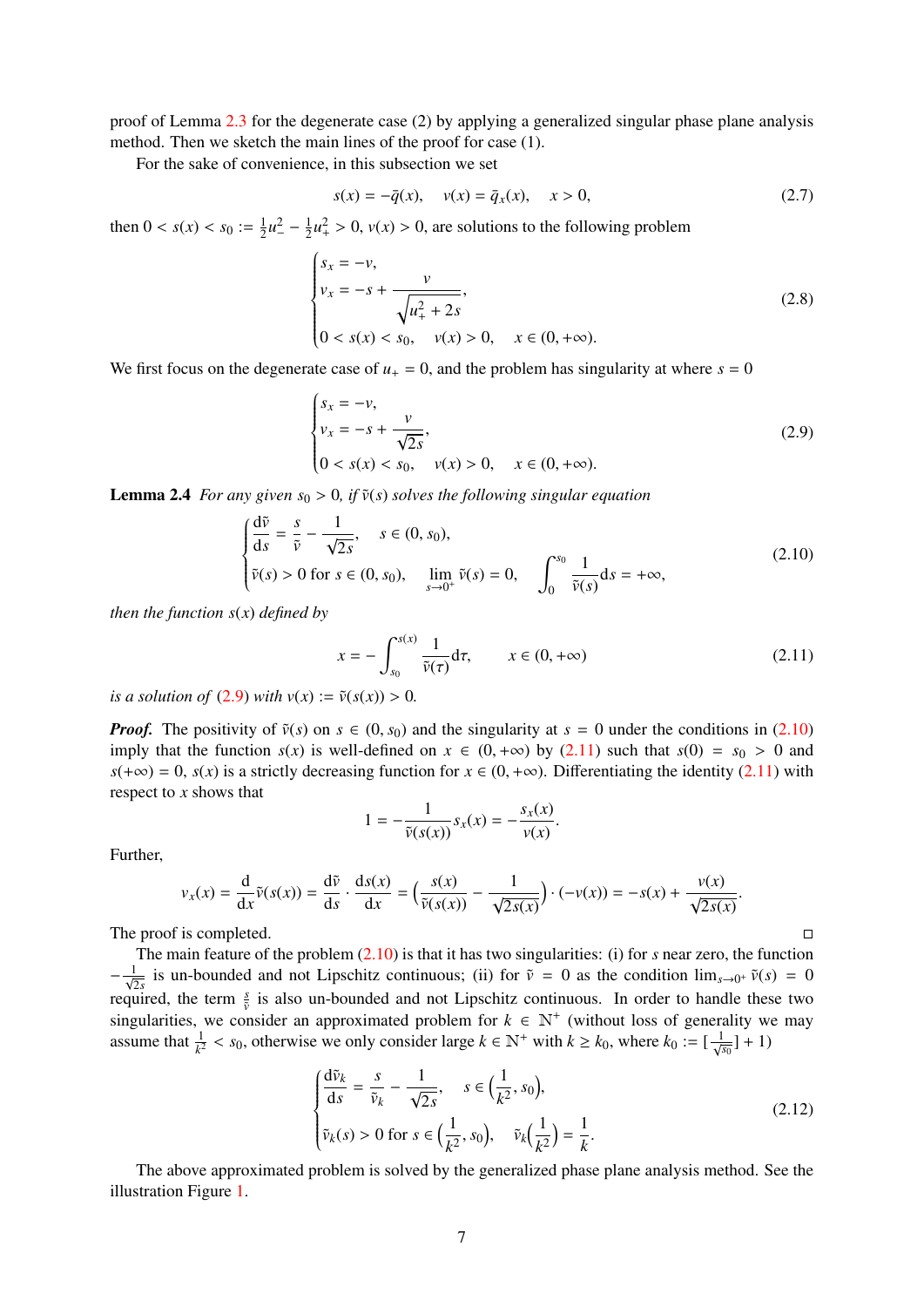

<span id="page-7-0"></span>Figure 1: The singular phase plane corresponding to system [\(2.9\)](#page-6-1): the dash-dot lines correspond to solutions  $\tilde{v}_k(s)$  for different *k* in the proof of Lemma [2.5,](#page-6-0) the solid line corresponds to the limit function  $\tilde{v}(s)$ .

**Lemma 2.5** *For any*  $s_0 > 0$  *and any*  $\frac{1}{k^2} < s_0$  (*i.e.*  $k \ge k_0$ *), the problem* [\(2.12\)](#page-6-4) *admits a solution*  $\tilde{v}_k(s) > 0$ *on*  $s \in (\frac{1}{k^2})$  $\frac{1}{k^2}$ , *s*<sub>0</sub>) *such that* 

(i)  $\tilde{v}_k(s)$  is monotone decreasing with respect to k, i.e.,  $\tilde{v}_{k_1}(s) > \tilde{v}_{k_2}(s)$  for any  $k_2 > k_1 \ge k_0$  on their joint interval  $(\frac{1}{k^2}, s_0) \cap (\frac{1}{k^2}, s_0) = (\frac{1}{k^2}, s_0)$ ;  $\frac{1}{k_1^2}$ , *s*<sub>0</sub>) ∩ ( $\frac{1}{k_2^2}$  $\frac{1}{k_2^2}$ ,  $s_0$ ) =  $\left(\frac{1}{k_1^2}\right)$  $\frac{1}{k_1^2}$ ,  $s_0$ );

(ii)  $\tilde{v}_k(s)$  *has the following upper bound estimate* 

$$
\tilde{\nu}_{k}(s) \leq \overline{\Gamma}_{k}(s) := \begin{cases} \frac{1}{k}, & s \in \left(\frac{1}{k^{2}}, \left(\frac{1}{\sqrt{2}k}\right)^{\frac{2}{3}}\right] \\ \sqrt{2}s^{\frac{3}{2}}, & s \in \left(\left(\frac{1}{\sqrt{2}k}\right)^{\frac{2}{3}}, s_{0}\right) \end{cases} = \max\left\{\frac{1}{k}, \sqrt{2}s^{\frac{3}{2}}\right\}, \quad s \in \left(\frac{1}{k^{2}}, s_{0}\right);
$$

(iii)  $\tilde{v}_k(s)$  *has the following uniformly lower bound estimate for any*  $\mu \in (0, 1)$ √ 2)

$$
\tilde{v}_k(s) \ge \Gamma_\mu(s) := \begin{cases} (\sqrt{2} - \mu)s^{\frac{3}{2}}, & s \in (0, \delta_\mu] \\ (\sqrt{2} - \mu)\delta_\mu^{\frac{3}{2}}, & s \in (\delta_\mu, s_0) \end{cases} = \min \left\{ (\sqrt{2} - \mu)s^{\frac{3}{2}}, (\sqrt{2} - \mu)\delta_\mu^{\frac{3}{2}} \right\},
$$

*where*  $\delta_{\mu} := \frac{\mu}{3\sqrt{2}}$ .

*Proof.* In the phase plane of [\(2.9\)](#page-6-1), define an auxiliary function

$$
\Gamma_0(s) := \sqrt{2} s^{\frac{3}{2}}, \quad s > 0.
$$

The system [\(2.9\)](#page-6-1) is locally uniquely solvable at any point  $(s, v) \in \mathbb{R}^+ \times \mathbb{R}^+$  and the vector field is denoted by by

$$
\Phi(s,v):=-v,\qquad \Psi(s,v):=-s+\frac{v}{\sqrt{2s}}.
$$

There is no stationary point and no closed periodic orbit (since  $\Phi(s, y) < 0$  or according to Bendixson's criterion such that dive  $\phi(\Phi, \Psi) = 1$ ,  $\geq 0$ ) within the first quadrant, then the Boincáre Bendixson The criterion such that  $div_{(s,v)}(\Phi, \Psi) = \frac{1}{\sqrt{2s}} > 0$ ) within the first quadrant, then the Poincare-Bendixson Theorem implies that any trajectory must runs to the boundary of the first quadrant for  $x \to \pm \infty$ . According to the smoothness and the absence of stationary point of the vector field (Φ, <sup>Ψ</sup>) within the first quadrant,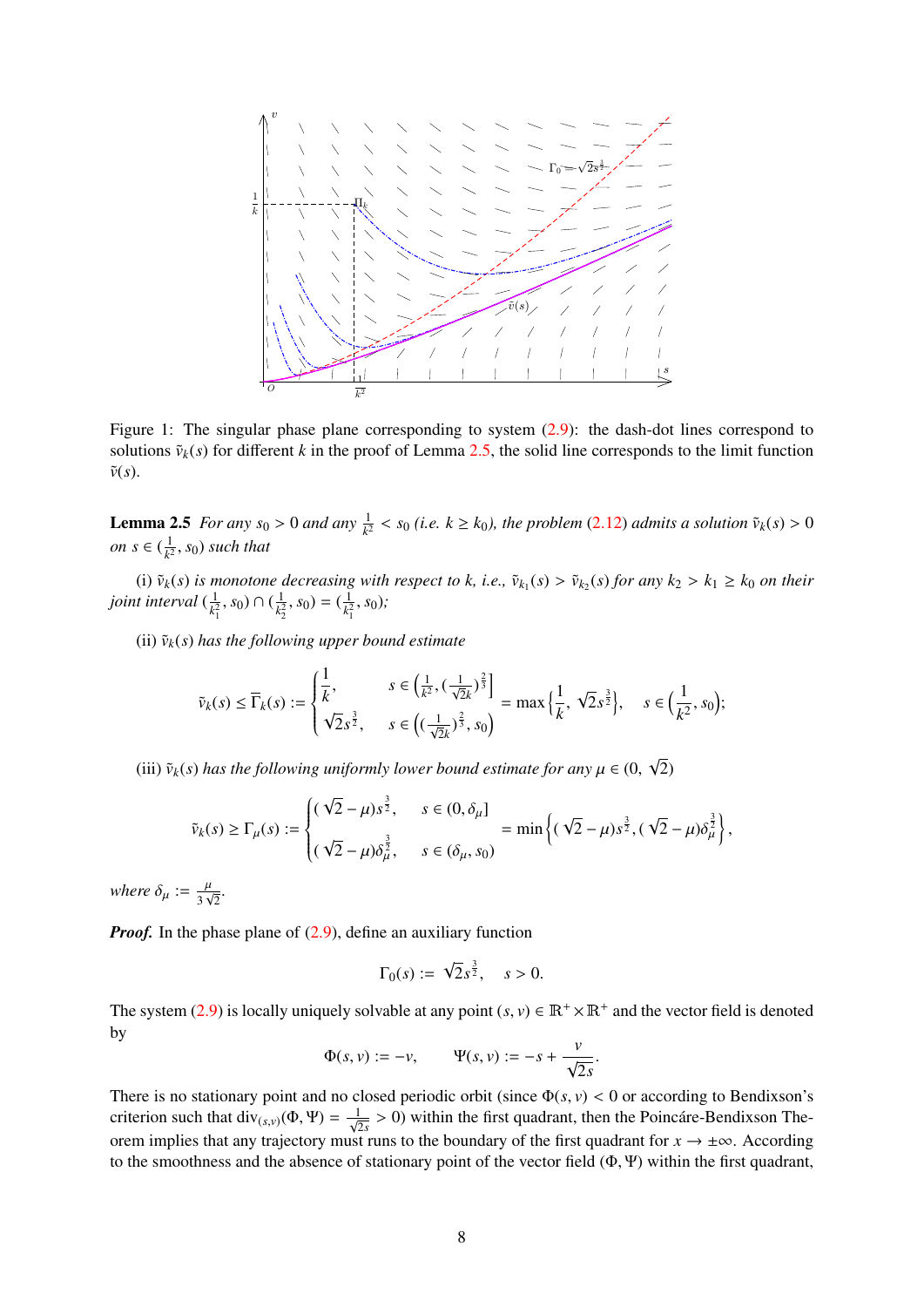we know that any two trajectories can not intersect with each other at any point  $(s, v) \in \mathbb{R}^+ \times \mathbb{R}^+$ . The graph of  $\Gamma_0$  (also denoted by  $\Gamma_0$ ) divides the first quadrant into two parts graph of  $\Gamma_0$  (also denoted by  $\Gamma_0$ ) divides the first quadrant into two parts

*G*<sub>1</sub> := { $(s, v) \in \mathbb{R}^+ \times \mathbb{R}^+; v > \Gamma_0(s)$ }, *G*<sub>2</sub> := { $(s, v) \in \mathbb{R}^+ \times \mathbb{R}^+; v < \Gamma_0(s)$ }.

For any point  $(s, v) \in G_1$ , locally  $\Phi < 0$  and  $\Psi > 0$ , which means the trajectory runs through  $(s, v)$  to the left-up direction if the autonomous independent variable *x* grows; similarly, for any point  $(s, v) \in G_2$ , locally  $\Phi < 0$  and  $\Psi < 0$ .

For any  $s_0 > 0$  and any  $\frac{1}{k^2} < s_0$  (i.e.  $k \ge k_0$ ), consider the dynamic system [\(2.9\)](#page-6-1) with initial condition  $s_k(x_k) = \frac{1}{k^2}$  and  $v_k(x_k) = \frac{1}{k}$ , where  $x_k \in (0, +\infty)$  is a constant to be determined. The trajec- $\frac{1}{k^2}$  and *v*<sub>*k*</sub>(*x<sub>k</sub>*) =  $\frac{1}{k}$ , where *x<sub>k</sub>* ∈ (0, +∞) is a constant to be determined. The trajector is denoted by  $\Pi_k := f(s_k(x), y_k(x))$ . Since the system (2,0) is tory corresponding to this local solution is denoted by  $\Pi_k := \{(s_k(x), v_k(x))\}$ . Since the system [\(2.9\)](#page-6-1) is autonomous, we will shift  $x_k$  to a suitable position in the following proof. Within the first quadrant,  $s_x(x) = \Phi(s, y) = -y < 0$ , which means that  $s(x)$  is strictly decreasing with respect to *x*. We can take *x* as an inverse function of *s* in the range of  $s(x)$  and then regard  $v(x)$  as a function of *s*, this is the local solution  $\tilde{v}_k(s)$  of [\(2.12\)](#page-6-4). The choice of  $x_k$  has no influence on the function  $\tilde{v}_k(s)$ .

We only consider the trajectory  $\Pi_k$  in the negative *x* direction, that is, we consider the solution  $(s_k(x), v_k(x))$  such that  $x < x_k$  and  $x$  is decreasing. Noticing that  $(\frac{1}{k^2}, \frac{1}{k}) \in G_1$  (for  $k \ge 2$  without loss of generality), we see that  $\Pi_k$  runs through  $(\frac{1}{k^2}, \frac{1}{k})$  in the right-down direction until it reaches some point at  $\Gamma_0$ . This must happen since  $\Gamma_0(s)$  is increasing and  $\Gamma_0((\frac{1}{\sqrt{2}k})^{\frac{2}{3}}) = \frac{1}{k}$ . Therefore, there exists a  $\hat{x}_k < x_k$ such that  $s_k(\hat{x}_k) =: \hat{s}_k \in (\frac{1}{k^2})$  $\frac{1}{k^2}$ ,  $(\frac{1}{\sqrt{2}k})^{\frac{2}{3}}$  and  $v_k(\hat{x}_k) =: \hat{v}_k$ , satisfying

<span id="page-8-0"></span>
$$
\hat{v}_k = \sqrt{2}\hat{s}_k^{\frac{3}{2}} \in \left(\Gamma_0(\frac{1}{k^2}), \Gamma_0((\frac{1}{\sqrt{2}k})^{\frac{2}{3}})\right) = \left(\frac{\sqrt{2}}{k^3}, \frac{1}{k}\right). \tag{2.13}
$$

Locally at the point  $(\hat{s}_k, \hat{v}_k) \in \Gamma_0$ ,  $\Phi < 0$  and  $\Psi = 0$ . Noticing that  $\Gamma'_0$ <br>runs into  $G_2$  region as *x* decreasing from  $\hat{s}_1$ .  $y'_0(\hat{s}_k) = \frac{3\sqrt{2}}{2}$ 2 √  $\sqrt{\hat{s}_k} > 0$ , we find that  $\Pi_k$ runs into  $G_2$  region as *x* decreasing from  $\hat{x}_k$ .

We assert that  $\Pi_k$  is under  $\Gamma_0$  for  $x < \hat{x}_k$  (i.e.,  $\tilde{v}_k(s) < \Gamma_0(s)$  for  $s > \hat{s}_k$ ) and  $\tilde{v}_k(s)$  is increasing for *s* >  $\hat{s}_k$ . We prove by contradiction and assume that there exists a  $s^*$  >  $\hat{s}_k$  such that  $\tilde{v}_k(s^*) = \Gamma_0(s^*)$ <br>and  $\tilde{v}_k(s)$  <  $\Gamma_0(s)$  for  $s \in (\hat{s}_k, s^*)$  which means there exists  $s^* < \hat{s}_k$  such that  $s_k(s^*) = s^$ and  $\tilde{v}_k(s) < \Gamma_0(s)$  for  $s \in (\hat{s}_k, s^*)$ , which means there exists  $x^* < \hat{x}_k$  such that  $s_k(x^*) = s^*$  and  $v_k(x^*) = \tilde{v}_k(s^*) - \Gamma_k(s^*) - \Gamma_k(s^*) - \Gamma_k(s^*) - \Gamma_k(s^*) - \Gamma_k(s^*) - \Gamma_k(s^*) - \Gamma_k(s^*) - \Gamma_k(s^*) - \Gamma_k(s^*) - \Gamma_k(s^*) - \Gamma_k(s^*) - \Gamma_k(s^*) - \Gamma_k(s^*) - \Gamma_k(s^*)$  $\tilde{v}_k(s^*) = \Gamma_0(s^*) =: v^*$ . Then  $\tilde{v}'_k$  $\binom{1}{k}(s^*) \geq \Gamma_0'$  $\int_0^t$  (s<sup>\*</sup>), and  $\Gamma'_0$  $y'_0(s^*) = \frac{3\sqrt{2}}{2}$  $\frac{\sqrt{2}}{2} \sqrt{s^*}$ , but

$$
\tilde{v}'_k(s^*) = \left[\frac{\frac{dv_k(x)}{dx}}{\frac{ds_k(x)}{dx}}\right]_{x=x^*} = \frac{-s_k + \frac{v_k}{\sqrt{2s_k}}}{-v_k}\Big|_{x=x^*} = \frac{s^*}{v^*} - \frac{1}{\sqrt{2s^*}} = 0
$$

at this point, which is a contradiction. Now that we have proved  $\tilde{v}_k(s) < \Gamma_0(s)$  for  $s > \hat{s}_k$ , or equivalently,  $(s_k(x), v_k(x)) \in G_2$  for  $x < \hat{x}_k$ . Therefore,

<span id="page-8-1"></span>
$$
\tilde{v}'_k(s) = \frac{s}{\tilde{v}_k} - \frac{1}{\sqrt{2s}} > 0, \qquad (s, \tilde{v}_k(s)) \in G_2,\tag{2.14}
$$

which shows that  $\tilde{v}_k(s)$  is increasing for  $s > \hat{s}_k$ . To summarize, we proved that  $\tilde{v}_k(s)$  is decreasing for  $s \in (\frac{1}{k^2})$  $\frac{1}{k^2}$ ,  $\hat{s}_k$ ) and increasing for  $s > \hat{s}_k$ , which means  $\tilde{v}_k(s) \ge \hat{v}_k$  with  $\hat{v}_k > \frac{\sqrt{2}}{k^3}$  $\frac{\mathsf{Y}2}{k^3}$  satisfying [\(2.13\)](#page-8-0). Furthermore, we see that

$$
s'_{k}(x) = \Phi(s_{k}, v_{k}) = -v_{k}(x) = -\tilde{v}_{k}(s_{k}(x)) \le -\hat{v}_{k} < -\frac{\sqrt{2}}{k^{3}},
$$

which implies that

$$
-\frac{k^3}{\sqrt{2}}s_0 \le -\int_{\frac{1}{k^2}}^{s_0} \frac{1}{\tilde{\nu}_k(s)} ds < 0
$$

is finite. We would shift  $x_k = \int_{\frac{1}{k^2}}^{s_0}$  $\frac{1}{\tilde{v}_k(s)}$ d*s* such that  $s_k(0) = s_0$ .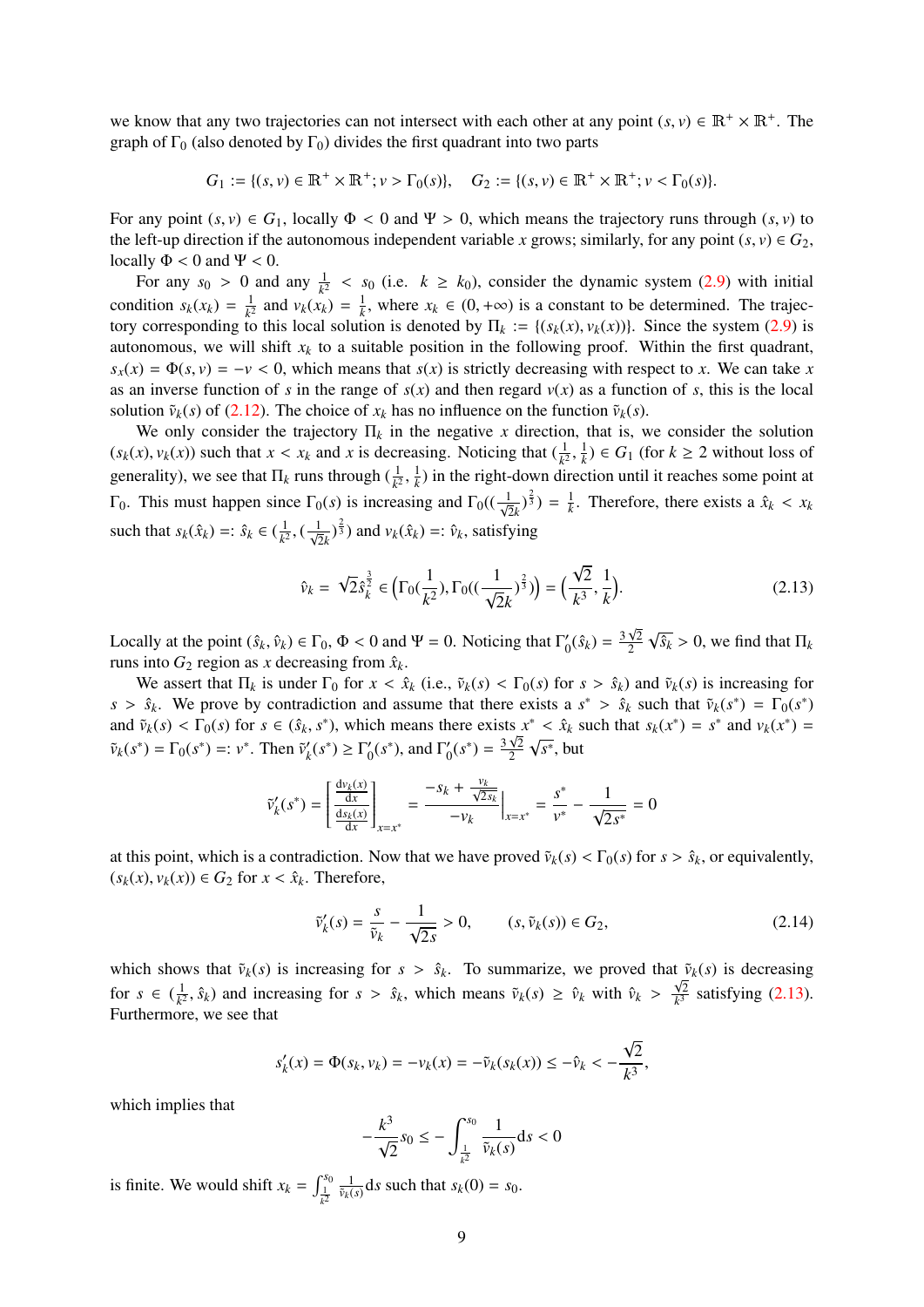The above arguments imply that  $\tilde{v}_k(s) \leq \overline{\Gamma}_k(s)$  for  $s \in (\frac{1}{k^2})$  $\frac{1}{k^2}$ , *s*<sub>0</sub>). Next, we show the monotone dependence of  $\tilde{v}_k(s)$  with respect to *k*. For any  $k_2 > k_1 \ge k_0$ , the trajectory  $\Pi_{k_2}$  runs through  $(\frac{1}{k_2^2},$  $\frac{1}{k_2}$ ) in the right-down direction (for *x* decreasing) until it reaches some point  $(\frac{1}{k_1^2}, v_*) \in G_1$  with  $v_* < \frac{1}{k_2}$  $\frac{1}{k_1}$  or some point  $(s_*, v_*)$  on  $\Gamma_0$  with  $s_* \in (\frac{1}{k^2})$  $\frac{1}{k_2^2}, \frac{1}{k_1^2}$ the above arguments (i.e., [\(2.13\)](#page-8-0) and [\(2.14\)](#page-8-1)),  $\tilde{v}_{k_2}(s) < \Gamma_0(s)$  and  $\tilde{v}_{k_2}(s)$  is increasing for  $s > s_*$ . Therefore,<br>  $\tilde{v}_{k_2}(\frac{1}{k^2}) \in (v_*, \Gamma_0(\frac{1}{k^2})) \subset (v_*, \frac{1}{k_1})$ . In all cases,  $\tilde{v}_{k_2}(\frac{1}{k^2}) < \frac{$  $\frac{1}{k_1^2}$ ]. In the latter case,  $\Pi_{k_2}$  runs across  $\Gamma_0$  into  $G_2$ , and as shown by  $(\frac{1}{k_1^2}) \in (\nu_*, \Gamma_0(\frac{1}{k_1^2}))$  $\frac{1}{k_1^2}$ )) ⊂ (*v*<sub>∗</sub>,  $\frac{1}{k_1}$ ). In all cases,  $\tilde{v}_{k_2}$ ( $\frac{1}{k_1^2}$  $\frac{1}{k_1^2}$ ) <  $\frac{1}{k_1} = \tilde{v}_{k_1}(\frac{1}{k_1^2})$  $\frac{1}{k_1^2}$ ). The comparison  $\tilde{v}_{k_2}(s) < \tilde{v}_{k_1}(s)$  for  $s > \frac{1}{k_1^2}$  $\frac{1}{k_1^2}$  follows from the fact that any two trajectories cannot intersect with each other in the first quadrant. √

Lastly we show the uniformly lower bound of  $\tilde{v}_k(s)$ . For any  $\mu \in (0, \infty)$  and  $\mu \in (0, \infty)$ 2) and  $\delta_{\mu} := \frac{\mu}{3\sqrt{2}}$ , we consider the special curve  $\Gamma_{\mu}$  defined by  $v = \Gamma_{\mu}(s)$ . For any point  $(\check{s}, \check{v}) \in \Gamma_{\mu}$  with  $\check{s} \in (0, \delta_{\mu})$  and  $\check{v} = \Gamma_{\mu}(\check{s})$ , the direction of vector field

<span id="page-9-0"></span>
$$
\frac{\Psi(\check{s},\check{\nu})}{\Phi(\check{s},\check{\nu})} = \frac{\check{s}}{\check{\nu}} - \frac{1}{\sqrt{2\check{s}}} = \frac{\check{s}}{(\sqrt{2}-\mu)\check{s}^{\frac{3}{2}}} - \frac{1}{\sqrt{2\check{s}}} = \frac{\mu}{(\sqrt{2}-\mu)\sqrt{2}\sqrt{\check{s}}} > \frac{\mu}{2\sqrt{\check{s}}},\tag{2.15}
$$

and the derivative of the curve  $\Gamma_{\mu}$ 

$$
\Gamma'_{\mu}(\check{s}) = \frac{3}{2}(\sqrt{2} - \mu)\sqrt{\check{s}} < \frac{3}{2}\sqrt{2}\sqrt{\check{s}} < \frac{\mu}{2\sqrt{\check{s}}} < \frac{\Psi(\check{s},\check{v})}{\Phi(\check{s},\check{v})}
$$

for  $\check{s} < \delta_\mu = \frac{\mu}{3\sqrt{2}}$ . For any point  $(\check{s}, \check{v}) \in \Gamma_\mu$  with  $\check{s} \ge \delta_\mu$  and  $\check{v} = \Gamma_\mu(\check{s}) = ($ √  $\sqrt{2} - \mu \delta_{\mu}^{\frac{3}{2}}$ , the direction of vector field

<span id="page-9-1"></span>
$$
\frac{\Psi(\check{s},\check{\nu})}{\Phi(\check{s},\check{\nu})} = \frac{\check{s}}{\check{\nu}} - \frac{1}{\sqrt{2\check{s}}} > 0,
$$
\n(2.16)

since  $(\check{s}, \check{v}) \in G_2$  as  $\Gamma_\mu(s) < \Gamma_0(s)$ , and the curve  $\Gamma_\mu$  is horizontal. Noticing that  $\Phi(s, v) = -v < 0$ , we see that any trajectory  $(s(x), v(x))$  runs rightwards as *x* decreasing. It follows from  $(2.15)$  and  $(2.16)$  that any trajectory starting from a point  $(s, v)$  above  $\Gamma_{\mu}$  cannot run through  $\Gamma_{\mu}$  as the independent variable *x* decreasing. Therefore,  $\tilde{v}_k(s) > \Gamma_{\mu}(s)$  for  $s \in (\frac{1}{k^2})$  $\frac{1}{k^2}$ , *s*<sub>0</sub>) since  $(\frac{1}{k^2})$ ,  $\frac{1}{k}$ )  $\in G_1$  is above  $\Gamma_\mu$  for  $k \ge 2$ . The proof is completed.  $\Box$ 

The solutions  $\{\tilde{v}_k(s)\}$  to the above approximated problem [\(2.12\)](#page-6-4) are not defined for all  $s > 0$ , only on  $(\frac{1}{\nu^2})$  $\frac{1}{k^2}$ , *s*<sub>0</sub>). We define

$$
\widetilde{v}_k^*(s) := \begin{cases} \widetilde{v}_k(s), & s \in \left(\frac{1}{k^2}, s_0\right], \\ \frac{1}{k}, & s \in \left(0, \frac{1}{k^2}\right], \end{cases}
$$

and

<span id="page-9-2"></span>
$$
\tilde{v}(s) = \lim_{k \to \infty} \tilde{v}_k^*(s), \quad s \in (0, s_0). \tag{2.17}
$$

<span id="page-9-3"></span>**Lemma 2.6** *The function*  $\tilde{v}(s)$  *is well-defined in* [\(2.17\)](#page-9-2) *for*  $s \in (0, s_0)$  *and*  $\tilde{v}(s)$  *is a solution to the singular*<br>*problem* (2.10) *Moreover*, for any  $u \in (0, \sqrt{2})$  let  $\Gamma$ , he the function defined in *problem* [\(2.10\)](#page-6-2)*. Moreover, for any*  $\mu \in (0, \sqrt{2})$ *, let*  $\Gamma_{\mu}$  *be the function defined in Lemma [2.5,](#page-6-0) then*  $\Gamma_{\mu}(s) \leq \tilde{v}(s) \leq \sqrt{2}s^{\frac{3}{2}}$  *for all*  $s \in (0, s_0)$ *, which means*  $\tilde{v}(s) = \sqrt{2}s^{\frac{3}{2}} + o(s^{\frac{3}{2}})$  *as*  $s \to 0^+$ *.* 

*Proof.* For any fixed  $s \in (0, s_0)$ ,  $\tilde{v}_k(s)$  is defined on  $(\frac{1}{k^2}, s_0)$ , which contains *s* if  $\frac{1}{k^2} < s$ , i.e.,  $k \geq [\frac{1}{\sqrt{s}}] + 1$ . According to Lemma [2.5,](#page-6-0)  $\{\tilde{v}_k(s)\}$  is monotone decreasing with respect to *k* and is bounded. Meanwhile,  $\{\tilde{v}_k^*(s)\}$  is monotone decreasing with respect to *k* and is bounded on  $(0, s_0]$ . Therefore, the limit  $\tilde{v}(s) =$ *k* lim<sub>*k→∞*</sub>  $\tilde{v}_k^*$  $h_k^*(s)$  exists, and satisfies  $\Gamma_\mu(s) \le \tilde{\nu}(s) \le$ √ lim<sub>*s*→∞</sub>  $\tilde{v}_k^*(s)$  exists, and satisfies  $\Gamma_\mu(s) \le \tilde{v}(s) \le \sqrt{2}s^{\frac{3}{2}}$ . It is easy to check that  $\tilde{v}(s) > 0$  for  $s \in (0, s_0)$ ,  $\lim_{s\to 0^+} \tilde{v}(s) = 0$ , and  $\int_0^{s_0} \frac{1}{\tilde{v}(s)} ds = +\infty$ .  $\frac{1}{\tilde{v}(s)}$ **d***s* = +∞.

We show that  $\tilde{v}(s)$  satisfies the differential equation [\(2.10\)](#page-6-2). Locally in a neighbourhood of any  $s_1 \in$ (0,  $s_0$ ), say  $I := (\frac{s_1}{2}, s_0)$ , we rewrite the differential equation [\(2.12\)](#page-6-4) (for large *k* such that  $\frac{1}{k^2}$  <  $\frac{s_1}{2}$ ) as

$$
\frac{1}{2}\frac{d}{ds}(\tilde{v}_k)^2 = s - \frac{\tilde{v}_k}{\sqrt{2s}}, \quad s \in I.
$$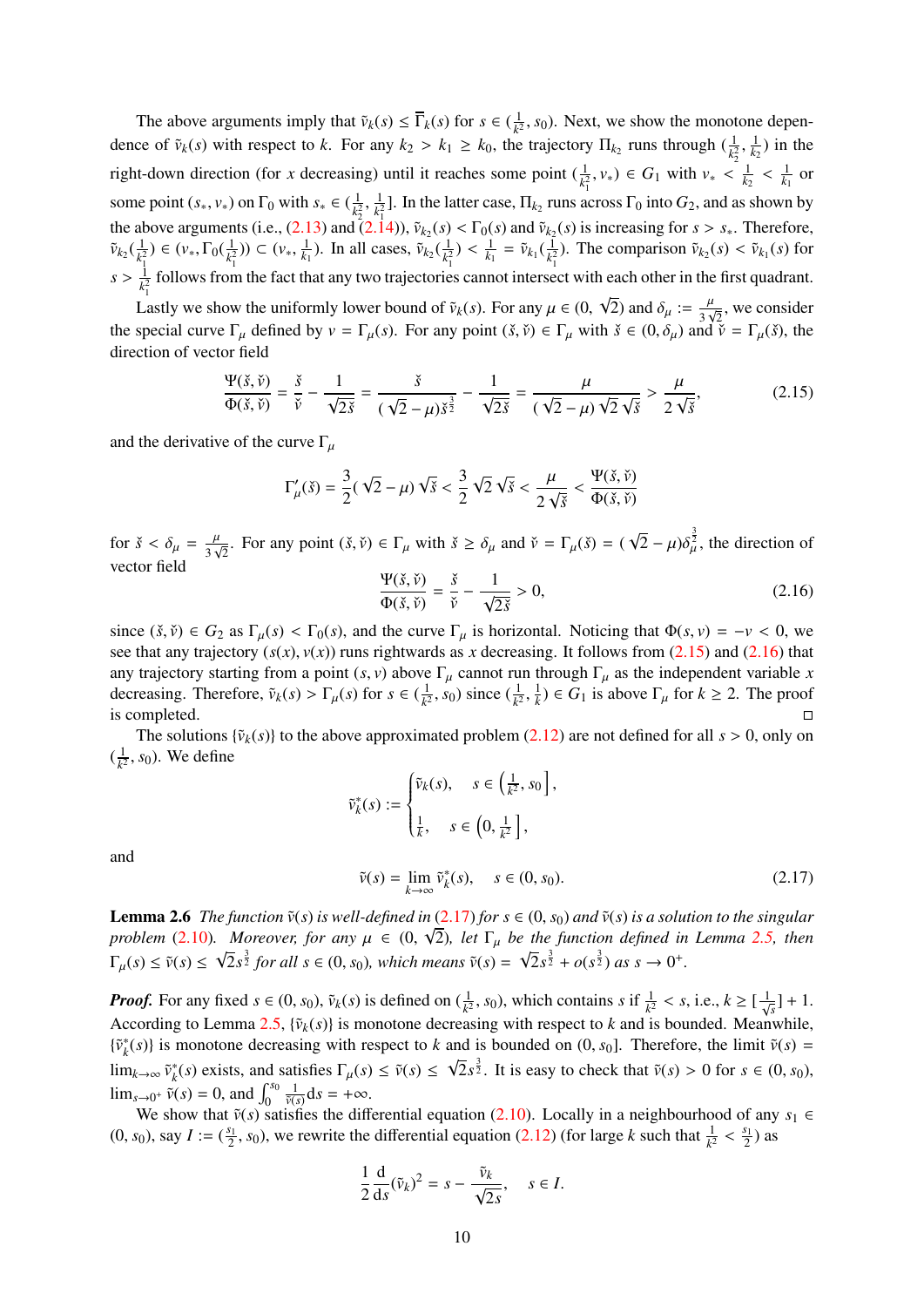Integrating from  $s_1$  shows

$$
\frac{1}{2}(\tilde{\nu}_k(s))^2 - \frac{1}{2}(\tilde{\nu}_k(s_1))^2 = \frac{1}{2}s^2 - \frac{1}{2}s_1^2 - \int_{s_1}^s \frac{\tilde{\nu}_k(\tau)}{\sqrt{2\tau}}d\tau, \quad s \in I.
$$
\n(2.18)

Since  $\tilde{v}_k(s)$  is monotone decreasing with respect to *k* and bounded, Lebesgue's Dominated Convergence Theorem (or Levi's Theorem) implies that

<span id="page-10-0"></span>
$$
\frac{1}{2}(\tilde{v}(s))^2 - \frac{1}{2}(\tilde{v}(s_1))^2 = \frac{1}{2}s^2 - \frac{1}{2}s_1^2 - \int_{s_1}^s \frac{\tilde{v}(\tau)}{\sqrt{2\tau}}d\tau, \quad s \in I.
$$
 (2.19)

Differentiating  $(2.19)$  with respect to *s* near  $s<sub>1</sub>$ , we have

$$
\tilde{v}(s) \cdot \frac{\mathrm{d}\tilde{v}(s)}{\mathrm{d}s} = s - \frac{\tilde{v}(s)}{\sqrt{2s}}, \quad s \in I.
$$

<span id="page-10-3"></span>Therefore,  $\tilde{v}(s)$  is a solution to the problem [\(2.10\)](#page-6-2).

**Lemma 2.7** *For*  $s_0 = \frac{1}{2}$  $rac{1}{2}u^2 - \frac{1}{2}$  $\frac{1}{2}u_+^2 \in (0, \frac{1}{6})$ **Lemma 2.7** For  $s_0 = \frac{1}{2}u^2 - \frac{1}{2}u^2 + \in (0, \frac{1}{6})$ , let  $\tilde{v}(s)$  for  $s \in (0, s_0)$  be the solution to the problem [\(2.10\)](#page-6-2) as defined in [\(2.17\)](#page-9-2), and let  $s(x)$  and  $v(x)$  be the functions defined by [\(2.11\)](#page-6-3) in Lemma 2.4 *is a stationary solution to the problem* [\(2.6\)](#page-5-2) *for the degenerate case of*  $u_+ = 0$ *, and has the following decay estimates*

<span id="page-10-5"></span>
$$
-\frac{1}{\left(\frac{1}{\sqrt{s_0}} + \frac{x}{2\sqrt{2}}\right)^2} \le \bar{q}(x) \le -\frac{1}{\left(\frac{1}{\sqrt{s_0}} + \frac{x}{\sqrt{2}}\right)^2}, \quad x \in (0, +\infty),\tag{2.20}
$$

*and*

<span id="page-10-6"></span>
$$
\frac{\frac{\sqrt{2}}{2}}{\left(\frac{1}{\sqrt{s_0}} + \frac{x}{\sqrt{2}}\right)^3} \le \bar{q}_x(x) \le \frac{\sqrt{2}}{\left(\frac{1}{\sqrt{s_0}} + \frac{x}{2\sqrt{2}}\right)^3}, \quad x \in (0, +\infty). \tag{2.21}
$$

*Proof.* According to Lemma [2.6,](#page-9-3)  $\tilde{v}(s)$  = √  $\sqrt{2s^{\frac{3}{2}}} + o(s^{\frac{3}{2}})$  as  $s \to 0^+$ , and  $\Gamma_{\mu}(s) \le \tilde{v}(s) \le$ √  $\sqrt{2}s^{\frac{3}{2}}$  for all  $s \in (0, s_0)$  and  $\mu =$ √ 2  $\frac{\sqrt{2}}{2}$ , then the function *s*(*x*) defined by [\(2.11\)](#page-6-3) satisfies (note that  $0 < s(x) < s_0$ )

<span id="page-10-1"></span>
$$
x = -\int_{s_0}^{s(x)} \frac{1}{\tilde{v}(\tau)} d\tau \ge -\int_{s_0}^{s(x)} \frac{1}{\sqrt{2}\tau^{\frac{3}{2}}} d\tau = \sqrt{2} \Big( \frac{1}{\sqrt{s(x)}} - \frac{1}{\sqrt{s_0}} \Big), \quad x \in (0, +\infty), \tag{2.22}
$$

and on the other hand,

$$
x = -\int_{s_0}^{s(x)} \frac{1}{\tilde{v}(\tau)} d\tau \le -\int_{s_0}^{s(x)} \frac{1}{\Gamma_{\frac{\sqrt{2}}{2}}(\tau)} d\tau = -\int_{s_0}^{s(x)} \frac{2}{\sqrt{2}\tau^{\frac{3}{2}}} d\tau
$$
  
=2\sqrt{2}\Big(\frac{1}{\sqrt{s(x)}} - \frac{1}{\sqrt{s\_0}}\Big), \qquad x \in (0, +\infty), (2.23)

since  $\Gamma_{\sqrt{2}}(s) =$  ( 2 [\(2.22\)](#page-10-1) and [\(2.23\)](#page-10-2) implies √  $2 \sqrt{2}$  $\frac{\sqrt{2}}{2}$ )*s*<sup> $\frac{3}{2}$ </sup> for *s*  $\in (0, \delta_{\frac{\sqrt{2}}{2}})$  and  $\delta_{\frac{\sqrt{2}}{2}}$  =  $rac{\sqrt{2}/2}{3\sqrt{2}} = \frac{1}{6}$  $\frac{1}{6}$  > *s*<sub>0</sub>. Combining the above estimates

<span id="page-10-4"></span>
$$
\frac{1}{\left(\frac{1}{\sqrt{s_0}} + \frac{x}{\sqrt{2}}\right)^2} \le s(x) \le \frac{1}{\left(\frac{1}{\sqrt{s_0}} + \frac{x}{2\sqrt{2}}\right)^2}, \quad x \in (0, +\infty). \tag{2.24}
$$

Since  $s(x)$  is a solution to the problem  $(2.9)$ , we have

$$
s_x(x) = -\nu(x) = -\tilde{\nu}(s(x)) \in [-\sqrt{2}s^{\frac{3}{2}}(x), -\Gamma_{\frac{\sqrt{2}}{2}}(s(x))], \quad x \in (0, +\infty).
$$

<span id="page-10-2"></span>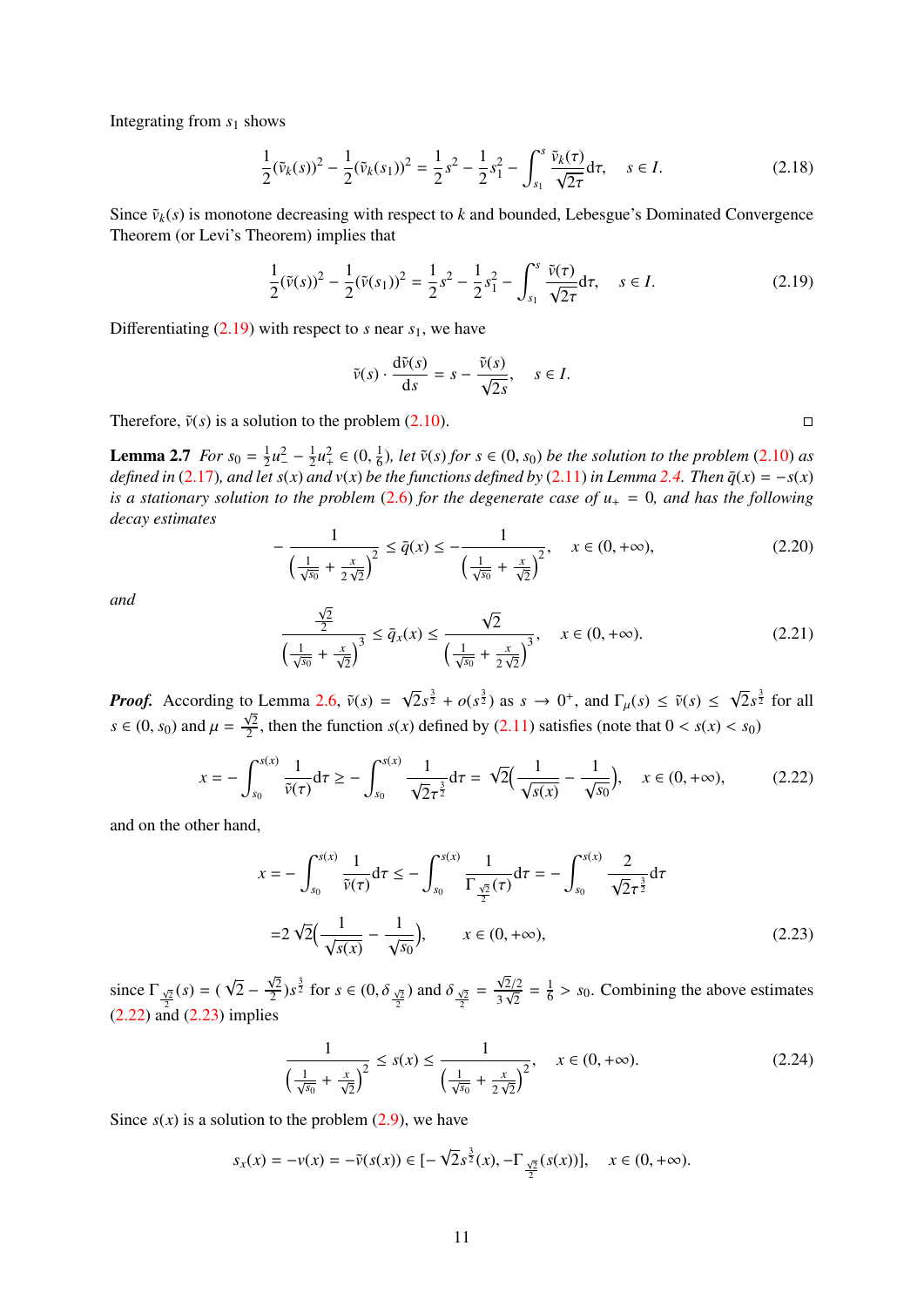That is,

$$
s_x(x) \le -\frac{\sqrt{2}}{2} s^{\frac{3}{2}}(x) \le -\frac{\frac{\sqrt{2}}{2}}{\left(\frac{1}{\sqrt{s_0}} + \frac{x}{\sqrt{2}}\right)^3},
$$
  

$$
s_x(x) \ge -\sqrt{2} s^{\frac{3}{2}}(x) \ge -\frac{\sqrt{2}}{\left(\frac{1}{\sqrt{s_0}} + \frac{x}{2\sqrt{2}}\right)^3},
$$

and

for  $x \in (0, +\infty)$ .

**Remark 2.1** *The restriction of*  $s_0 < \frac{1}{6}$ <br>stationary solution in Lemma 2.7. For  $\frac{1}{6}$  is not essential for the existence and the decay estimates of *the stationary solution in Lemma [2.7.](#page-10-3) For general*  $s_0 \geq \frac{1}{6}$  $\frac{1}{6}$ , we can modify the estimate [\(2.23\)](#page-10-2) such that

$$
-\int_{s_0}^{s(x)} \frac{1}{\Gamma_{\frac{\sqrt{2}}{2}}(\tau)} d\tau = \begin{cases} -\int_{\frac{1}{6}}^{s(x)} \frac{2}{\sqrt{2}\tau^{\frac{3}{2}}} d\tau - \int_{s_0}^{\frac{1}{6}} \frac{1}{\Gamma_{\frac{\sqrt{2}}{2}}(\frac{1}{6})} d\tau, & \text{if } s(x) < \frac{1}{6}, \\ -\int_{s_0}^{s(x)} \frac{1}{\Gamma_{\frac{\sqrt{2}}{2}}(\frac{1}{6})} d\tau, & \text{if } s(x) > \frac{1}{6}. \end{cases}
$$

*The decay estimates follow similarly. Here we take s*<sub>0</sub>  $< \frac{1}{6}$ <br>*This remark is valid for all the estimates in this subsection*  $\frac{1}{6}$  for the sake of the simplicity of the expressions. *This remark is valid for all the estimates in this subsection, hence we only present the precise estimates for small s*<sub>0</sub>*.* 

The asymptotic behavior  $\tilde{v}(s)$  = √  $\sqrt{2}s^{\frac{3}{2}} + o(s^{\frac{3}{2}})$  as  $s \to 0^+$  implies the decay estimates of  $\bar{q}(x)$  and  $\bar{q}_x(x)$ . In order to derive decay estimates of higher order derivatives, we expand  $\tilde{v}(s)$  to higher order. Define sequences  ${c_k}$  and  ${a_k}$  as following

$$
c_1 = 1, \quad c_k = \sum_{i+j=k} (2j+1)c_i \cdot c_j, \quad \forall k \ge 2,
$$
 (2.25)

 $rac{x}{2\sqrt{2}}$ 

and

$$
a_k = (-1)^{k+1} \sqrt{2}c_k, \quad \forall k \ge 1.
$$
 (2.26)

For example,  $a_1$  = √  $2, a_2 = -3$  $\sqrt{2}$ ,  $a_3 = 24\sqrt{2}$ ,  $a_4 = -285\sqrt{2}$ ,  $a_5 = 4284\sqrt{2}$ . The formal series

$$
\sum_{i=1}^{\infty} a_i s^{\frac{2i+1}{2}}
$$

is not convergent at any point  $s > 0$ , and then the infinite series expansion method cannot be applied. However, the finite series expansion still gives the local behavior of the solution  $\tilde{v}(s)$ , which leads to the precise decay estimates of the higher order derivatives of  $\bar{q}(x)$  and  $\bar{u}(x)$ .

<span id="page-11-0"></span>**Lemma 2.8** *For any*  $k \in \mathbb{N}^+$ *, there holds* 

$$
\tilde{v}(s) = \sum_{i=1}^{k} a_i s^{\frac{2i+1}{2}} + o(s^{\frac{2k+1}{2}}), \quad s \to 0^+.
$$

 $Specifically, for odd  $k \in \mathbb{N}^+$ , there exist  $\delta_k > 0$  and  $M_k > 0$  such that$ 

$$
\sum_{i=1}^k a_i s^{\frac{2i+1}{2}} - M_k s^{\frac{2k+3}{2}} \leq \tilde{v}(s) \leq \sum_{i=1}^k a_i s^{\frac{2i+1}{2}}, \quad s \in (0, \delta_k);
$$

*while for even*  $k \in \mathbb{N}^+$ , there exist  $\delta_k > 0$  and  $M_k > 0$  such that

$$
\sum_{i=1}^k a_i s^{\frac{2i+1}{2}} \leq \tilde{v}(s) \leq \sum_{i=1}^k a_i s^{\frac{2i+1}{2}} + M_k s^{\frac{2k+3}{2}}, \quad s \in (0, \delta_k).
$$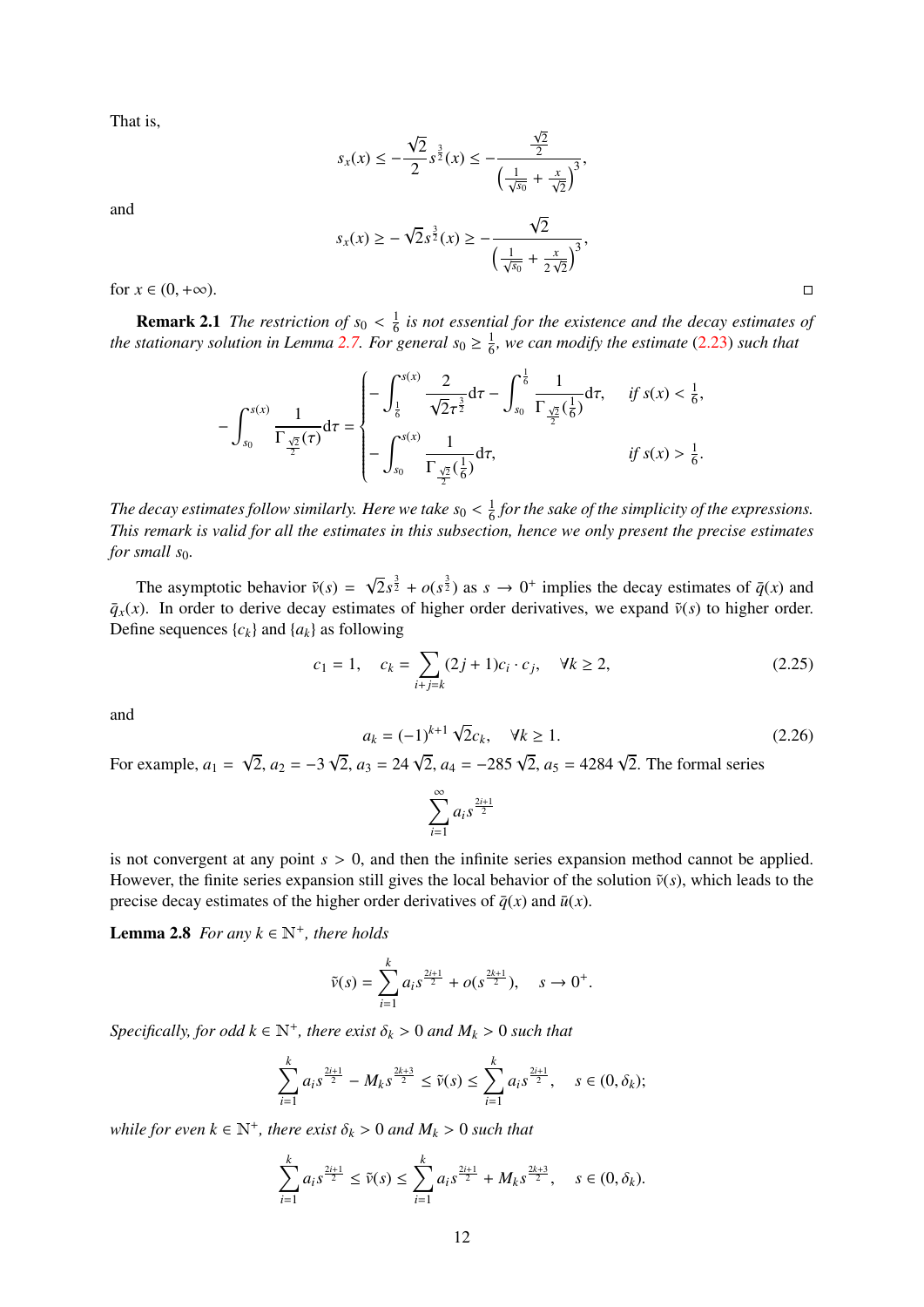*Proof.* We prove the cases  $k = 2$  and  $k = 3$ . Other cases follow similarly. For  $k = 2$ , let  $\beta(s) := \sqrt{2} s^{\frac{3}{2}} - \beta(s) - \sqrt{2} s^{\frac{3}{2}} - \beta(s)$ . The function  $\tilde{v}(s) = \sqrt{2} s^{\frac{3}{2}} + \beta(s^{\frac{3}{2}})$  as  $s \to 0^+$  satisfies the  $2s^{\frac{3}{2}} - \tilde{v}(s)$ , i.e.,  $\tilde{v}(s) = \sqrt{2s^{\frac{3}{2}}} - \beta(s)$ . The function  $\tilde{v}(s) = \sqrt{2s^{\frac{3}{2}}} + o(s^{\frac{3}{2}})$  as  $s \to 0^+$  satisfies the function  $(2, 10)$  and then  $\beta(s)$  satisfies differential equation [\(2.10\)](#page-6-2), and then β(*s*) satisfies

$$
\frac{d\tilde{v}}{ds} = \frac{3}{2}\sqrt{2s} - \frac{d\beta(s)}{ds} = \frac{s}{\tilde{v}} - \frac{1}{\sqrt{2s}} = \frac{s}{\sqrt{2s^{\frac{3}{2}}} - \beta(s)} - \frac{1}{\sqrt{2s}}
$$

That is,

<span id="page-12-0"></span>
$$
\frac{d\beta(s)}{ds} = \frac{3}{2}\sqrt{2s} + \frac{1}{\sqrt{2s}} - \frac{s}{\sqrt{2s^{\frac{3}{2}} - \beta(s)}} = \frac{3\sqrt{2s^{\frac{5}{2}} - (1+3s) \cdot \beta(s)}}{2s^2 - \sqrt{2s} \cdot \beta(s)}.
$$
(2.27)

We analyze the phase plane  $(s, \beta)$  corresponding to the singular differential equation [\(2.27\)](#page-12-0) in a similar way as we solve the problem (2.10) way as we solve the problem  $(2.10)$ .

Consider two special curves in the phase plane of  $(s, \beta)$ 

$$
\Gamma^*(s) := 3\sqrt{2}s^{\frac{5}{2}}, \quad \Gamma_*(s) := 3\sqrt{2}s^{\frac{5}{2}} - M_2s^{\frac{7}{2}}, \quad s \in (0, \delta_2), \tag{2.28}
$$

where  $M_2 > 0$  and  $\delta_2 > 0$  are constants to be determined.<br>We use the same symbol  $\Gamma^*$  (or  $\Gamma_*$ ) to denote the curve as well as the function. At any point  $(\hat{s}, \hat{\beta}) \in \Gamma^*$ <br> $\hat{s} = 2 \sqrt{2} \hat{s}_2^{\frac{5}{2}}$ , there holds  $(i.e.,  $\hat{\beta} = 3\sqrt{2}\hat{s}^{\frac{5}{2}})$ , there holds$ 

<span id="page-12-1"></span>
$$
\Gamma^{*'}(\hat{s}) = \frac{15}{2} \sqrt{2} \hat{s}^{\frac{3}{2}} > 0 > \frac{3 \sqrt{2} \hat{s}^{\frac{5}{2}} - (1 + 3\hat{s}) \cdot \hat{\beta}}{2 \hat{s}^2 - \sqrt{2} \hat{s} \cdot \hat{\beta}} = \frac{d\beta(s)}{ds}\Big|_{s = \hat{s}, \beta = \hat{\beta}}.
$$
 (2.29)

Meanwhile, at any point  $(\hat{s}, \hat{\beta}) \in \Gamma_*$  (i.e.,  $\hat{\beta} = 3 \sqrt{3}$  $\sqrt{2}\hat{s}^{\frac{5}{2}} - M_2 \hat{s}^{\frac{7}{2}}$ , we have

<span id="page-12-2"></span>
$$
\Gamma'_{*}(\hat{s}) = \frac{15}{2} \sqrt{2} \hat{s}^{\frac{3}{2}} - \frac{7}{2} M_{2} \hat{s}^{\frac{5}{2}} < \frac{3 \sqrt{2} \hat{s}^{\frac{5}{2}} - (1 + 3 \hat{s}) \cdot \hat{\beta}}{2 \hat{s}^{2} - \sqrt{2 \hat{s}} \cdot \hat{\beta}} = \frac{d\beta(s)}{ds} \Big|_{s = \hat{s}, \beta = \hat{\beta}},
$$
(2.30)

which is equivalent to

$$
\frac{15}{2}\sqrt{2}\hat{s}^{\frac{3}{2}}-\frac{7}{2}M_2\hat{s}^{\frac{5}{2}}<\frac{(M_2-9\sqrt{2})\hat{s}^{\frac{7}{2}}+3M_2\hat{s}^{\frac{9}{2}}}{2\hat{s}^2-6\hat{s}^3+M_2\sqrt{2}\hat{s}^4}
$$

It suffices to take  $M_2 = 24\sqrt{2}$  and  $\delta_2 = \frac{1}{8}$ <br>and  $(2, 30)$  show that  $\frac{1}{8}$ . The analysis of the trajectories according to inequalities [\(2.29\)](#page-12-1) and [\(2.30\)](#page-12-2) show that √ √

$$
3\sqrt{2}s^{\frac{5}{2}} - M_2s^{\frac{7}{2}} \leq \beta(s) \leq 3\sqrt{2}s^{\frac{5}{2}}, \quad s \in (0, \delta_2).
$$

Therefore,

<span id="page-12-4"></span>
$$
\tilde{v}(s) = \sqrt{2}s^{\frac{3}{2}} - \beta(s) \begin{cases} \geq \sqrt{2}s^{\frac{3}{2}} - 3\sqrt{2}s^{\frac{5}{2}}, \\ \leq \sqrt{2}s^{\frac{3}{2}} - 3\sqrt{2}s^{\frac{5}{2}} + M_2s^{\frac{7}{2}}, \end{cases} \qquad s \in (0, \delta_2). \tag{2.31}
$$

Next, we consider the case of  $k = 3$ . Let  $\alpha(s) := \tilde{v}(s) - \lambda$  coording to the differential equation (2.10) of  $\tilde{v}(s)$ √  $2s^{\frac{3}{2}}+3$ √  $\sqrt{2}s^{\frac{5}{2}}$ , i.e.,  $\tilde{v}(s) =$ √  $2s^{\frac{3}{2}} - 3$ √  $2s^{\frac{5}{2}} +$  $\alpha(s)$ . According to the differential equation [\(2.10\)](#page-6-2) of  $\tilde{v}(s)$ , we see that  $\alpha(s)$  satisfies

$$
\frac{d\tilde{v}}{ds} = \frac{3}{2}\sqrt{2s} - \frac{15}{2}\sqrt{2s^{\frac{3}{2}}} + \frac{d\alpha(s)}{ds} = \frac{s}{\tilde{v}} - \frac{1}{\sqrt{2s}} = \frac{s}{\sqrt{2s^{\frac{3}{2}}} - 3\sqrt{2s^{\frac{5}{2}}} + \alpha(s)} - \frac{1}{\sqrt{2s}}.
$$

It is equivalent to

<span id="page-12-3"></span>
$$
\frac{d\alpha(s)}{ds} = \frac{s}{\sqrt{2}s^{\frac{3}{2}} - 3\sqrt{2}s^{\frac{5}{2}} + \alpha(s)} - \frac{1}{\sqrt{2s}} - \frac{3}{2}\sqrt{2s} + \frac{15}{2}\sqrt{2s^{\frac{3}{2}}}
$$

$$
= \frac{(-1 - 3s + 15s^{2}) \cdot \alpha(s) + (24\sqrt{2s^{\frac{7}{2}}} - 45\sqrt{2s^{\frac{9}{2}}})}{2s^{2} - 6s^{3} + \sqrt{2s} \cdot \alpha(s)}.
$$
(2.32)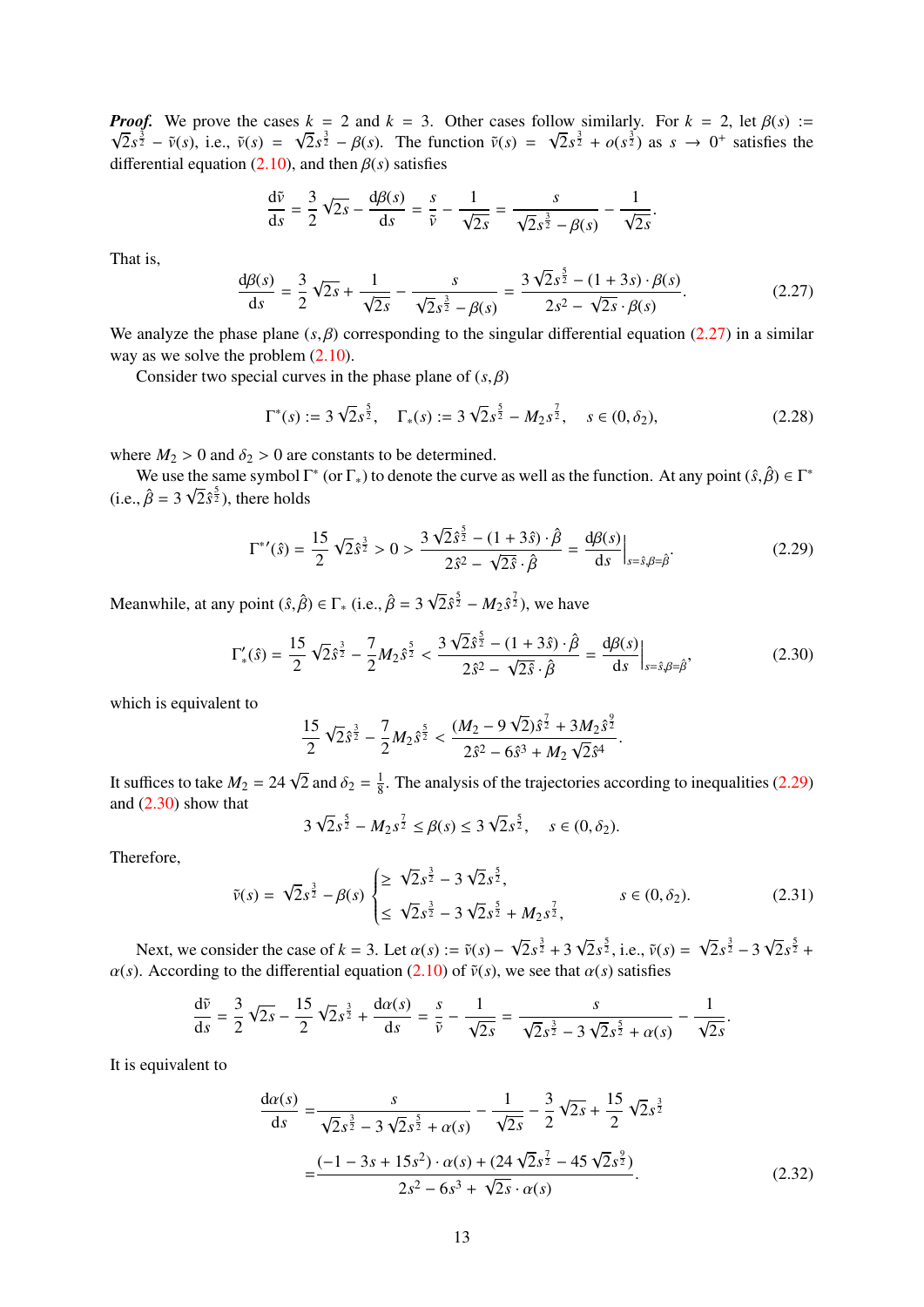The two special curves that are used to control the trajectories in the phase plane  $(s, \alpha)$  corresponding to [\(2.32\)](#page-12-3) are

$$
\bar{\Gamma}^*(s) := 24\sqrt{2}s^{\frac{7}{2}}, \quad \bar{\Gamma}_*(s) := 24\sqrt{2}s^{\frac{7}{2}} - M_3s^{\frac{9}{2}}, \quad s \in (0, \delta_3), \tag{2.33}
$$

with  $M_3 = 285\sqrt{2}$  and  $\delta_3 = \min\{\frac{1}{8}$ 8 , 1 5 ,  $\frac{77}{285}$ } =  $\frac{1}{8}$  $\frac{1}{8}$ . Here we omit the details showing that at any point  $(\hat{s}, \hat{\alpha}) \in \overline{\Gamma}^*$  $d_{\alpha}(s)$ 

$$
\bar{\Gamma}^{\ast\prime}(\hat{s}) > 0 > \frac{d\alpha(s)}{ds}\Big|_{s=\hat{s}, \alpha=\hat{\alpha}}, \quad s \in (0, \delta_3),
$$

and at any point  $(\hat{s}, \hat{\alpha}) \in \bar{\Gamma}_*$ 

$$
\bar{\Gamma}'_*(\hat{s}) < \frac{\mathrm{d}\alpha(s)}{\mathrm{d}s}\Big|_{s=\hat{s},\alpha=\hat{\alpha}}, \quad s \in (0,\delta_3).
$$

It follows that

$$
24\sqrt{2}s^{\frac{7}{2}} - M_3s^{\frac{9}{2}} \le \alpha(s) \le 24\sqrt{2}s^{\frac{7}{2}}, \quad s \in (0, \delta_3),
$$

and further

<span id="page-13-0"></span>
$$
\tilde{v}(s) = \sqrt{2}s^{\frac{3}{2}} - 3\sqrt{2}s^{\frac{5}{2}} + \alpha(s) \begin{cases} \geq \sqrt{2}s^{\frac{3}{2}} - 3\sqrt{2}s^{\frac{5}{2}} + 24\sqrt{2}s^{\frac{7}{2}} - M_3s^{\frac{9}{2}}, \\ \leq \sqrt{2}s^{\frac{3}{2}} - 3\sqrt{2}s^{\frac{5}{2}} + 24\sqrt{2}s^{\frac{7}{2}}, \end{cases} \qquad s \in (0, \delta_3). \tag{2.34}
$$

Generally, we can take  $M_k = |a_{k+1}|$ . The proof is completed.

We now show the decay estimates of higher order derivatives of  $\bar{q}(x)$ .

<span id="page-13-4"></span>**Lemma 2.9** *For*  $s_0 < \frac{1}{8}$  $\frac{1}{8}$ , let  $\bar{q}(x)$  be the stationary solution proved in Lemma [2.7.](#page-10-3) Then

<span id="page-13-1"></span>
$$
-\frac{3}{\left(\frac{1}{\sqrt{s_0}} + \frac{x}{2\sqrt{2}}\right)^4} \le \bar{q}_{xx}(x) \le 0, \quad x \in (0, +\infty),\tag{2.35}
$$

*and*

<span id="page-13-2"></span>
$$
|\bar{q}_{xxx}(x)| \le \frac{6\sqrt{2}}{\left(\frac{1}{\sqrt{s_0}} + \frac{x}{2\sqrt{2}}\right)^5} + \frac{C}{\left(\frac{1}{\sqrt{s_0}} + \frac{x}{2\sqrt{2}}\right)^7}, \quad x \in (0, +\infty),
$$
\n(2.36)

*for some positive constant C > 0. For*  $s_0 < \delta_4$  *(* $\delta_4$  *is the positive constant in Lemma [2.8\)](#page-11-0), there holds* 

<span id="page-13-3"></span>
$$
|\bar{q}_{xxxx}(x)| \le \frac{222}{\left(\frac{1}{\sqrt{s_0}} + \frac{x}{2\sqrt{2}}\right)^6} + \frac{C}{\left(\frac{1}{\sqrt{s_0}} + \frac{x}{2\sqrt{2}}\right)^8},\tag{2.37}
$$

*for some positive constant*  $C > 0$ *.* 

*Proof.* According to the dynamic system  $(2.9)$ ,

$$
s_x(x) = -v(x)
$$
,  $v_x(x) = -s(x) + \frac{v(x)}{\sqrt{2s(x)}}$ 

We have

$$
s_{xx}(x) = -v_x(x) = s(x) - \frac{v(x)}{\sqrt{2s(x)}} = s(x) - \frac{\tilde{v}(s(x))}{\sqrt{2s(x)}}
$$

Using the expansion [\(2.31\)](#page-12-4) in Lemma [2.8](#page-11-0) and the decay estimate [\(2.24\)](#page-10-4) in Lemma [2.7,](#page-10-3) we deduce

$$
s_{xx}(x) \leq s(x) - \frac{\sqrt{2}s^{\frac{3}{2}}(x) - 3\sqrt{2}s^{\frac{5}{2}}(x)}{\sqrt{2s(x)}} = 3s^2(x) \leq \frac{3}{\left(\frac{1}{\sqrt{s_0}} + \frac{x}{2\sqrt{2}}\right)^4},
$$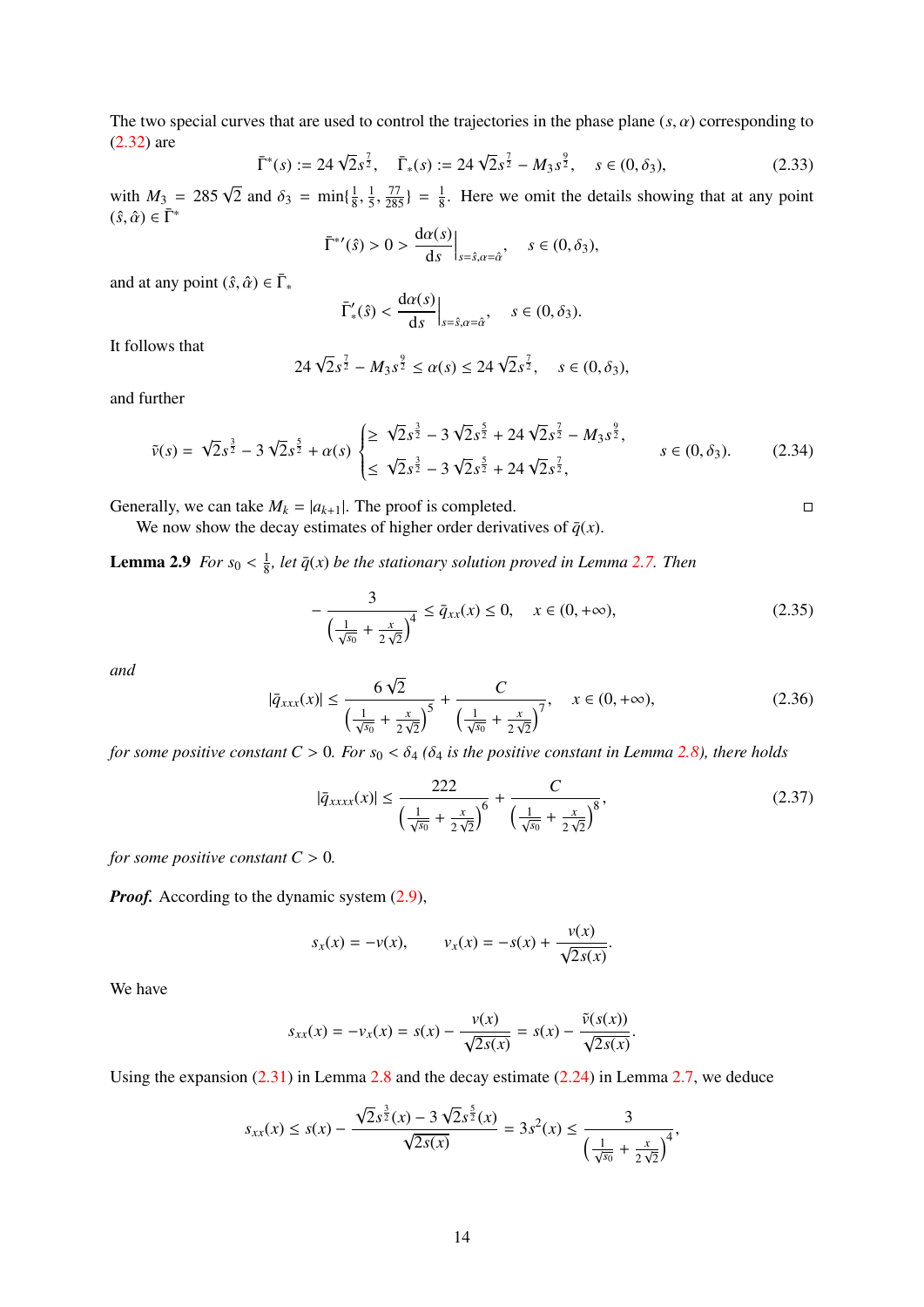and

$$
s_{xx}(x) \ge s(x) - \frac{\sqrt{2}s^{\frac{3}{2}}(x) - 3\sqrt{2}s^{\frac{5}{2}}(x) + 24\sqrt{2}s^{\frac{7}{2}}(x)}{\sqrt{2s(x)}} \n\ge 3s^2(x) - 24s^3(x) \ge \max\left\{\frac{3}{\left(\frac{1}{\sqrt{s_0}} + \frac{x}{\sqrt{2}}\right)^4} - \frac{24}{\left(\frac{1}{\sqrt{s_0}} + \frac{x}{2\sqrt{2}}\right)^6}, 0\right\}.
$$

Similarly, we have

<span id="page-14-0"></span>
$$
s_{xxx}(x) = -v_{xx}(x) = s_x(x) - \frac{v_x(x)}{\sqrt{2s(x)}} + \frac{v(x)}{2\sqrt{2s^2}(x)} \cdot (-v(x))
$$
  

$$
= -v(x) - \frac{-s(x) + \frac{v(x)}{\sqrt{2s(x)}}}{\sqrt{2s(x)}} - \frac{v^2(x)}{2\sqrt{2s^2}(x)}
$$
  

$$
= -\tilde{v}(s(x)) + \frac{\sqrt{s(x)}}{\sqrt{2}} - \frac{\tilde{v}(s(x))}{2s(x)} - \frac{(\tilde{v}(s(x)))^2}{2\sqrt{2s^2}(x)}.
$$
 (2.38)

Utilizing the expansion [\(2.34\)](#page-13-0) in Lemma [2.8,](#page-11-0) we deduce

$$
s_{xxx}(x) \le -(\sqrt{2}s^{\frac{3}{2}} - 3\sqrt{2}s^{\frac{5}{2}} + 24\sqrt{2}s^{\frac{7}{2}} - 285\sqrt{2}s^{\frac{9}{2}}) + \frac{\sqrt{s}}{\sqrt{2}}
$$

$$
-\frac{\sqrt{2}s^{\frac{3}{2}} - 3\sqrt{2}s^{\frac{5}{2}} + 24\sqrt{2}s^{\frac{7}{2}} - 285\sqrt{2}s^{\frac{9}{2}}}{2s}
$$

$$
-\frac{(\sqrt{2}s^{\frac{3}{2}} - 3\sqrt{2}s^{\frac{5}{2}} + 24\sqrt{2}s^{\frac{7}{2}} - 285\sqrt{2}s^{\frac{9}{2}})^{2}}{2\sqrt{2}s^{\frac{3}{2}}}
$$

$$
\le -6\sqrt{2}s^{\frac{5}{2}}(x) + Cs^{\frac{7}{2}}(x),
$$

and

$$
s_{xxx}(x) \ge -(\sqrt{2}s^{\frac{3}{2}} - 3\sqrt{2}s^{\frac{5}{2}} + 24\sqrt{2}s^{\frac{7}{2}}) + \frac{\sqrt{s}}{\sqrt{2}}
$$
  
 
$$
-\frac{\sqrt{2}s^{\frac{3}{2}} - 3\sqrt{2}s^{\frac{5}{2}} + 24\sqrt{2}s^{\frac{7}{2}}}{2s} - \frac{(\sqrt{2}s^{\frac{3}{2}} - 3\sqrt{2}s^{\frac{5}{2}} + 24\sqrt{2}s^{\frac{7}{2}})^2}{2\sqrt{2}s^{\frac{3}{2}}}
$$
  
\n
$$
\ge -6\sqrt{2}s^{\frac{5}{2}}(x) - Cs^{\frac{7}{2}}(x),
$$

where  $C > 0$  is a generic positive constant. Therefore,

$$
|s_{xxx}(x)| \le 6\sqrt{2}s^{\frac{5}{2}}(x) + Cs^{\frac{7}{2}}(x) \le \frac{6\sqrt{2}}{\left(\frac{1}{\sqrt{s_0}} + \frac{x}{2\sqrt{2}}\right)^5} + \frac{C}{\left(\frac{1}{\sqrt{s_0}} + \frac{x}{2\sqrt{2}}\right)^7}.
$$

We now show the estimates of  $s_{xxxx}(x)$ . According to [\(2.38\)](#page-14-0),

<span id="page-14-1"></span>
$$
s_{xxxx}(x) = -v_x(x) + \left(\frac{\sqrt{s(x)}}{\sqrt{2}}\right)_x - \left(\frac{v(x)}{2s(x)}\right)_x - \left(\frac{v^2(x)}{2\sqrt{2s^{\frac{3}{2}}(x)}}\right)_x
$$
  

$$
= -\left(-s(x) + \frac{v(x)}{\sqrt{2s(x)}}\right) - \frac{v(x)}{2\sqrt{2s(x)}} - \frac{-s(x) + \frac{v(x)}{\sqrt{2s(x)}}}{2s(x)} - \frac{v^2(x)}{2s^2(x)}
$$
  

$$
- \frac{2v(x) \cdot (-s(x) + \frac{v(x)}{\sqrt{2s(x)}})}{2\sqrt{2s^{\frac{3}{2}}(x)}} - \frac{\frac{3}{2}v^3(x)}{2\sqrt{2s^{\frac{5}{2}}(x)}}.
$$
(2.39)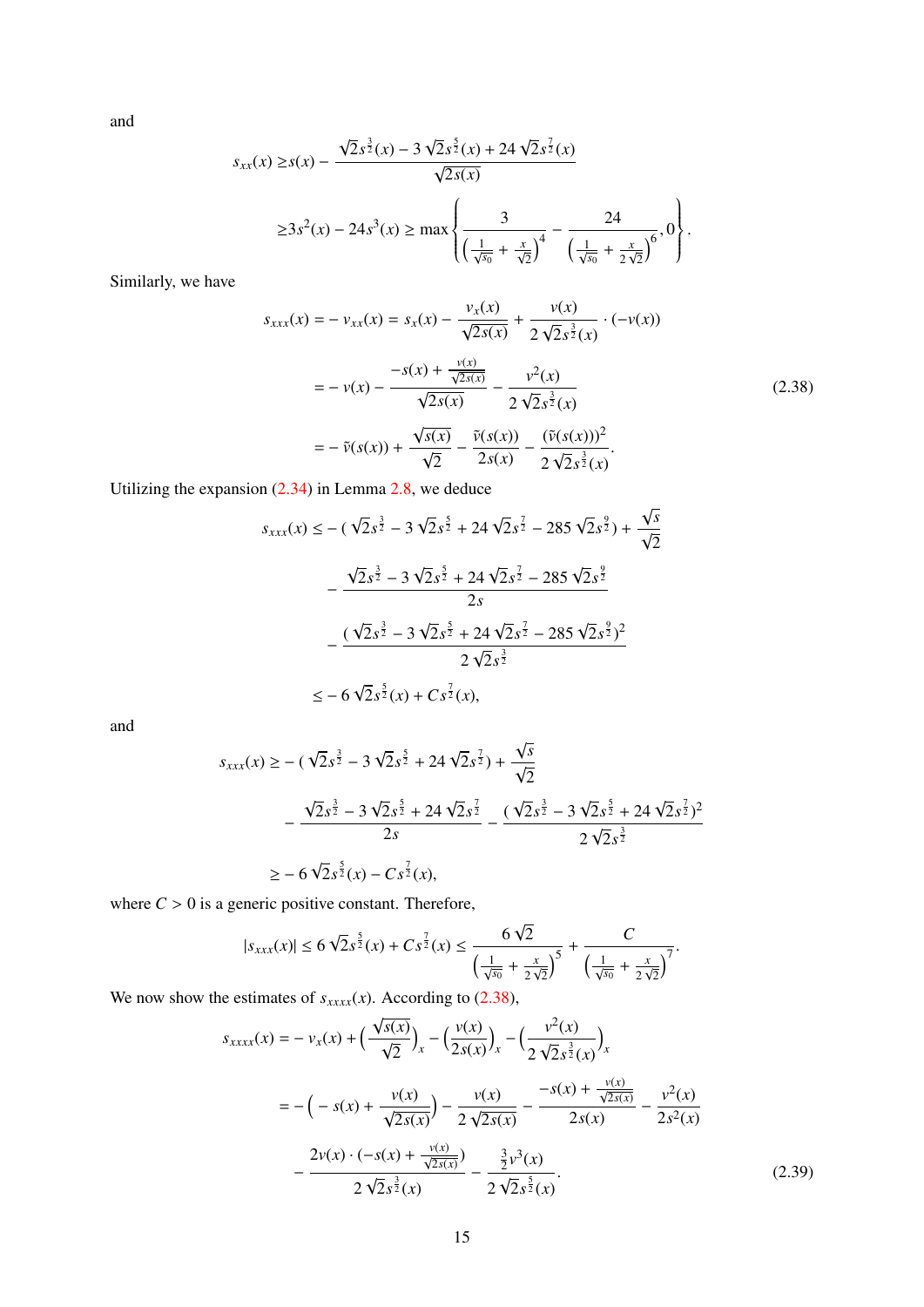Substituting  $v(x) = \tilde{v}(s(x))$  and the expansion of  $\tilde{v}(s)$  for  $k = 4$  in Lemma [2.8](#page-11-0) such that

$$
\tilde{v}(s) \begin{cases} \geq \sqrt{2}s^{\frac{3}{2}} - 3\sqrt{2}s^{\frac{5}{2}} + 24\sqrt{2}s^{\frac{7}{2}} - 285\sqrt{2}s^{\frac{9}{2}},\\ \leq \sqrt{2}s^{\frac{3}{2}} - 3\sqrt{2}s^{\frac{5}{2}} + 24\sqrt{2}s^{\frac{7}{2}} - 285\sqrt{2}s^{\frac{9}{2}} + 4284\sqrt{2}s^{\frac{11}{2}}, \end{cases} s \in (0, \delta_4),
$$

into [\(2.39\)](#page-14-1) implies that

$$
|s_{xxxx}(x)| \le 222s^3(x) + Cs^4(x) \le \frac{222}{\left(\frac{1}{\sqrt{s_0}} + \frac{x}{2\sqrt{2}}\right)^6} + \frac{C}{\left(\frac{1}{\sqrt{s_0}} + \frac{x}{2\sqrt{2}}\right)^8},
$$

for some positive constant  $C > 0$ .

 $\begin{array}{c} \hline \end{array}$ 

<span id="page-15-0"></span>**Lemma 2.10** *For*  $s_0 = \frac{1}{2}$  $rac{1}{2}u^2 - \frac{1}{2}$  $\frac{1}{2}u_+^2 = \frac{1}{2}$  $\frac{1}{2}u^2 = \frac{1}{2}$  $\frac{1}{2}\delta^2 < \min\{\frac{1}{8} \times \sqrt{2\pi\epsilon} \}$  $\lim_{x \to \infty}$  *in Lemma* [2.7](#page-10-3) *and let*  $\bar{u}(x) := -\sqrt{-2\bar{q}(x)} = -\sqrt{2s(x)}$ . Then we have  $\frac{1}{2}\delta^2$  < min $\{\frac{1}{8}, \delta_4\}$ , let  $\bar{q}(x)$  be the stationary solution proved

$$
\frac{C_1 \delta}{1 + \delta x} \le -\bar{u}(x) \le \frac{C_2 \delta}{1 + \delta x}, \qquad \frac{C_1 \delta^2}{(1 + \delta x)^2} \le \bar{u}_x(x) \le \frac{C_2 \delta^2}{(1 + \delta x)^2},
$$

$$
\left| \partial_x^k \bar{u}(x) \right| \le \frac{C_2 \delta^{k+1}}{(1 + \delta x)^{k+1}}, \qquad \left| \frac{\bar{u}_{xx}^2(x)}{\bar{u}_x(x)} \right| \le \frac{C_2 \delta^4}{(1 + \delta x)^4},
$$

$$
\frac{\bar{u}_{xxx}^2(x)}{\bar{u}_x(x)} \le \frac{C_2 \delta^6}{(1 + \delta x)^6}, \qquad \left| \frac{\bar{u}_{xxx}(x)}{\bar{u}_x(x)} \right| \le \frac{C_2 \delta^2}{(1 + \delta x)^2}, \qquad \left| \frac{\bar{u}_{xxxx}(x)}{\bar{u}_x(x)} \right| \le \frac{C_2 \delta^3}{(1 + \delta x)^3},
$$

*for k* = 1, 2, 3, 4 *and some positive constants*  $C_1$ *,*  $C_2$ *.* 

*Proof.* The lower and upper bounds of  $\bar{q}(x)$  and  $\bar{q}_x(x)$  in [\(2.20\)](#page-10-5) and [\(2.21\)](#page-10-6) in Lemma [2.7](#page-10-3) show that

$$
\bar{u}(x) = -\sqrt{-2\bar{q}(x)} \begin{cases} \leq -\frac{\sqrt{2}}{\frac{1}{\sqrt{s_0}} + \frac{x}{\sqrt{2}}}, \\ \geq -\frac{\sqrt{2}}{\frac{1}{\sqrt{s_0}} + \frac{x}{2\sqrt{2}}}, \end{cases} x \in (0, +\infty),
$$

and

$$
\bar{u}_x(x) = \frac{\bar{q}_x}{\sqrt{-2\bar{q}}} \begin{cases} \leq \frac{\frac{1}{\sqrt{s_0}} + \frac{x}{\sqrt{2}}}{\left(\frac{1}{\sqrt{s_0}} + \frac{x}{2\sqrt{2}}\right)^3} \leq \frac{2}{\left(\frac{1}{\sqrt{s_0}} + \frac{x}{2\sqrt{2}}\right)^2}, \\ \geq \frac{\frac{1}{\sqrt{s_0}} + \frac{x}{2\sqrt{2}}}{2\left(\frac{1}{\sqrt{s_0}} + \frac{x}{\sqrt{2}}\right)^3} \geq \frac{1}{4\left(\frac{1}{\sqrt{s_0}} + \frac{x}{\sqrt{2}}\right)^2}, \\ & (3.85) \cdot (3.86) = 1.323 \cdot 10^{-3} \end{cases} x \in (0, +\infty).
$$

Utilizing the higher order estimates [\(2.35\)](#page-13-1), [\(2.36\)](#page-13-2) and [\(2.37\)](#page-13-3) in Lemma [2.9,](#page-13-4) we have

 $\left(\frac{1}{\sqrt{s_0}}+\frac{x}{2}\right)$  $rac{x}{2\sqrt{2}}$  $\big)^3$ 

$$
|\bar{u}_{xx}(x)| = \left| \frac{\bar{q}_{xx}(x)}{\sqrt{-2\bar{q}(x)}} + \frac{(\bar{q}_x(x))^2}{(-2\bar{q}(x))^{\frac{3}{2}}} \right| \le \frac{3(\frac{1}{\sqrt{s_0}} + \frac{x}{\sqrt{2}})}{\sqrt{2}(\frac{1}{\sqrt{s_0}} + \frac{x}{2\sqrt{2}})^4} + \frac{(\frac{1}{\sqrt{s_0}} + \frac{x}{\sqrt{2}})^3}{\sqrt{2}(\frac{1}{\sqrt{s_0}} + \frac{x}{2\sqrt{2}})^6}
$$

$$
\le \frac{7\sqrt{2}}{\sqrt{2}(\frac{1}{\sqrt{s_0}} + \frac{x}{2\sqrt{2}})^3},
$$

and

$$
|\bar{u}_{xxx}(x)| = \left| \frac{\bar{q}_{xxx}}{\sqrt{-2\bar{q}}} + \frac{3\bar{q}_x\bar{q}_{xx}}{(-2\bar{q})^{\frac{3}{2}}} + \frac{3(\bar{q}_x)^3}{(-2\bar{q})^{\frac{5}{2}}} \right| \leq \frac{C}{\left(\frac{1}{\sqrt{s_0}} + \frac{x}{2\sqrt{2}}\right)^4},
$$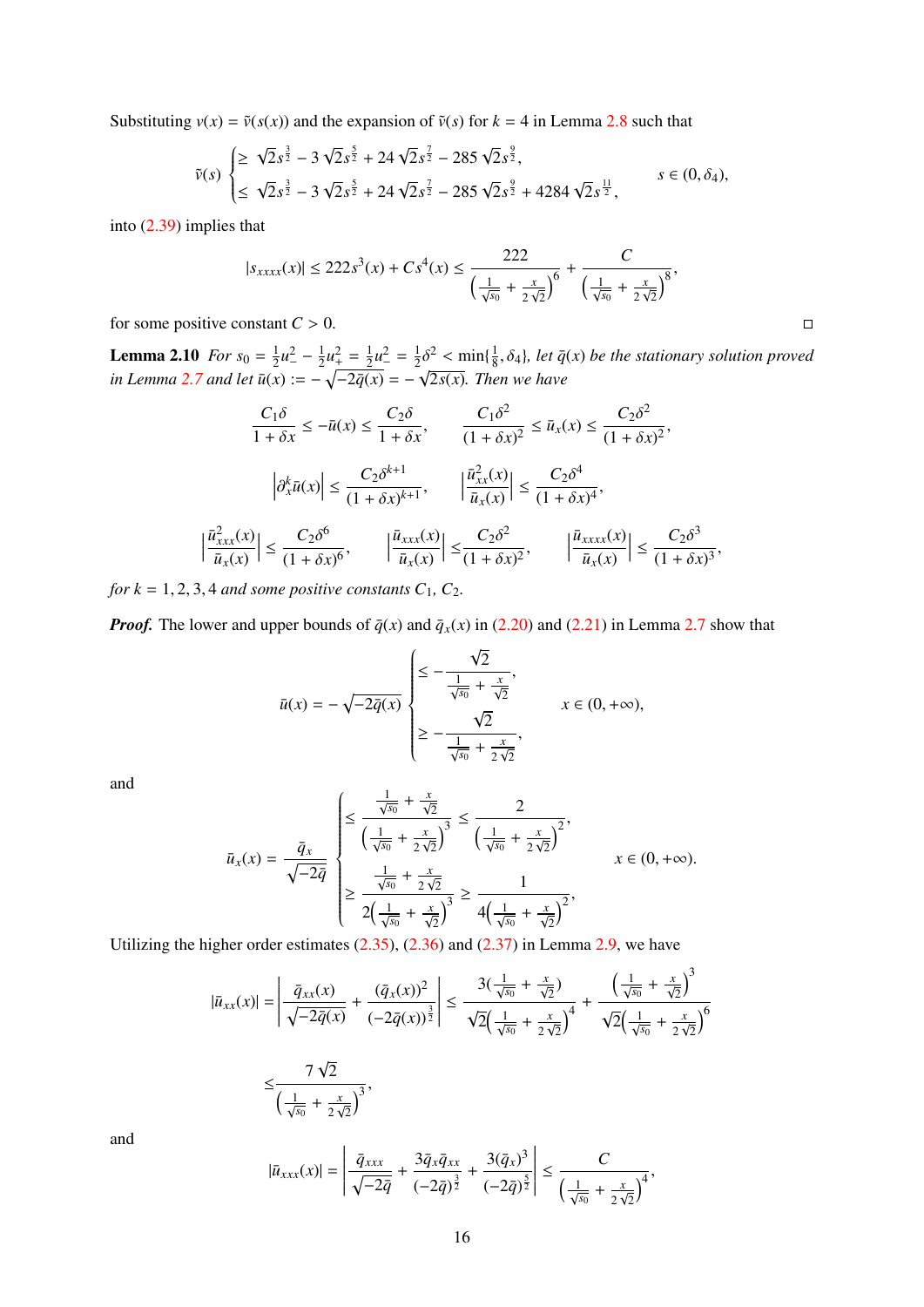$$
|\bar{u}_{xxxx}(x)|=\left|\frac{\bar{q}_{xxxx}}{\sqrt{-2\bar{q}}}+\frac{4\bar{q}_x\bar{q}_{xxx}+3(\bar{q}_{xx})^2}{(-2\bar{q})^{\frac{3}{2}}}+\frac{18(\bar{q}_x)^2\bar{q}_{xx}}{(-2\bar{q})^{\frac{5}{2}}}+\frac{15(\bar{q}_x)^4}{(-2\bar{q})^{\frac{7}{2}}}\right|\leq \frac{C}{\left(\frac{1}{\sqrt{s_0}}+\frac{x}{2\sqrt{2}}\right)^5},
$$

where  $C > 0$  is a generic positive constant. Moreover,

 $\overline{\phantom{a}}$ I I ╎  $\overline{a}$ 

$$
\left| \frac{\bar{u}_{xxx}}{\bar{u}_x} \right| \le \frac{C}{\left(\frac{1}{\sqrt{s_0}} + \frac{x}{2\sqrt{2}}\right)^2}, \qquad \left| \frac{\bar{u}_{xxxx}}{\bar{u}_x} \right| \le \frac{C}{\left(\frac{1}{\sqrt{s_0}} + \frac{x}{2\sqrt{2}}\right)^3}
$$

and

$$
\left|\frac{\bar{u}_{xxx}^2}{\bar{u}_x}\right| \leq \frac{C}{\left(\frac{1}{\sqrt{s_0}} + \frac{x}{2\sqrt{2}}\right)^6}, \qquad \left|\frac{\bar{u}_{xx}^2}{\bar{u}_x}\right| \leq \frac{C}{\left(\frac{1}{\sqrt{s_0}} + \frac{x}{2\sqrt{2}}\right)^4}.
$$

The proof is completed.

*Proof of Lemma [2.3.](#page-5-3)* The degenerate case (2):  $u_+ < u_+ = 0$  is proved through a singular phase plane analysis method according to Lemma [2.7](#page-10-3) and Lemma [2.10.](#page-15-0)

Next we show that this method is applicable to the case (1)  $u- < u+ < 0$ . Instead of [\(2.9\)](#page-6-1), we have a non-degenerate dynamical system  $(2.8)$  for the case of  $u_{+} < 0$ . We sketch the main lines of the proof.

(1) For any  $s_0 := \frac{1}{2}$  $\frac{1}{2}u^2 - \frac{1}{2}$  $\frac{1}{2}u_+^2 > 0$ , if  $\tilde{v}(s)$  solves the following equation

<span id="page-16-1"></span>
$$
\begin{cases}\n\frac{d\tilde{v}}{ds} = \frac{s}{\tilde{v}} - \frac{1}{\sqrt{u_+^2 + 2s}}, & s \in (0, s_0), \\
\tilde{v}(s) > 0 \text{ for } s \in (0, s_0), & \lim_{s \to 0^+} \tilde{v}(s) = 0, \quad \int_0^{s_0} \frac{1}{\tilde{v}(s)} ds = +\infty,\n\end{cases}
$$
\n(2.40)

then the function  $s(x)$  defined by

<span id="page-16-3"></span>
$$
x = -\int_{s_0}^{s(x)} \frac{1}{\tilde{\nu}(\tau)} d\tau, \qquad x \in (0, +\infty)
$$
 (2.41)

,

is a solution of [\(2.8\)](#page-6-6) with  $v(x) := \tilde{v}(s(x)) > 0$ .

(2) Consider the approximated problem

<span id="page-16-0"></span>
$$
\begin{cases}\n\frac{d\tilde{v}_k}{ds} = \frac{s}{\tilde{v}_k} - \frac{1}{\sqrt{u_+^2 + 2s}}, & s \in (0, s_0), \\
\tilde{v}_k(s) > 0 \text{ for } s \in (0, s_0), & \tilde{v}_k(0) = \frac{1}{k}.\n\end{cases}
$$
\n(2.42)

For any  $s_0 > 0$ , the problem [\(2.42\)](#page-16-0) admits a solution  $\tilde{v}_k(s) > 0$  on  $s \in (0, s_0)$  such that

(i)  $\tilde{v}_k(s)$  is monotone decreasing with respect to *k*, i.e.,  $\tilde{v}_{k_1}(s) > \tilde{v}_{k_2}(s)$  for any  $k_2 > k_1$  on  $(0, s_0)$ ;

(ii)  $\tilde{v}_k(s)$  has the following upper bound estimate

$$
\tilde{v}_k(s) \le \overline{\Gamma}_k(s) := \max\left\{\frac{1}{k}, s \cdot \sqrt{u_+^2 + 2s}\right\}, \quad s \in (0, s_0);
$$

(iii)  $\tilde{v}_k(s)$  has the following uniformly lower bound estimate

$$
\tilde{v}_k(s) \ge \lambda_0 s, \quad s \in (0, s_0),
$$

where  $\lambda_0 :=$ <br>(3) The √ 1+4|*u*+| <sup>2</sup>−1  $\frac{1}{2|u_+|}$ .

(3) The limit function

$$
\tilde{v}(s) := \lim_{k \to \infty} \tilde{v}_k(s), \quad s \in (0, s_0)
$$

is well-defined and  $\tilde{v}(s)$  is a solution to the problem  $(2.40)$ . Moreover,

<span id="page-16-2"></span>
$$
\lambda_0 s \le \tilde{v}(s) \le \lambda_0 s + b s^2, \quad s \in (0, s_0), \tag{2.43}
$$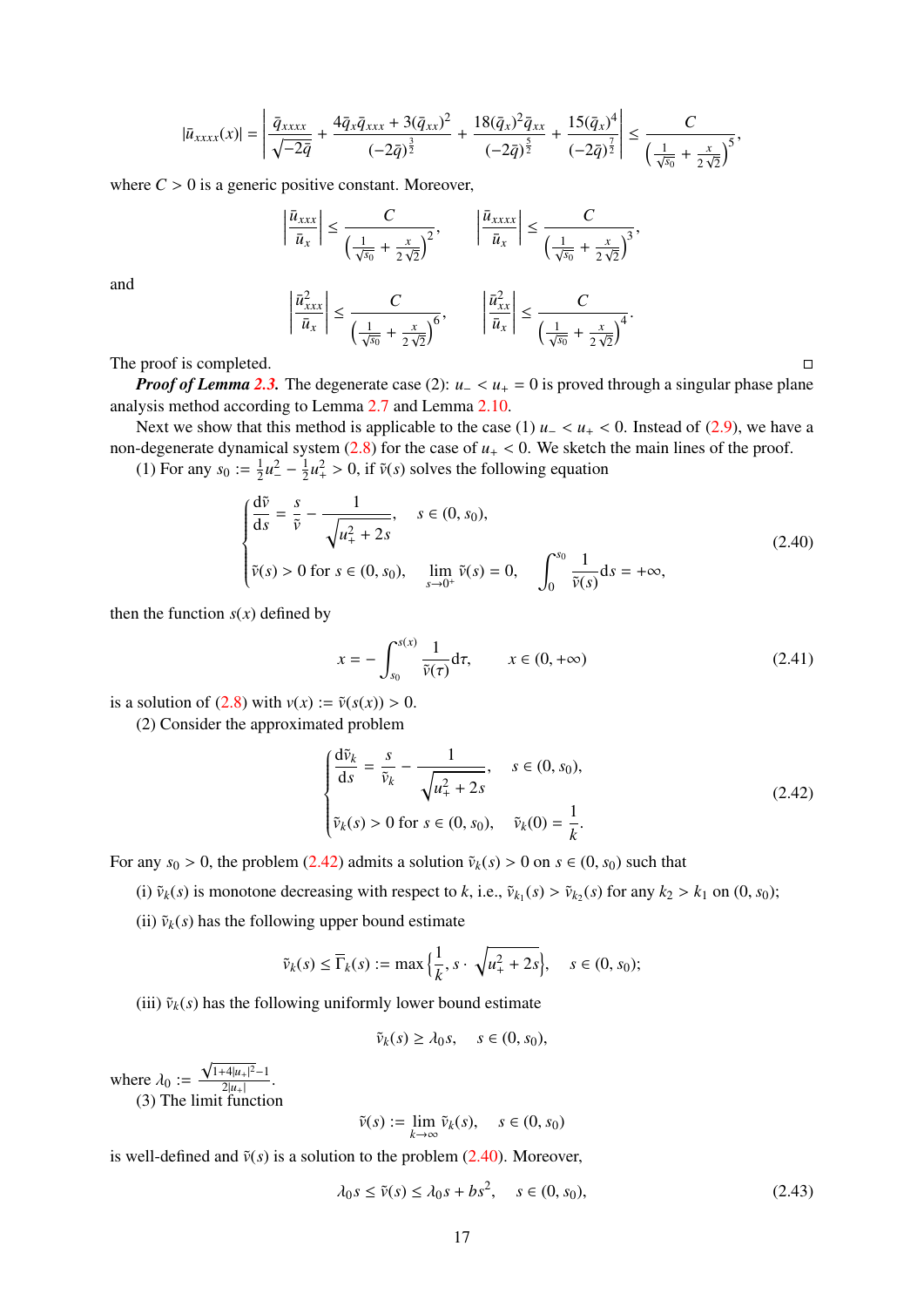where  $\lambda_0 :=$ <br>The assu √  $1+4|u_+|^2-1$  $\frac{2|u_+|^2-1}{2|u_+|}$  is the positive root of  $\lambda_0 = \frac{1}{\lambda_0}$ λ0<br>his  $-\frac{1}{|u_+|}$  and  $b = \frac{1}{2|u_-|}$  $\frac{1}{2|u_{+}|^{3}}$ .

The asymptotic expansion [\(2.43\)](#page-16-2) plays an essential role in the analysis of asymptotic decay behavior of the stationary solution, thus we present the following proof. In the phase plane  $(s, v)$ , at any point  $(\hat{s}, \hat{v})$ on the curve  $\hat{v} = \Gamma_*(\hat{s}) := \lambda_0 \hat{s}$ , we have

$$
\Gamma'_{*}(\hat{s}) = \lambda_0 = \frac{1}{\lambda_0} - \frac{1}{|u_{+}|} < \frac{\hat{s}}{\hat{v}} - \frac{1}{\sqrt{u_{+}^2 + 2\hat{s}}} = \left. \frac{d\tilde{v}}{ds} \right|_{(\hat{s},\hat{v})}
$$

,

which means the trajectory lies above  $\Gamma_*$ . At any point  $(\hat{s}, \hat{v})$  on the curve  $\hat{v} = \Gamma^*(\hat{s}) := \lambda_0 \hat{s} + b\hat{s}^2$ , we have

$$
\Gamma^{*'}(\hat{s}) = \lambda_0 + 2b\hat{s} > \frac{\hat{s}}{\hat{v}} - \frac{1}{\sqrt{u_+^2 + 2\hat{s}}} = \frac{d\tilde{v}}{ds}\Big|_{(\hat{s},\hat{v})},
$$

since the following auxiliary function

$$
F(\hat{s}) := \lambda_0 + 2b\hat{s} - \frac{1}{\lambda_0 + b\hat{s}} + \frac{1}{\sqrt{u_+^2 + 2\hat{s}}}, \quad s \in (0, s_0)
$$

is monotonically increasing as  $F'(\hat{s}) = 2b + \frac{b}{\sqrt{b^2 + 4}}$  $rac{b}{(\lambda_0+b\hat{s})^2} - \frac{1}{(\vert u_+\vert^2 + \cdots)}$  $\frac{1}{(|u_+|^2 + 2\hat{s})^{\frac{3}{2}}}$  > 0 for  $b = \frac{1}{2|u_+|^2}$  $\frac{1}{2|u_{+}|^3}$ . This shows the trajectory lies between  $\Gamma_*$  and  $\Gamma^*$ .

(4) Finally we show the asymptotic behavior of the stationary solution. According to the definition of  $s(x)$  and  $\bar{q}(x)$  in [\(2.41\)](#page-16-3) and the asymptotic expansion [\(2.43\)](#page-16-2), we have

$$
x = -\int_{s_0}^{s(x)} \frac{1}{\tilde{\nu}(\tau)} d\tau \le \int_{s(x)}^{s_0} \frac{1}{\lambda_0 \tau} d\tau = \frac{1}{\lambda_0} \ln\left(\frac{s_0}{s(x)}\right), \quad x \in (0, +\infty),
$$

which implies

$$
s(x) \le s_0 e^{-\lambda_0 x}, \quad \bar{q}(x) \ge \bar{q}_- e^{-\lambda_0 x}
$$

On the other hand,

$$
x = -\int_{s_0}^{s(x)} \frac{1}{\tilde{\nu}(\tau)} d\tau \ge \int_{s(x)}^{s_0} \frac{1}{\lambda_0 \tau + b\tau^2} d\tau = \frac{1}{\lambda_0} \ln \left( \frac{\tau}{1 + \frac{b}{\lambda_0} \tau} \right) \Big|_{s(x)}^{s_0}, \qquad x \in (0, +\infty).
$$

That is,

$$
s(x) \ge \frac{\frac{s_0}{1 + \frac{b}{\lambda_0} s_0} \cdot e^{-\lambda_0 x}}{1 - \frac{b}{\lambda_0} \cdot \frac{s_0}{1 + \frac{b}{\lambda_0} s_0} \cdot e^{-\lambda_0 x}} \ge \frac{s_0}{1 + \frac{b}{\lambda_0} s_0} \cdot e^{-\lambda_0 x},
$$

which shows

$$
\bar{q}(x) \le \frac{\bar{q}_-}{1 - \frac{b}{\lambda_0} \bar{q}_-} \cdot e^{-\lambda_0 x}.
$$

The decay estimates of  $\bar{q}_x(x)$  and other higher order derivatives follow similarly, which are all exponentially decaying, since

$$
s_x(x) = -v(x) = -\tilde{v}(s(x)),
$$

and

$$
s_{xx}(x) = -v_x(x) = s(x) - \frac{v(x)}{\sqrt{u_+^2 + 2s(s)}} = s(x) - \frac{\tilde{v}(s(x))}{\sqrt{u_+^2 + 2s(s)}},
$$

and according to the asymptotic expansion  $(2.43)$ . The proof is completed.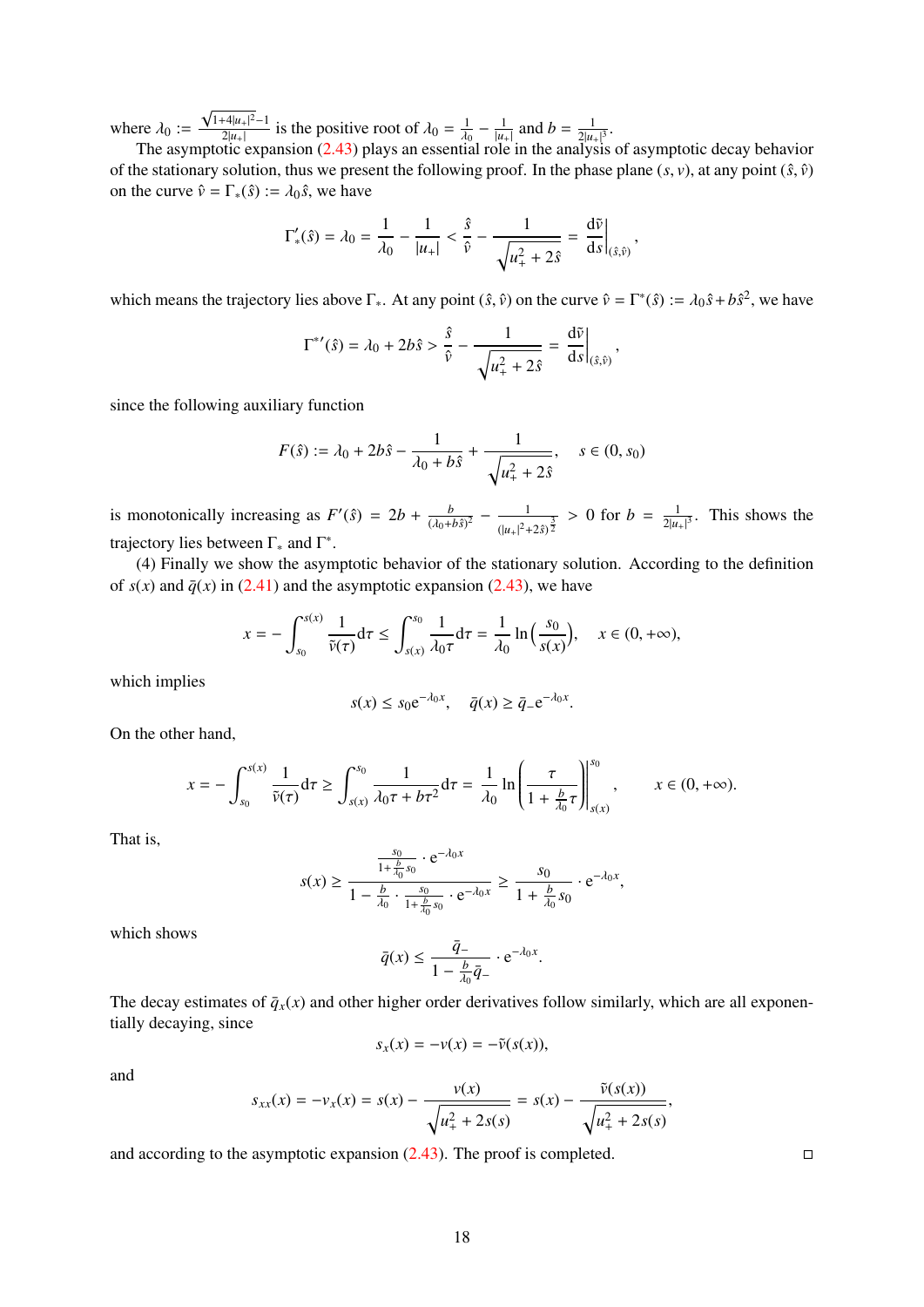#### <span id="page-18-0"></span>2.3 Preliminary Lemmas

In order to show the asymptotic behavior of heat flux  $q(x, t)$  which satisfies an elliptic problem, we prove the following optimal Gagliardo-Nirenberg-Sobolev inequality. This inequality without optimal constant is known as a special case of Gagliardo-Nirenberg-Sobolev inequality. Here we present a primary proof based on fundamental calculus.

<span id="page-18-4"></span>**Lemma 2.11 (Optimal Gagliardo-Nirenberg-Sobolev inequality)** *For any function*  $u(x) \in L^{\infty}(\mathbb{R})$  *with*  $u_{xx} \in L^{\infty}(\mathbb{R})$ *, there holds* 

<span id="page-18-1"></span>
$$
||u_{x}||_{L^{\infty}(\mathbb{R})} \leq \sqrt{2} ||u||_{L^{\infty}(\mathbb{R})}^{\frac{1}{2}} \cdot ||u_{xx}||_{L^{\infty}(\mathbb{R})}^{\frac{1}{2}},
$$
\n(2.44)

and the constant  $\sqrt{2}$  is optimal. Moreover, for any function  $u(x) \in L^{\infty}(\mathbb{R}_{+})$  with  $u_{xx} \in L^{\infty}(\mathbb{R}_{+})$ , there *holds*

<span id="page-18-2"></span>
$$
||u_x||_{L^{\infty}(\mathbb{R}_+)} \le 2 ||u||_{L^{\infty}(\mathbb{R}_+)}^{\frac{1}{2}} \cdot ||u_{xx}||_{L^{\infty}(\mathbb{R}_+)}^{\frac{1}{2}},
$$
\n(2.45)

*and the constant* 2 *is optimal. For multi-dimensional case,*

<span id="page-18-3"></span>
$$
\|\nabla u\|_{L^{\infty}(\mathbb{R}^n)} \leq \sqrt{2} \|u\|_{L^{\infty}(\mathbb{R}^n)}^{\frac{1}{2}} \cdot \|\|D^2 u\|_{L^{\infty}(\mathbb{R}^n)}^{\frac{1}{2}}, \qquad \forall u \in W^{2,\infty}(\mathbb{R}^n), \tag{2.46}
$$

*and*

$$
\|\nabla u\|_{L^{\infty}(\mathbb{R}^n_+)} \le 2 \|u\|_{L^{\infty}(\mathbb{R}^n_+)}^{\frac{1}{2}} \cdot \|\nabla^2 u\|_{L^{\infty}(\mathbb{R}^n_+)}^{\frac{1}{2}}, \qquad \forall u \in W^{2,\infty}(\mathbb{R}^n_+), \tag{2.47}
$$

*and the constants* <sup>√</sup> 2 *and* 2 *are optimal, where* |∇*u*| *is the modulus of a vector* ∇*u and* |*D* <sup>2</sup>*u*| *is the spectral norm of a matrix D*<sup>2</sup>*u* such that  $|D^2u| := \sup_{p \in \mathbb{R}^n : |p| = 1} p^T(D^2u)p$ .

*Proof.* We prove that the inequality [\(2.44\)](#page-18-1) holds for any smooth function  $u \in C^2(\mathbb{R}) \cap W^{2,\infty}(\mathbb{R})$  and the constant is optimal for  $u \in W^{2,\infty}(\mathbb{R})$  with weak derivatives. Then utilizing an approximation approach, we see that [\(2.44\)](#page-18-1) holds for  $u \in W^{2,\infty}(\mathbb{R})$  with the same optimal constant.

The inequality [\(2.44\)](#page-18-1) is trivial if  $||u||_{L^\infty(\mathbb{R})} = 0$  or  $||u_{xx}||_{L^\infty(\mathbb{R})} = 0$ , since in the latter case  $u(x) = c_1x + c_2$ and  $c_1 = 0$  according to  $u \in L^{\infty}(\mathbb{R})$ . With the observation that the inequality [\(2.44\)](#page-18-1) is invariant under the scaling  $\tilde{u}(x) := \lambda u(\mu x)$  for any non-zero  $\lambda$  and  $\mu$ , we only need to prove that  $||u_x||_{L^\infty(\mathbb{R})} \le 1$  under the condition  $||u||_{L^{\infty}(\mathbb{R})} = \frac{1}{2}$  $\frac{1}{2}$  and  $||u_{xx}||_{L^{\infty}(\mathbb{R})} = 1$ , and further  $||u_x||_{L^{\infty}(\mathbb{R})} \le 1$  is optimal. In other words, we show that if  $u_x(x_0) = 1$  for some  $x_0 \in \mathbb{R}$  and  $||u_{xx}||_{L^\infty(\mathbb{R})} \le 1$  then  $||u||_{L^\infty(\mathbb{R})} \ge \frac{1}{2}$  $\frac{1}{2}$  and  $\frac{1}{2}$  is optimal.

According to Taylor expansion near  $x_0$  for  $u \in C^2(\mathbb{R}) \cap W^{2,\infty}(\mathbb{R})$ , we know that

$$
u(x_0 + 1) \ge u(x_0) + u_x(x_0) \cdot 1 + \frac{1}{2} u_{xx}(\xi_1) \cdot 1^2 \ge u(x_0) + 1 - \frac{1}{2},
$$
  

$$
u(x_0 - 1) \le u(x_0) + u_x(x_0) \cdot (-1) + \frac{1}{2} u_{xx}(\xi_2) \cdot (-1)^2 \le u(x_0) - 1 + \frac{1}{2},
$$

with some  $\xi_1$  ∈ ( $x_0$ ,  $x_0$  + 1) and  $\xi_2$  ∈ ( $x_0$  − 1,  $x_0$ ). Therefore,

$$
u(x_0+1)-u(x_0-1)\geq 1,
$$

and then  $||u||_{L^{\infty}(\mathbb{R})} \geq \frac{1}{2}$  $\frac{1}{2}$ . The constant is optimal for the following  $\hat{u}_1 \in W^{2,\infty}(\mathbb{R})$ 

$$
\hat{u}_1(x) := \begin{cases}\n\cdots, \\
x(1 - \frac{1}{2}x), & x \in [0, 2), \\
(x - 2)(2 - \frac{1}{2}x), & x \in [2, 4), \\
\cdots\n\end{cases}
$$
\n(2.48)

which is defined by extension as a 4-periodic function. We can verify that  $\hat{u}_1(x)$  satisfies the following differential equation

$$
-\hat{u}_{1xx} = \text{sign}u_1 = \begin{cases} 1, & u_1 > 0, \\ -1, & u_1 < 0. \end{cases}
$$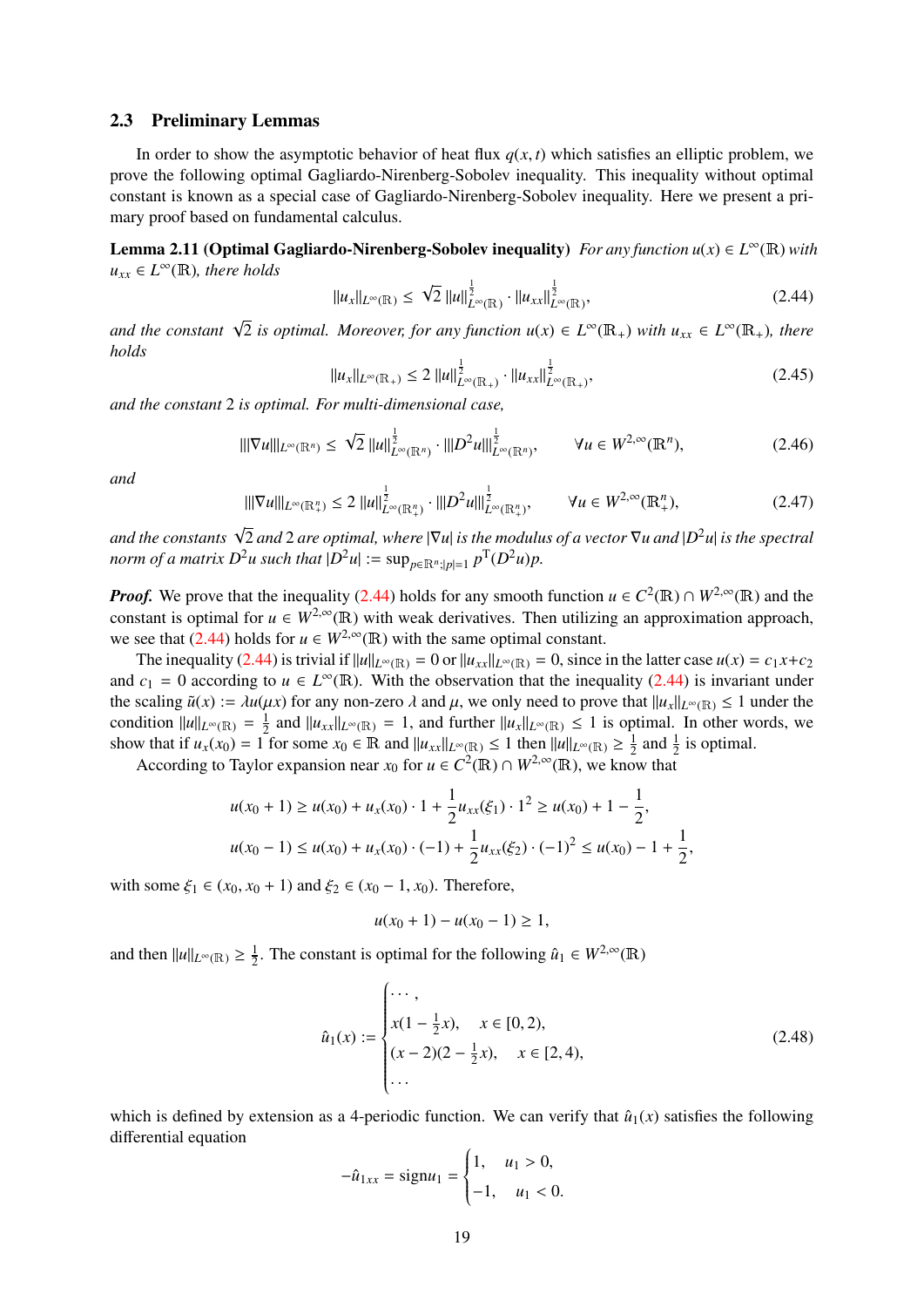The inequality [\(2.45\)](#page-18-2) for  $u \in W^{2,\infty}(\mathbb{R}_+)$  is proved by extension

$$
\tilde{u}(x) := \begin{cases} u(x), & x \ge 0, \\ 2u(0) - u(-x), & x < 0, \end{cases}
$$

such that  $\|\tilde{u}_x\|_{L^\infty(\mathbb{R})} = \|u_x\|_{L^\infty(\mathbb{R}_+)}$ ,  $\|\tilde{u}_{xx}\|_{L^\infty(\mathbb{R})} = \|u_{xx}\|_{L^\infty(\mathbb{R}_+)}$ , and

$$
\operatorname{osc}(u; \mathbb{R}_+) \leq \operatorname{osc}(\tilde{u}; \mathbb{R}) \leq 2 \operatorname{osc}(u; \mathbb{R}_+) \leq 4||u||_{L^{\infty}(\mathbb{R}_+)}.
$$

Here  $\operatorname{osc}(f; D) := \sup_{x,y \in D} |f(x) - f(y)|$  is the oscillation of a given function *f* and *D* is its domain of definition. Furthermore, applying [\(2.44\)](#page-18-1) (according to the proof, we can replace  $\|\tilde{u}\|_{L^{\infty}(\mathbb{R})}$  by  $\frac{1}{2}$ osc( $\tilde{u}$ ; R))

$$
||u_x||_{L^{\infty}(\mathbb{R}_+)} = ||\tilde{u}_x||_{L^{\infty}(\mathbb{R})} \leq (\mathrm{osc}(\tilde{u}; \mathbb{R}))^{\frac{1}{2}} \cdot ||\tilde{u}_{xx}||_{L^{\infty}(\mathbb{R})}^{\frac{1}{2}} \leq 2 ||u||_{L^{\infty}(\mathbb{R})}^{\frac{1}{2}} \cdot ||u_{xx}||_{L^{\infty}(\mathbb{R})}^{\frac{1}{2}}.
$$

The constant 2 is optimal for the following  $\hat{u}_2(x)$ 

$$
\hat{u}_2(x) := \begin{cases} x(1 - \frac{1}{2}x) - \frac{1}{4}, & x \in [0, 1), \\ \frac{1}{4}, & x \in [1, +\infty), \end{cases}
$$
\n(2.49)

such that  $\|\hat{u}_2\|_{L^\infty(\mathbb{R}_+)} = \frac{1}{4}$  $\frac{1}{4}$ ,  $\|\hat{u}_{2x}\|_{L^{\infty}(\mathbb{R}_+)} = 1$  and  $\|\hat{u}_{2xx}\|_{L^{\infty}(\mathbb{R}_+)} = 1$ .

For the multi-dimensional case, we note that the inequality  $(2.46)$  is invariant under the scaling  $\tilde{u}(x) := \lambda u(\mu x)$  for any non-zero  $\lambda$  and  $\mu$ , and is also invariant under the rotation of coordinates. Therefore, for any function  $u \in C^2(\mathbb{R}^n) \cap W^{2,\infty}(\mathbb{R}^n)$ , if  $|\nabla u(x_0)| = 1$  for some  $x_0 \in \mathbb{R}^n$  and  $|D^2 u(x)| \le 1$  for all  $x \in \mathbb{R}^n$ , then Taylor expansion along the direction  $\pm p := \pm \nabla u(x_0)$  shows that

$$
u(x_0 + \nabla u(x_0)) \ge u(x_0) + \nabla u(x_0) \cdot \nabla u(x_0) + \frac{1}{2} (\nabla u(x_0))^T (D^2 u(\xi_1)) (\nabla u(x_0)) \ge u(x_0) + 1 - \frac{1}{2},
$$
  

$$
u(x_0 - \nabla u(x_0)) \le u(x_0) - \nabla u(x_0) \cdot \nabla u(x_0) + \frac{1}{2} (-\nabla u(x_0))^T (D^2 u(\xi_2)) (-\nabla u(x_0)) \le u(x_0) - 1 + \frac{1}{2},
$$

for some  $\xi_1 = x_0 + \theta_1 \nabla u(x_0)$  and  $\xi_2 = x_0 - \theta_2 \nabla u(x_0)$  with  $\theta_1, \theta_2 \in (0, 1)$ . The rest of the proof follows similarly.  $\Box$ similarly.

Remark 2.2 *Lemma [2.11](#page-18-4) can be seen as a special case of Gagliardo-Nirenberg-Sobolev inequality with the optimal constant and without the restriction of decay at infinity such that*  $\lim_{|x|\to+\infty} u(x) = 0$ *.* 

<span id="page-19-0"></span>**Lemma 2.12** *Assume that*  $f \in L^{\infty}(\mathbb{R}_+)$ ,  $g \in \mathbb{R}$ , and  $u \in W^{2,\infty}(\mathbb{R}_+)$  solves the following elliptic problem

<span id="page-19-1"></span>
$$
\begin{cases}\n-u_{xx} + u = f(x), & x > 0, \\
u_x(0) = g,\n\end{cases}
$$
\n(2.50)

*then*

<span id="page-19-3"></span> $||u||_{L^{\infty}(\mathbb{R}_+)} \leq ||f||_{L^{\infty}(\mathbb{R}_+)} + |g|, \quad ||u_x||_{L^{\infty}(\mathbb{R}_+)} \leq ||f||_{L^{\infty}(\mathbb{R}_+)} + |g|, \quad ||u_{xx}||_{L^{\infty}(\mathbb{R}_+)} \leq 2||f||_{L^{\infty}(\mathbb{R}_+)} + |g|, \quad (2.51)$ 

*and all the above coe*ffi*cients are optimal.*

*Proof.* Let  $v(x) := u(x) + ge^{-x}$ . Then  $v \in W^{2,\infty}(\mathbb{R}_+)$  satisfies

<span id="page-19-2"></span>
$$
\begin{cases}\n-v_{xx} + v = f(x), & x > 0, \\
v_x(0) = 0.\n\end{cases}
$$
\n(2.52)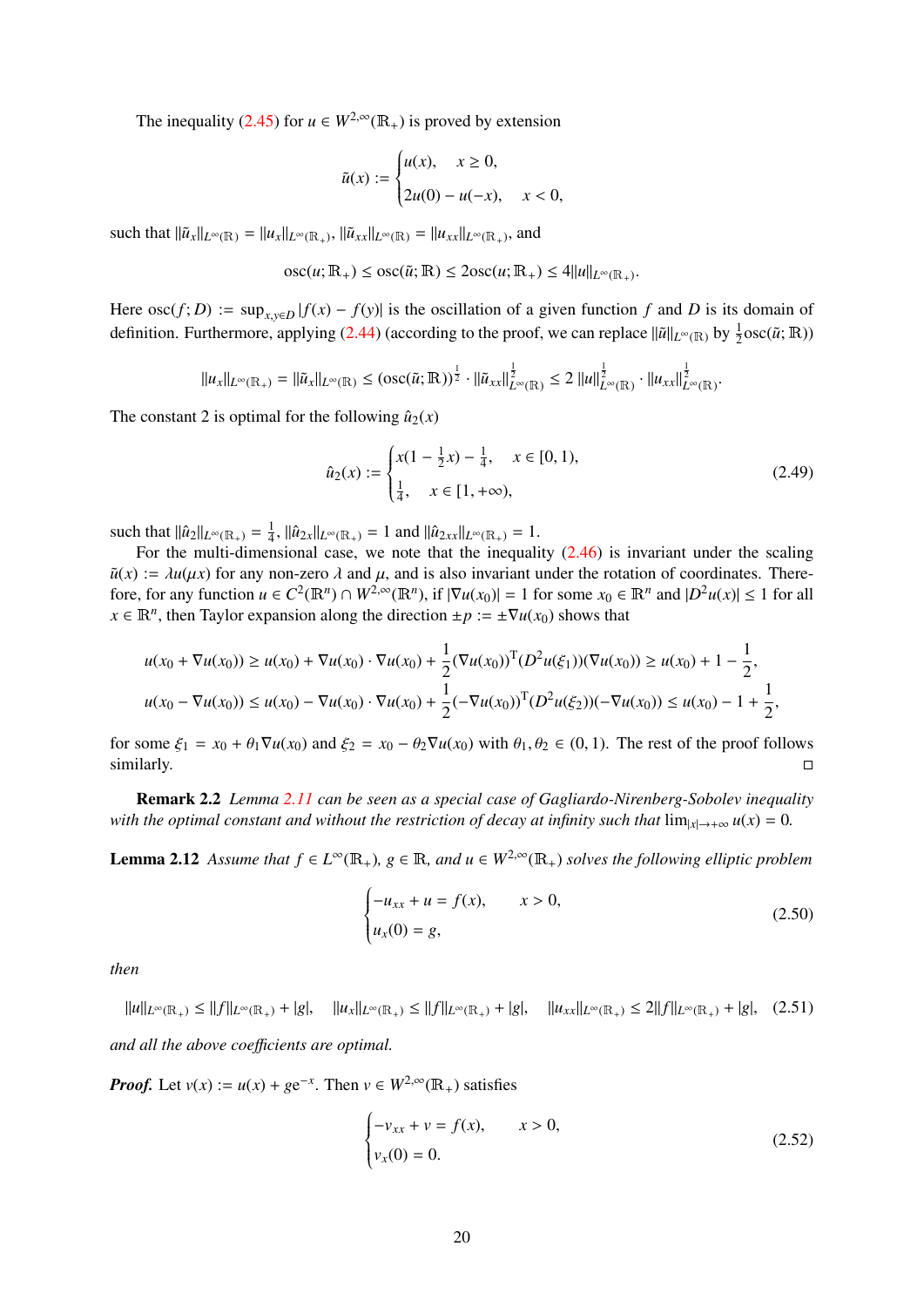Maximum principle shows that  $||v||_{L^{\infty}(\mathbb{R}_+)} \le ||f||_{L^{\infty}(\mathbb{R}_+)}$  and then  $||u||_{L^{\infty}(\mathbb{R}_+)} \le ||f||_{L^{\infty}(\mathbb{R}_+)} + |g|$ . Further, according to the equation [\(2.50\)](#page-19-1) we have  $||u_{xx}||_{L^{\infty}(\mathbb{R}_+)} \le 2||f||_{L^{\infty}(\mathbb{R}_+)} + |g|$ . According to Lemma [2.11,](#page-18-4) we see that

$$
||u_x||_{L^{\infty}(\mathbb{R}_+)} \leq 2 ||u||_{L^{\infty}(\mathbb{R}_+)}^{\frac{1}{2}} \cdot ||u_{xx}||_{L^{\infty}(\mathbb{R}_+)}^{\frac{1}{2}} \leq 2 (||f||_{L^{\infty}(\mathbb{R}_+)} + |g|)^{\frac{1}{2}} \cdot (2||f||_{L^{\infty}(\mathbb{R}_+)} + |g|)^{\frac{1}{2}}.
$$

Here the Gagliardo-Nirenberg-Sobolev inequality in Lemma [2.11](#page-18-4) is optimal for all  $u \in W^{2,\infty}(\mathbb{R}_+)$  but not for the solutions of elliptic problem  $(2.50)$ . In order to show optimal estimates, we extend the functions *f* and  $\nu$  in [\(2.52\)](#page-19-2) such that

$$
\tilde{f}(x) := \begin{cases} f(x), & x \ge 0, \\ f(-x), & x < 0, \end{cases} \quad \text{and} \quad \tilde{v}(x) := \begin{cases} v(x), & x \ge 0, \\ v(-x), & x < 0. \end{cases}
$$

Then  $\tilde{v}$  can be solved as

$$
\tilde{v}(x) = \frac{1}{2} \int_{\mathbb{R}} e^{-|x-y|} \tilde{f}(y) dy = \frac{1}{2} \int_0^{+\infty} \left( e^{-|x-y|} + e^{-|x+y|} \right) f(y) dy, \quad x \in \mathbb{R}.
$$

Therefore, for  $x \geq 0$ ,

$$
u(x) = \frac{1}{2} \int_0^{+\infty} \left( e^{-|x-y|} + e^{-|x+y|} \right) f(y) dy - g e^{-x}, \tag{2.53}
$$

$$
u_x(x) = \frac{1}{2} \int_0^{+\infty} \left( e^{-|x-y|} (-\text{sign}(x-y)) + e^{-|x+y|} (-1) \right) f(y) dy + g e^{-x}, \tag{2.54}
$$

and

<span id="page-20-1"></span><span id="page-20-0"></span>
$$
u_{xx}(x) = \frac{1}{2} \int_0^{+\infty} \left( e^{-|x-y|} + e^{-|x+y|} \right) f(y) dy - g e^{-x} - f(x).
$$
 (2.55)

The above expressions show that the estimates  $(2.51)$  are valid.

Now we show that all these coefficients are optimal. The special case of  $f(x) \equiv 0$ ,  $g = -1$  and  $u(x) = e^{-x}$  implies that the coefficients of |*g*| in [\(2.51\)](#page-19-3) are optimal. The case of  $g = 0$ ,  $f(x) \equiv 1$  and *u*(*x*) ≡ 1 shows that the coefficient of  $||f||_{L^\infty(\mathbb{R}_+)}$  in the estimate of  $||u||_{L^\infty(\mathbb{R}_+)}$  is optimal. For any large *x*<sub>0</sub> > 0, we set  $f(x) = sign(x - x_0)$  and  $g = 0$ , then [\(2.54\)](#page-20-0) implies

$$
u_x(x_0) = \frac{1}{2} \int_0^{x_0} \left( e^{-|x_0 - y|} + e^{-|x_0 + y|} \right) dy + \frac{1}{2} \int_{x_0}^{+\infty} \left( e^{-|x_0 - y|} - e^{-|x_0 + y|} \right) dy
$$
  

$$
= \frac{1}{2} \int_0^{2x_0} e^{-y} dy + \frac{1}{2} \int_0^{+\infty} e^{-y} dy - \frac{1}{2} \int_{2x_0}^{+\infty} e^{-y} dy
$$
  

$$
= 1 - \int_{2x_0}^{+\infty} e^{-y} dy \to 1, \text{ as } x_0 \to +\infty,
$$

which shows that the coefficient of  $||f||_{L^{\infty}(\mathbb{R}_+)}$  in the estimate of  $||u_x||_{L^{\infty}(\mathbb{R}_+)}$  is optimal. Lastly, for  $g = 0$ , small  $\varepsilon > 0$ , and  $f(x) = sign(x - \varepsilon)$ , according to [\(2.55\)](#page-20-1), we have

$$
u_{xx}(0) = \int_0^{+\infty} e^{-y} f(y) dy - f(0)
$$
  
= 
$$
\int_0^{\varepsilon} e^{-y} (-1) dy + \int_{\varepsilon}^{+\infty} e^{-y} (+1) dy - (-1)
$$
  
= 
$$
2 - 2 \int_0^{\varepsilon} e^{-y} dy \to 2, \text{ as } \varepsilon \to 0,
$$

and the coefficient of  $||f||_{L^{\infty}(\mathbb{R}_+)}$  in the estimate of  $||u_{xx}||_{L^{\infty}(\mathbb{R}_+)}$  is optimal.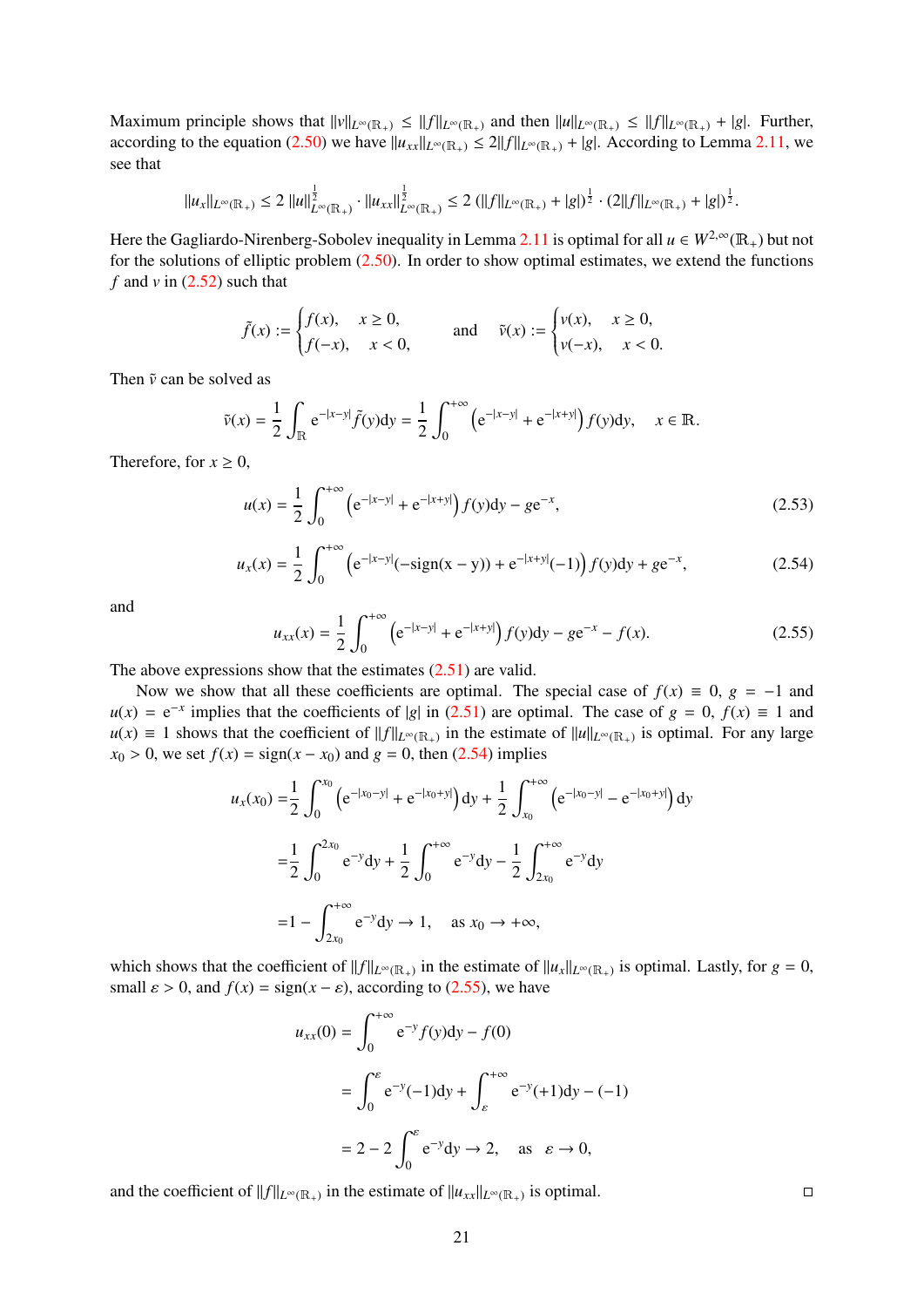#### <span id="page-21-0"></span>2.4 Main Theorems

We state our main results for the cases:  $u_+ < u_+ \leq 0$ ,  $0 \leq u_- < u_+$  and  $u_- < 0 < u_+$ , that the initialboundary value problem  $(1.1)-(1.3)$  $(1.1)-(1.3)$  $(1.1)-(1.3)$  admits a unique global solution and it converges to the stationary solution, the rarefaction wave and the superposition of the nonlinear waves, respectively, as  $t \to \infty$ .

Theorem 2.13 (In the case of  $0 < u< u<sub>+</sub>$ ) Suppose that the boundary condition and far field states *satisfy*  $0 < u_- < u_+$ *, the initial data*  $u_0$  *satisfies*  $u_0 - \tilde{u}_0^R \in H^2(\mathbb{R}_+)$ *, where*  $\tilde{u}_0^R$  *is defined in* [\(2.2\)](#page-3-3)*.*<br>Also assume that  $\delta = |u_0 - u_+|$  is sufficiently small. Then there is a positive constant *Also assume that*  $\delta = |u_--u_+|$  *is sufficiently small. Then there is a positive constant*  $\epsilon_0$  *such that if*  $||u_0 - \tilde{u}_0^R||_2 + \delta \leq \epsilon_0$ , the problem [\(1.1\)](#page-1-1)-[\(1.3\)](#page-1-3) admits a unique solution (*u*(*x*, *t*), *q*(*x*, *t*)), which satisfies

$$
u - u^{R} \in C^{0}([0, \infty); H^{2}) \cap C^{1}([0, \infty); H^{1}),
$$
  

$$
q + \partial_{x} u^{R} \in C^{0}([0, \infty); H^{3}) \cap L^{2}(0, \infty; H^{3}),
$$

*and the asymptotic behavior*

$$
\sup_{x \in \mathbb{R}_+} \left| \partial_x^k \left( u(x, t) - u^R(x) \right) \right| \to 0 \text{ as } t \to \infty, \ k = 0, 1,
$$
  

$$
\sup_{x \in \mathbb{R}_+} \left| \partial_x^k \left( q(x, t) + \partial_x u^R(x) \right) \right| \to 0 \text{ as } t \to \infty, \ k = 0, 1, 2.
$$

Theorem 2.14 (In the case of *<sup>u</sup>*<sup>−</sup> <sup>&</sup>lt; *<sup>u</sup>*<sup>+</sup> <sup>≤</sup> 0) *Suppose that the boundary condition and far field states satisfy*  $u_-\langle u_+\rangle \leq 0$ , the initial data  $u_0$  *satisfies*  $u_0 - \bar{u} \in H^2(\mathbb{R}_+)$ , where  $\bar{u} = \bar{u}_i$ ,  $(i = 1, 2)$  *is a stationary solution of Lamma* 2.3. Also assume that  $\delta = |u_-\rangle u$  is sufficiently small. Then t *stationary solution of Lemma* [2.3.](#page-5-3) Also assume that  $\delta = |u_ - u_+|$  *is sufficiently small. Then there is a positive constant*  $\epsilon_0$  *such that if*  $||u_0 - \bar{u}||_2 + \delta \leq \epsilon_0$ *, the problem* [\(1.1\)](#page-1-1) $\cdot$ [\(1.3\)](#page-1-3) *admits a unique solution*  $(u(x, t), q(x, t))$ *, which satisfies* 

$$
u - \bar{u} \in C^0([0, \infty); H^2), \ u_x - \bar{u}_x \in L^2(0, \infty; H^1),
$$
  

$$
q - \bar{q} \in C^0([0, \infty); H^3) \cap L^2(0, \infty; H^3),
$$

*and the asymptotic behavior*

$$
\sup_{x \in \mathbb{R}_+} \left| \partial_x^k (u(x, t) - \bar{u}(x)) \right| \to 0 \text{ as } t \to \infty, \ k = 0, 1,
$$
  

$$
\sup_{x \in \mathbb{R}_+} \left| \partial_x^k (q(x, t) - \bar{q}(x)) \right| \to 0 \text{ as } t \to \infty, \ k = 0, 1, 2.
$$

Theorem 2.15 (In the case of *<sup>u</sup>*<sup>−</sup> <sup>&</sup>lt; <sup>0</sup> <sup>&</sup>lt; *<sup>u</sup>*+) *Suppose that the boundary condition and far field states satisfy*  $u_- < 0 < u_+$ *, the initial data*  $u_0$  *satisfies*  $u_0 - \bar{u}_2(\cdot) - \tilde{u}_4(\cdot, 0) \in H^2(\mathbb{R}_+)$ *, where*  $\bar{u}_2$  *and*  $\tilde{u}_4$  *is a stationary solution and rarefaction wave for the cases*  $u_- < u_- = 0$  *and*  $u_- > u_$ *stationary solution and rarefaction wave for the cases*  $u$ *<sub>−</sub> <*  $u$ *<sub>+</sub> = 0 <i>and*  $u$ <sub>+</sub> >  $u$ <sub>−</sub> = 0*, respectively. Also assume that*  $\delta = |u_--u_+|$  *is sufficiently small. Then there is a positive constant*  $\epsilon_0$  *such that if*  $\|u_0 - \bar{u}_2(\cdot) - \tilde{u}_4(\cdot,0)\|_2 + \delta \leq \epsilon_0$ , the problem [\(1.1\)](#page-1-1)-[\(1.3\)](#page-1-3) *admits a unique solution* (*u*(*x*, *t*), *q*(*x*, *t*)), *which satisfies*

$$
u - \bar{u}_2 - u_4^R \in C^0([0, \infty); H^2), \ \ \partial_x(u - \bar{u}_2 - u_4^R) \in L^2(0, \infty; H^1),
$$
  

$$
q - \bar{q}_2 + \partial_x u_4^R \in C^0([0, \infty); H^3) \cap L^2(0, \infty; H^3),
$$

*and the asymptotic behavior*

$$
\sup_{x \in \mathbb{R}_+} \left| \partial_x^k \left( u(x, t) - \bar{u}_2(x) - u_4^R(x) \right) \right| \to 0 \text{ as } t \to \infty, \ k = 0, 1,
$$
  
\n
$$
\sup_{x \in \mathbb{R}_+} \left| \partial_x^k \left( q(x, t) - \bar{q}_2(x) + \partial_x u_4^R(x) \right) \right| \to 0 \text{ as } t \to \infty, \ k = 0, 1, 2.
$$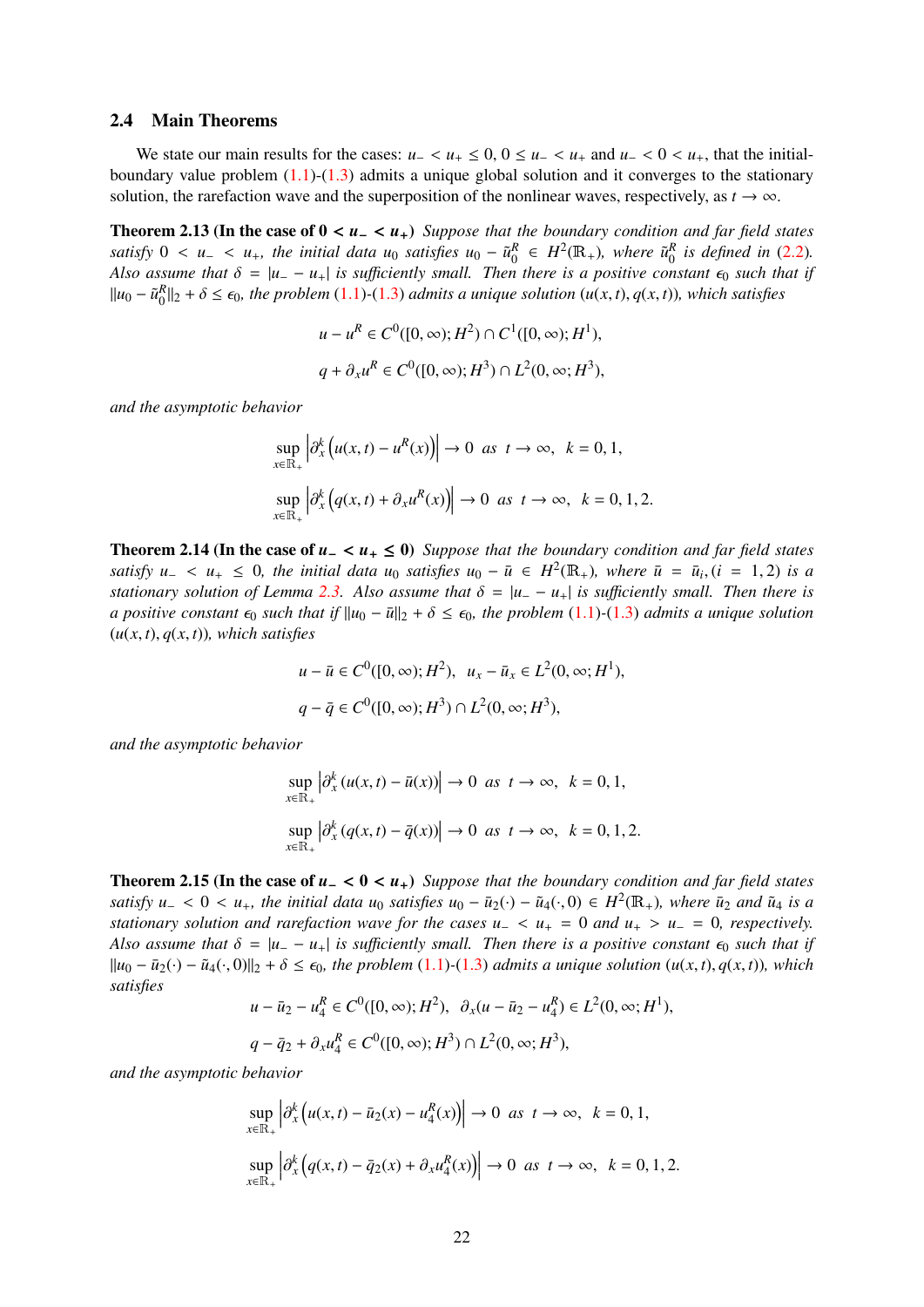# <span id="page-22-0"></span>3 Asymptotics to Rarefaction Wave

## <span id="page-22-1"></span>3.1 Reformulation of the Problem in the Case of  $u_+ > u_-\geq 0$

The special case:  $0 = u<sub>-</sub> < u<sub>+</sub>$  has been considered by Ruan and Zhu in [\[32\]](#page-44-18), so we will focus on the case of  $0 < u<sub>-</sub> < u<sub>+</sub>$ . The case  $u<sub>-</sub> > 0$  means that the fluid blows in through the boundary  $x = 0$ . Hence, this initial boundary problem is called the *in-flow* problem. It is worth noticing that the boundary condition  $u(0, t) = u_-\$  is necessary for the well-posedness of the problem since the characteristic speed of the first hyperbolic equation  $(1.1)$ <sub>1</sub> is positive at boundary  $x = 0$ . Moreover, for the second elliptic equation  $(1.1)$ <sub>2</sub>, we need boundary condition on  $q(0, t)$  to ensure the well-posedness of the problem  $(1.1)$ . From Lemma [2.1](#page-4-0) (ii) with  $k = 1$ , we note that the boundary value of  $q(x, t)$  can be defined as  $q(0, t) = 0$ . Therefore, in the case of  $0 < u<sub>-</sub> < u<sub>+</sub>$ , the problem [\(1.1\)](#page-1-1)-[\(1.3\)](#page-1-3) is rewritten as

$$
\begin{cases}\n u_t + (\frac{1}{2}u^2)_x + q_x = 0, & x \in \mathbb{R}_+, \quad t > 0, \\
 -q_{xx} + q + u_x = 0, & x \in \mathbb{R}_+, \quad t > 0, \\
 u(0, t) = u_-, & q(0, t) = 0, \quad t \ge 0, \\
 u(x, 0) = u_0(x) = \begin{cases}\n = u_-, & x = 0, \\
 \to u_+, & x \to +\infty.\n\end{cases}\n\end{cases}
$$
\n(3.1)

Set

<span id="page-22-2"></span>
$$
u(x,t) = \varphi(x,t) + w(x,t), \quad q(x,t) = \psi(x,t) + z(x,t).
$$
 (3.2)

We note that  $\psi = -\tilde{u}_x - \hat{q} = -\varphi_x - \hat{u}_x - \hat{q}$ , so we can rewritten [\(3.2\)](#page-22-2) as

$$
\begin{cases} u(x,t) = \varphi(x,t) + w(x,t), \\ q(x,t) = z(x,t) - \varphi_x(x,t) - \hat{u}_x(x,t) - \hat{q}(x,t). \end{cases}
$$

Then the perturbation  $(w, z)$  satisfies

<span id="page-22-3"></span>
$$
\begin{cases}\nw_t + ww_x + (\varphi w)_x + z_x = R_1, & x \in \mathbb{R}_+, \quad t > 0, \\
-z_{xx} + z + w_x = R_2, & x \in \mathbb{R}_+, \quad t > 0, \\
w(0, t) = 0, & z(0, t) = 0, \quad t \ge 0, \\
w(x, 0) = u_0(x) - \varphi_0(x) = u_0(x) - \tilde{u}_0(x) + \hat{u}(x, 0), \quad x \in \mathbb{R}_+.\n\end{cases}
$$
\n(3.3)

We define the solution space as

$$
X_1(0,T) = \left\{ \begin{array}{c} (w, z) \mid w \in C^0([0,T); H^2) \cap C^1([0,T); H^1) \\ z \in C^0([0,T); H^3) \cap L^2(0,T; H^3) \end{array} \right\},\,
$$

with  $0 < T \leq +\infty$ . Then the problem [\(3.3\)](#page-22-3) can be solved globally in time as follows.

<span id="page-22-4"></span>**Theorem 3.1** *Suppose that the boundary condition and far field states satisfy*  $0 < u_− < u_+$ *, the initial data*  $w_0 \in H^2(\mathbb{R}_+)$  *and the wavelength*  $\delta = |u_- - u_+|$  *are sufficiently small. Then there are the positive*<br>constants  $\infty$  and  $C = C(\infty)$  such that if  $||w_0||_2 + \delta \leq \infty$ , the problem (3.3) admits a unique solution *constants*  $\varepsilon_1$  *and*  $C = C(\varepsilon_1)$  *such that if*  $||w_0||_2 + \delta \leq \varepsilon_1$ *, the problem* [\(3.3\)](#page-22-3) *admits a unique solution*  $(w(x, t), z(x, t)) \in X_1(0, +\infty)$  *satisfying* 

$$
||w(t)||_2^2 + ||z(t)||_3^2 + \int_0^t (||w_x(\tau)||_1^2 + ||z(\tau)||_3^2) d\tau \leq C(||w_0||_3^2 + \delta),
$$

<span id="page-22-5"></span>*and the asymptotic behavior*

$$
\sup_{x \in \mathbb{R}_+} |\partial_x^k w(x, t)| \to 0 \text{ as } t \to \infty, \quad k = 0, 1,
$$
  
\n
$$
\sup_{x \in \mathbb{R}_+} |\partial_x^k z(x, t)| \to 0 \text{ as } t \to \infty, \quad k = 0, 1, 2.
$$
\n(3.4)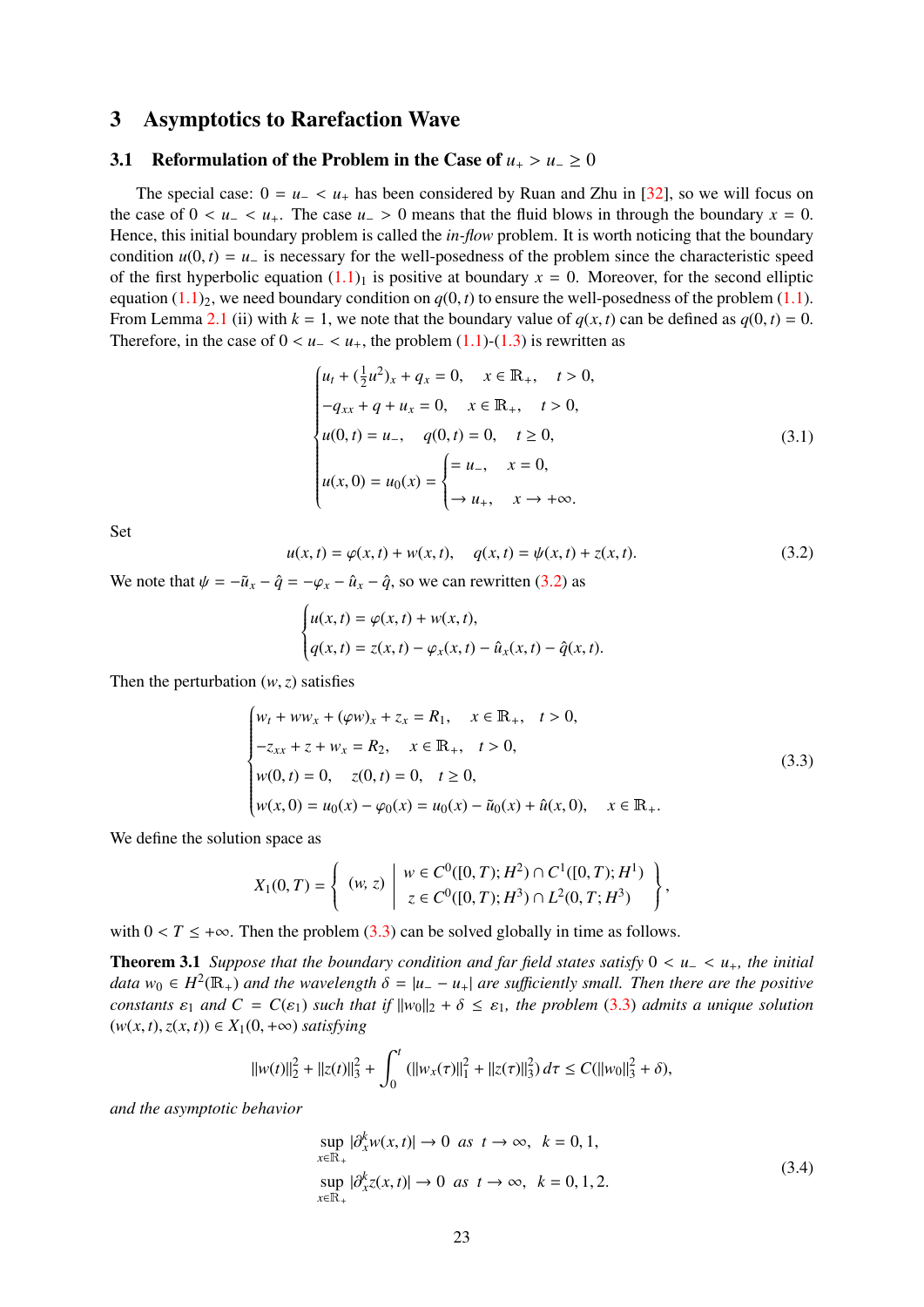The Combination of the following local existence and the *a priori* estimates proves Theorem [3.1.](#page-22-4)

<span id="page-23-10"></span>Proposition 3.2 (Local existence) *Suppose the boundary condition and far field states satisfy u*<sup>−</sup> <sup>&</sup>lt; *<sup>u</sup>*<sup>+</sup> <sup>&</sup>lt; 0*, the initial data satisfy*  $w_0$  ∈  $H^2(\mathbb{R}_+)$  *and*  $||w_0||_2 + \delta ≤ ε_1$ *. Then there are two positive constants*<br> $C = C(c_1)$  *and*  $T_2 = T_2(c_2)$  such that the problem (3.3) has a unique solution (w.z) ∈ X.(0, T<sub>2</sub>), whi  $C = C(\varepsilon_1)$  *and*  $T_0 = T_0(\varepsilon_1)$  *such that the problem* [\(3.3\)](#page-22-3) *has a unique solution*  $(w, z) \in X_1(0, T_0)$ *, which satisfies*

$$
||w(t)||_2^2 + ||z(t)||_3^2 + \int_0^t (||w_x(\tau)||_1^2 + ||z(\tau)||_3^2) d\tau \leq C(||w_0||_2^2 + \delta),
$$

*for*  $t \in [0, T_0]$ .

<span id="page-23-1"></span>Proposition 3.3 (*A priori* estimates) *Let T be a positive constant. Suppose that the problem* [\(3.3\)](#page-22-3) *has a unique solution*  $(w, z) \in X_1(0, T)$ *. Then there exist two positive constants*  $\varepsilon_2 \leq \varepsilon_1$ *) and*  $C = C(\varepsilon_2)$  *such that if*  $||w_0||_2 + \delta \leq \varepsilon_2$ *, then we have the estimate* 

$$
||w(t)||_2^2 + ||z(t)||_3^2 + \int_0^t (||w_x(\tau)||_1^2 + ||z(\tau)||_3^2) d\tau \leq C(||w_0||_2^2 + \delta),
$$

*for*  $t \in [0, T]$ *.* 

#### <span id="page-23-0"></span>3.2 *A priori* Estimates

Under the assumptions of Theorem [3.1,](#page-22-4) to give the proof of *a priori* estimates in Proposition [3.3,](#page-23-1) we devote ourselves to the estimates on the solution  $(w, z) \in X_1(0, T)$  (for some  $T > 0$ ) of [\(3.3\)](#page-22-3) under the *a priori* assumption

<span id="page-23-9"></span>
$$
|w_x(t)|_{\infty} \le \varepsilon_0, \quad |w_t(t)|_{\infty} \le \varepsilon_0,\tag{3.5}
$$

<span id="page-23-8"></span>where  $0 < \varepsilon_0 \ll 1$ . For simplicity, we divide the proof of the *a priori* estimate into several lemmas.

**Lemma 3.4** *There are the positive constants*  $\varepsilon_1 \leq \varepsilon_0$ *) and*  $C = C(\varepsilon_1)$  *such that if*  $||w_0||_2 + \delta \leq \varepsilon_1$ *, then* 

<span id="page-23-6"></span>
$$
||w(t)||^2 + \int_0^t \left( ||\sqrt{\varphi_x} w(\tau)||^2 + ||z(\tau)||_1^2 \right) d\tau \le C(||w_0||^2 + \delta)
$$
 (3.6)

*holds for*  $t \in [0, T]$ *.* 

*Proof.* Multiplying  $(3.3)_1$  $(3.3)_1$  by *w* and  $(3.3)_2$  by *z*, and adding the two resulting equations up, we obtain

<span id="page-23-2"></span>
$$
\frac{1}{2}\frac{d}{dt}w^2 + \frac{1}{2}\varphi_x w^2 + z_x^2 + z^2 + \left\{\frac{1}{2}\varphi w^2 + \frac{1}{3}w^3 - z_x z + zw\right\}_x = R_1 w + R_2 z.
$$
 (3.7)

Integrating [\(3.7\)](#page-23-2) over  $\mathbb{R}_{+} \times (0, t)$ , using  $w(0, t) = z(0, t) = 0$ , we get

<span id="page-23-5"></span>
$$
||w(t)||^2 + \int_0^t \left( ||\sqrt{\varphi_x} w(\tau)||^2 + ||z_x(\tau)||^2 + ||z(\tau)||^2 \right) d\tau \le C \left( ||w_0||^2 + \int_0^t \int_{\mathbb{R}_+} |R_1 w| + |R_2 z| d\tau \right). \tag{3.8}
$$

From Lemma [2.2](#page-4-2) (v) and (vi) with  $k = l = 0$ , we have

<span id="page-23-3"></span>
$$
\int_0^t \int_{\mathbb{R}_+} |R_1 w| \, \mathrm{d}x \mathrm{d}\tau \le ||w(t)|| \int_0^t ||R_1|| \, \mathrm{d}\tau \le C\delta(1 + ||w(t)||^2) \int_0^t e^{-c(1+t)} \, \mathrm{d}\tau \le C\delta(1 + ||w(t)||^2), \tag{3.9}
$$

and

<span id="page-23-4"></span>
$$
\int_0^t \int_{\mathbb{R}_+} |R_2 z| \, \mathrm{d}x \mathrm{d}\tau \le \frac{1}{4} \int_0^t \|z(\tau)\|^2 \, \mathrm{d}\tau + \int_0^t \|R_2\|^2 \, \mathrm{d}\tau \le \frac{1}{4} \int_0^t \|z(\tau)\|^2 \, \mathrm{d}\tau + C\delta (1+t)^{-\frac{3}{2}}. \tag{3.10}
$$

<span id="page-23-7"></span>Substituting  $(3.9)$  and  $(3.10)$  into  $(3.8)$ , we conclude  $(3.6)$ .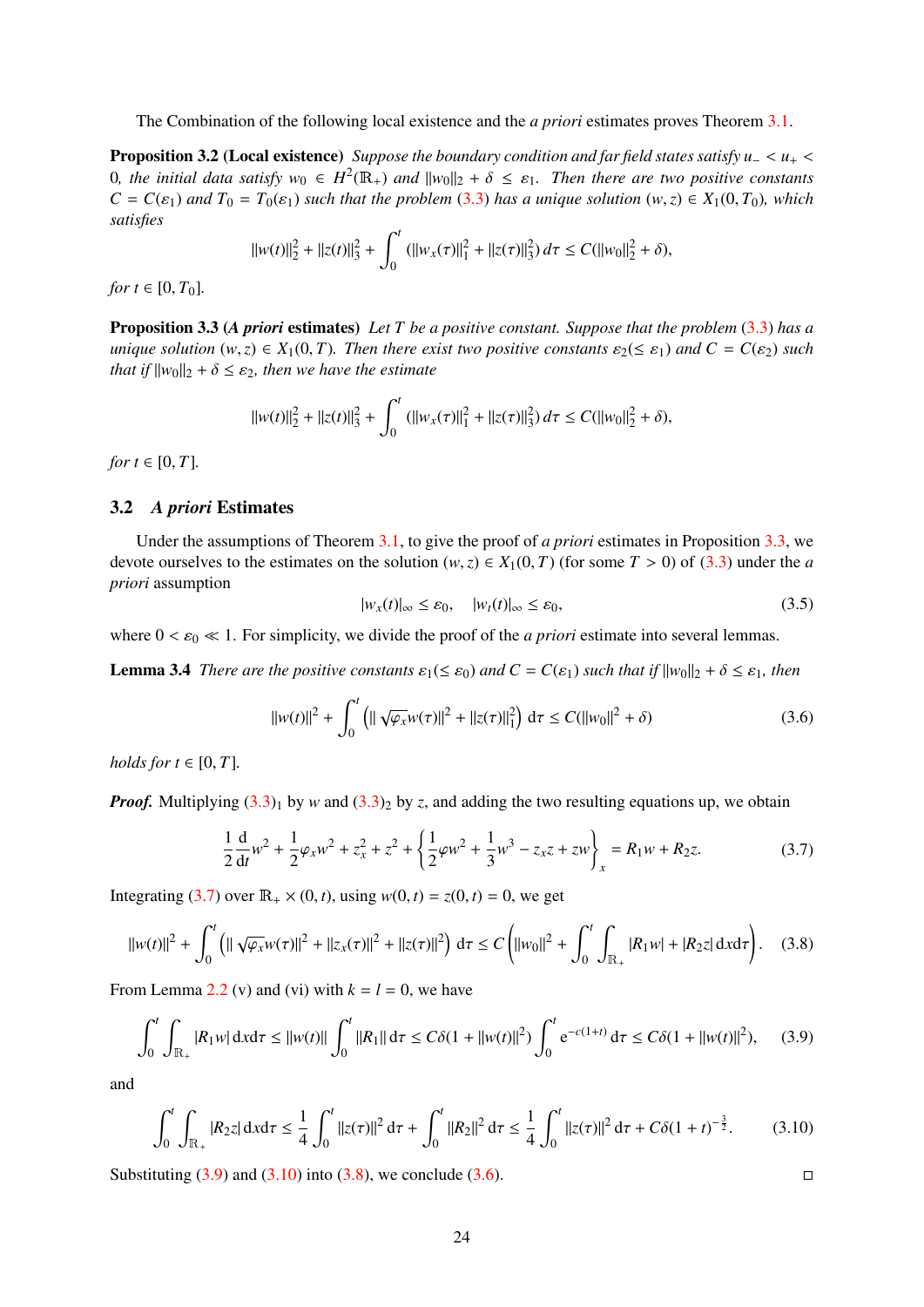**Lemma 3.5** *There are two positive constants*  $\varepsilon_2 (\leq \varepsilon_1)$  *and*  $C = C(\varepsilon_2)$  *such that if*  $||w_0||_2 + \delta \leq \varepsilon_1$ *, then* 

$$
||w_x(t)||^2 + \int_0^t \left( ||\sqrt{\varphi_x} w_x(\tau)||^2 + ||z_{xx}(\tau)||^2 + ||z_x(\tau)||^2 \right) d\tau \le C(||w_0||_1^2 + \delta)
$$
 (3.11)

*holds for*  $t \in [0, T]$ *.* 

*Proof.* We differentiate  $(3.3)_1$  $(3.3)_1$  with respect to *x* and multiply it by *w<sub>x</sub>*, and multiply  $(3.3)_2$  by  $-z_{xx}$ . Then, adding these two equations up, we have

<span id="page-24-0"></span>
$$
\frac{1}{2}\frac{d}{dt}w_x^2 + \frac{3}{2}\varphi_x w_x^2 + z_{xx}^2 + z_x^2 + \left\{\frac{1}{2}\varphi w_x^2 + \frac{1}{2}ww_x^2 - z_xz\right\}_x = -\varphi_{xx}ww_x - \frac{1}{2}w_x^3 + R_{1x}w_x - R_2z_{xx}.
$$
 (3.12)

Integrating [\(3.12\)](#page-24-0) over  $\mathbb{R}_+ \times (0, t)$ , combining it with  $\varphi(0, t) = u_0 > 0$  and  $w(0, t) = z(0, t) = 0$ , we get

<span id="page-24-1"></span>
$$
||w_x(t)||^2 + \int_0^t \left( ||\sqrt{\varphi_x} w_x(\tau)||^2 + ||z_{xx}(\tau)||^2 + ||z_x(\tau)||^2 \right) d\tau
$$
  
\n
$$
\leq C \left( ||w_0||_1^2 + u - \int_0^t w_x^2(0, \tau) d\tau + \int_0^t \int_{\mathbb{R}_+} |\varphi_{xx} w w_x| + |w_x|^3 + |R_{1x} w_x| + |R_{2} z_{xx}| d\tau \right).
$$
 (3.13)

Since the equation  $(3.3)<sub>1</sub>$  $(3.3)<sub>1</sub>$  implies

$$
u_{-}w_{x}(0,t)=-z_{x}(0,t)+R_{1}(0,t),
$$

we can estimate the integral on the boundary as follows:

$$
u_{-} \int_{0}^{t} w_{x}^{2}(0, \tau) d\tau \le C \int_{0}^{t} \left(z_{x}^{2}(0, \tau) + R_{1}^{2}(0, \tau)\right) d\tau
$$
  

$$
\le C \int_{0}^{t} \left( |z_{x}|_{\infty}^{2} + |R_{1}|_{\infty}^{2} \right) d\tau
$$
  

$$
\le \frac{1}{8} \int_{0}^{t} ||z_{xx}(\tau)||^{2} d\tau + C \int_{0}^{t} ||z_{x}(\tau)||^{2} d\tau + C\delta.
$$
 (3.14)

Next, we estimate the last four terms on the right-hand side of  $(3.13)$ . Using Lemma [2.2](#page-4-2) (iv) with  $k = 2$ and  $l = 0$ , we have

<span id="page-24-2"></span>
$$
\int_0^t \int_{\mathbb{R}_+} |\varphi_{xx} w w_x| \, \mathrm{d}x \mathrm{d}\tau \le \frac{1}{24} \int_0^t ||w_x(\tau)||^2 \, \mathrm{d}\tau + C|w(t)|_\infty^2 \int_0^t ||\varphi_{xx}(\tau)||^2 \, \mathrm{d}\tau
$$

$$
\le \frac{1}{24} \int_0^t ||w_x(\tau)||^2 \, \mathrm{d}\tau + C\delta(1+t)^{-\frac{1}{2}},
$$

and

$$
\int_0^t \int_{\mathbb{R}_+} |w_x(\tau)|^3 \, \mathrm{d}x \mathrm{d}\tau \leq \varepsilon_0 \int_0^t ||w_x(\tau)||^2 \, \mathrm{d}\tau.
$$

From Lemma [2.2](#page-4-2) (v) with  $k = 1$  and (vi) with  $k = 0, l = 0$ , we get

$$
\int_0^t \int_{\mathbb{R}_+} |R_{1x} w_x| \, \mathrm{d}x \mathrm{d}\tau \le \frac{1}{24} \int_0^t ||w_x(\tau)||^2 \, \mathrm{d}\tau + C\delta,
$$

and

<span id="page-24-3"></span>
$$
\int_0^t \int_{\mathbb{R}_+} |R_2 z_{xx}| \, \mathrm{d}x \mathrm{d}\tau \le \frac{1}{8} \int_0^t \|z_{xx}(\tau)\|^2 \, \mathrm{d}\tau + C\delta (1+t)^{-\frac{3}{2}}. \tag{3.15}
$$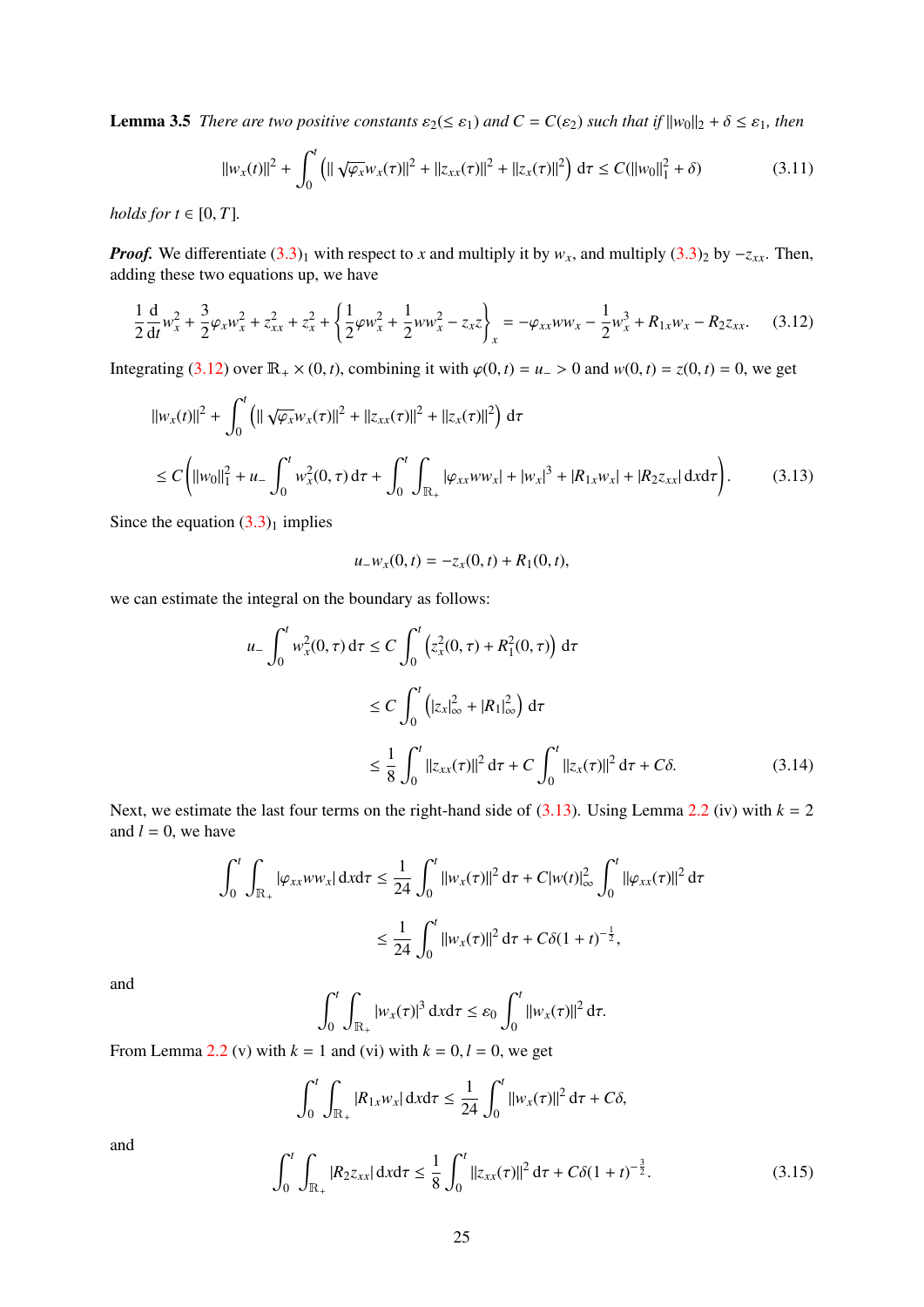On the other hand, from  $(3.3)_2$  $(3.3)_2$ , we have

<span id="page-25-0"></span>
$$
||w_x(t)||^2 \le 3(||z_{xx}(t)||^2 + ||z(t)||^2 + ||R_2(t)||^2). \tag{3.16}
$$

In deriving the equation [\(3.16\)](#page-25-0) we have used the fact that for any  $a, b, c \in \mathbb{R}$ ,

$$
(a+b+c)^2 = a^2 + b^2 + c^2 + 2ab + 2bc + 2ac \le 3(a^2 + b^2 + c^2).
$$

Substituting [\(3.14\)](#page-24-2)-[\(3.15\)](#page-24-3) into [\(3.13\)](#page-24-1) and using [\(3.16\)](#page-25-0), for some small  $\delta$  and  $\varepsilon_0 \ll \frac{1}{6}$  $\frac{1}{6}$ ), we have

$$
||w_x(t)||^2 + \int_0^t \left( ||\sqrt{\varphi_x} w_x(\tau)||^2 + ||z_{xx}(\tau)||^2 + ||z_x(\tau)||^2 \right) d\tau \leq C(||w_0||_1^2 + \delta).
$$

This completes the proof of Lemma [3.5.](#page-23-7)

For  $(3.14)$  and  $(3.16)$ , combining the results of Lemma [3.4](#page-23-8) and [3.5,](#page-23-7) we can easily show the following Corollary [3.6](#page-25-1) and Corollary [3.7.](#page-25-2)

<span id="page-25-1"></span>Corollary 3.6 *Under the assumptions of Lemma [3.5,](#page-23-7) there exists a positive constant C such that*

$$
\int_0^t \|w_x(\tau)\|^2 d\tau \le C(||w_0||_1^2 + \delta), \quad \forall t \in [0, T].
$$

<span id="page-25-2"></span>Corollary 3.7 *Under the assumptions of Lemma [3.5,](#page-23-7) there exists a positive constant C such that*

$$
\int_0^t w_x^2(0,\tau) d\tau \le C(||w_0||_1^2 + \delta), \quad \forall t \in [0,T].
$$

Next, we try to give the estimate for  $w_{xx}$ . When estimating  $w_{xx}$ , we need to deal with the boundary term  $w<sub>x</sub>x(0, t)$  (see [\(3.31\)](#page-28-0)). It is quite difficult to estimate the boundary term  $w<sub>x</sub>x(0, t)$  directly. However, we can get the estimate of the boundary term  $w_{xt}(0, t)$  owing to  $w(0, t) = w_t(0, t) = w_{tt}(0, t) = 0$ , and then the estimate of  $wxx(0, t)$  is obtained through the equation [\(3.32\)](#page-28-1). Thus, to give the estimate for  $w_{xx}$ , we firstly proceed to the *a priori* estimate for the derivatives  $w_t$  and  $w_{xt}$ .

<span id="page-25-3"></span>Lemma 3.8 *Under the assumptions of Lemma [3.5,](#page-23-7) there is a positive constant C such that*

$$
\int_0^t \|w_t(\tau)\|^2 d\tau \leq C(||w_0||_1^2 + \delta).
$$

*Proof.* With the help of Lemma [3.4,](#page-23-8) Corollary [3.7](#page-25-2) and Lemma [2.2](#page-4-2) (v) with  $k = l = 0$ , we see from  $(3.3)<sub>1</sub>$  $(3.3)<sub>1</sub>$ that

$$
\int_0^t ||w_t(\tau)||^2 d\tau \le C \int_0^t \int_{\mathbb{R}_+} (w^2 w_x^2 + \varphi_x^2 w^2 + \varphi^2 w_x^2 + z_x^2 + R_1^2) dxd\tau
$$
  
\n
$$
\le C \left( (|w(t)|_\infty^2 + |\varphi(t)|_\infty^2) \int_0^t ||w_x(\tau)||^2 d\tau + |\varphi_x(t)|_\infty \int_0^t ||\sqrt{\varphi_x} w(\tau)||^2 d\tau + \int_0^t ||z_x(\tau)||^2 d\tau + \delta \right)
$$
  
\n
$$
\le C (||w_0||_1^2 + \delta).
$$

<span id="page-25-5"></span>Thus, the proof of Lemma  $3.8$  is completed.

Lemma 3.9 *Under the assumptions of Lemma [3.5,](#page-23-7) there is a positive constant C such that*

<span id="page-25-4"></span>
$$
||w_t(t)||^2 + \int_0^t (||\varphi_x w_t(\tau)||^2 + ||z_{xt}(\tau)||^2 + ||z_t(\tau)||^2) d\tau \le C(||w_0||_1^2 + \delta)
$$
 (3.17)

*holds for*  $t \in [0, T]$ *.*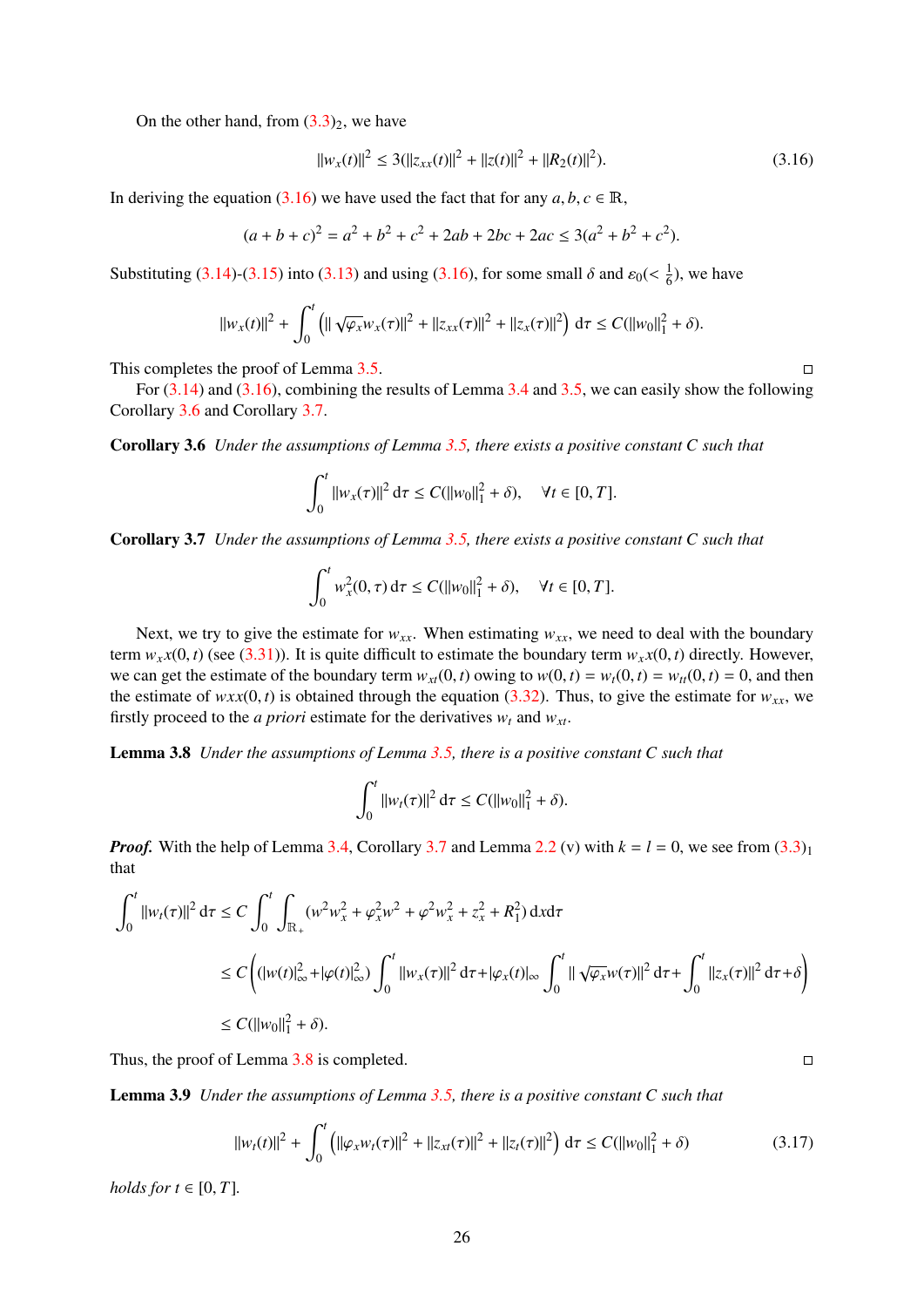*Proof.* We differentiate [\(3.3\)](#page-22-3) with respect to *t* and multiply the first and the second resulting equations by  $w_t$  and  $z_t$  respectively. Then, adding these two equations up, we have

<span id="page-26-0"></span>
$$
\frac{1}{2}\frac{d}{dt}w_t^2 + \frac{1}{2}\varphi_x w_t^2 + z_{xt}^2 + z_t^2 + \left\{\frac{1}{2}\varphi w_t^2 + \frac{1}{2}ww_t^2 - z_{xt}z_t + z_t w_t\right\}_x
$$
\n
$$
= -\varphi_{xt}ww_t - \varphi_t w_x w_t - \frac{1}{2}w_x w_t^2 + R_{1t}w_t + R_{2t}z_t.
$$
\n(3.18)

We note that  $w_t(0, t) = z_t(0, t) = 0$  due to  $w(0, t) = z(0, t) = 0$ . Integrating [\(3.18\)](#page-26-0) over  $\mathbb{R}_+ \times (0, t)$ , we have

<span id="page-26-1"></span>
$$
||w_t(t)||^2 + \int_0^t (||\varphi_x w_t(\tau)||^2 + ||z_{xt}(\tau)||^2 + ||z_t(\tau)||^2) d\tau
$$
  
\n
$$
\leq \int_0^t \int_{\mathbb{R}_+} (|\varphi_{xt} w w_t| + |\varphi_t w_x w_t| + |w_x w_t^2| + |R_{1t} w_t| + |R_{2t} z_t|) d\tau d\tau.
$$
\n(3.19)

Combining Lemma [3.8](#page-25-3) and Lemma [2.2,](#page-4-2) using Cauchy-Schwarz inequality and [\(3.5\)](#page-23-9), we can estimate the terms on the right-hand side of  $(3.19)$  as follows:

<span id="page-26-2"></span>
$$
\int_{0}^{t} \int_{\mathbb{R}_{+}} |\varphi_{xt} w w_{t}| dxd\tau \leq \int_{0}^{t} ||w_{t}(\tau)||^{2} d\tau + C\delta |w(t)|_{\infty}^{2} (1+t)^{-\frac{1}{2}},
$$
(3.20)  

$$
\int_{0}^{t} \int_{\mathbb{R}_{+}} |\varphi_{t} w_{x} w_{t}| dxd\tau \leq \int_{0}^{t} ||w_{t}(\tau)||^{2} d\tau + |\varphi_{t}(t)|_{\infty}^{2} \int_{0}^{t} ||w_{x}(\tau)||^{2} d\tau,
$$

$$
\int_{0}^{t} \int_{\mathbb{R}_{+}} |w_{x} w_{t}^{2}| dxd\tau \leq \varepsilon_{0} \int_{0}^{t} ||w_{t}(\tau)||^{2} d\tau,
$$

$$
\int_{0}^{t} \int_{\mathbb{R}_{+}} |R_{1t} w_{t}| dxd\tau \leq \int_{0}^{t} ||w_{t}(\tau)||^{2} d\tau + C\delta,
$$

and

<span id="page-26-3"></span>
$$
\int_0^t \int_{\mathbb{R}_+} |R_{2t}z_t| \, \mathrm{d}x \mathrm{d}\tau \le \frac{1}{4} \int_0^t \|z_t(\tau)\|^2 \, \mathrm{d}\tau + C\delta (1+t)^{-\frac{5}{2}}. \tag{3.21}
$$

Substituting  $(3.20)$ - $(3.21)$  into  $(3.19)$  yields  $(3.17)$ . This proves Lemma [3.9.](#page-25-5) Next, we show the estimate for  $w_{xt}$  in the following Lemma [3.10.](#page-26-4)

<span id="page-26-4"></span>**Lemma 3.10** *There are two positive constants*  $\varepsilon_3(\leq \varepsilon_2)$  *and*  $C = C(\varepsilon_3)$  *such that if*  $||w_0||_2 + \delta \leq \varepsilon_3$ *, then*  $\|w_{xt}(t)\|^2 + \int^t$  $\boldsymbol{0}$  $\left( \|\sqrt{\varphi_x} w_{xt}(\tau)\|^2 + \|z_{xt}(t)\|^2 + \|z_{xt}(\tau)\|^2 \right) d\tau \le C(\|w_0\|_1^2 + \delta) + C(\delta + \varepsilon_0)$  $\int_0^t$  $\int_0^{\pi} ||w_{xx}(\tau)||^2 d\tau$ (3.22)

*holds for*  $t \in [0, T]$ *.* 

*Proof.* Differentiate  $(3.3)$ <sub>1</sub> with respect to *x* and *t*, then multiply it by  $w_{xt}$ . Differentiate  $(3.3)$ <sub>2</sub> with respect to *t* and multiply it by −*zxxt*. Finally, adding these two equations up, we have

<span id="page-26-5"></span>
$$
\frac{1}{2}\frac{d}{dt}w_{xt}^{2} + \frac{3}{2}\varphi_{x}w_{xt}^{2} + z_{xxt}^{2} + z_{xt}^{2} + \left\{\frac{1}{2}\varphi w_{xt}^{2} + \frac{1}{2}ww_{xt}^{2} - z_{xt}z_{t}\right\}_{x}
$$
\n
$$
= -\varphi_{xxt}ww_{xt} - \varphi_{xx}w_{t}w_{xt} - 2\varphi_{xt}w_{x}w_{xt} - \varphi_{t}w_{xx}w_{xt} - w_{t}w_{xx}w_{xt} - \frac{3}{2}w_{x}w_{xt}^{2} + R_{1xt}w_{xt} - R_{2t}z_{xxt}.
$$
\n(3.23)

Integrating [\(3.23\)](#page-26-5) over  $\mathbb{R}_+ \times (0, t)$ , using  $\varphi(0, t) = u_0 > 0$  and  $w(0, t) = z_t(0, t) = 0$ , we have

<span id="page-26-6"></span>
$$
||w_{xt}||^{2} + \int_{0}^{t} \left( ||\sqrt{\varphi_{x}}w_{xt}(\tau)||^{2} + ||z_{xxt}(\tau)||^{2} + ||z_{xt}(\tau)||^{2} \right) d\tau
$$
  
\n
$$
\leq C \left( ||w_{0}||_{1}^{2} + \int_{0}^{t} w_{xt}^{2}(0, \tau) d\tau + \int_{0}^{t} \int_{\mathbb{R}_{+}} (|\varphi_{xxt}w_{xx}| + |\varphi_{xx}w_{t}w_{xt}| + |\varphi_{xt}w_{xx}w_{xt}|) dxd\tau + \int_{0}^{t} \int_{\mathbb{R}_{+}} (|\varphi_{t}w_{xx}w_{xt}| + |w_{t}w_{xx}w_{xt}| + |w_{x}w_{xt}^{2}| + |R_{1xt}w_{xt}| + |R_{2t}z_{xxx}|) dxd\tau \right).
$$
 (3.24)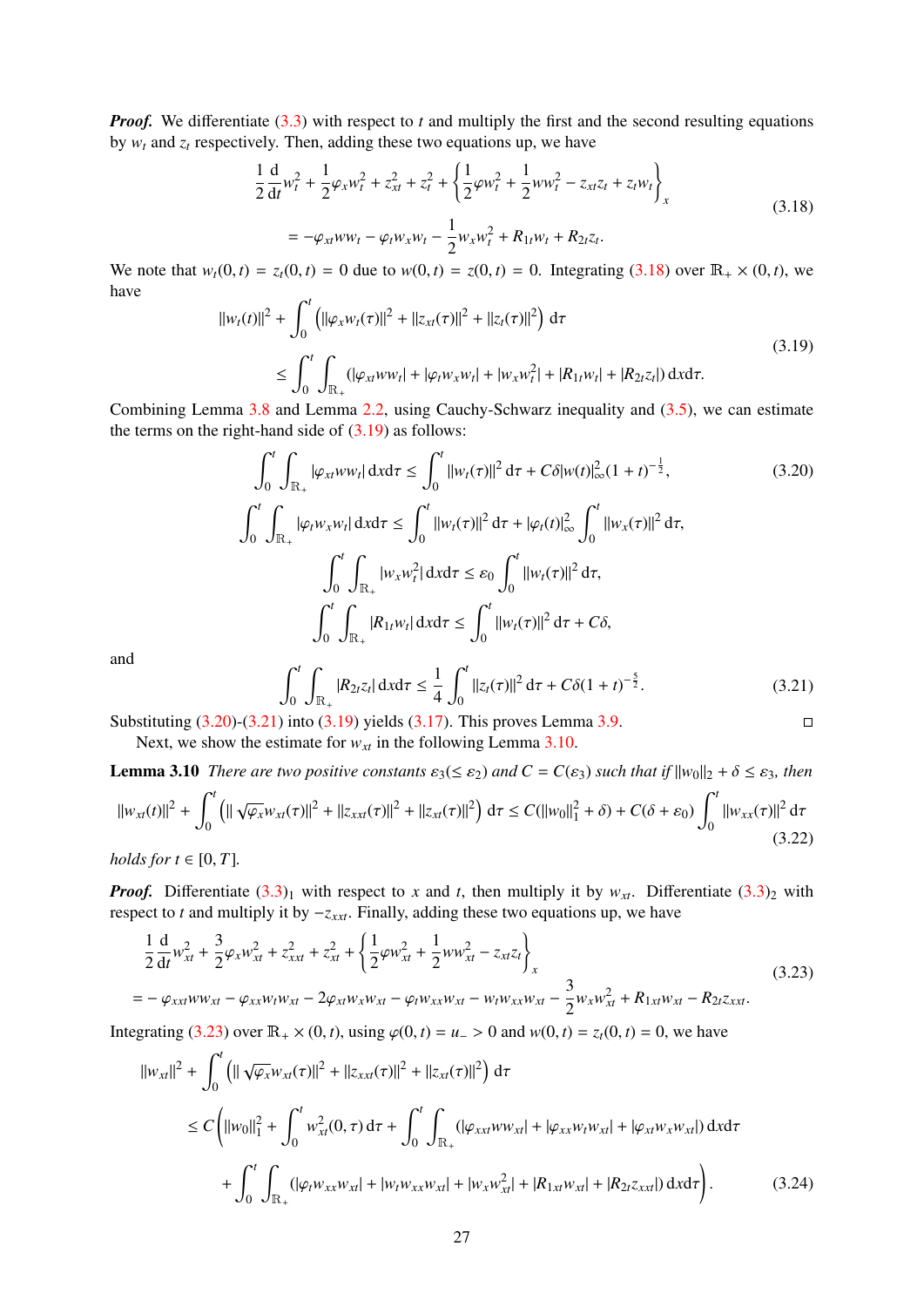Firstly, from  $(3.3)_1$  $(3.3)_1$ , we have the following equation at the boundary  $x = 0$ ,

<span id="page-27-0"></span>
$$
u_{-}w_{xt}(0,t) = R_{1t}(0,t) - z_{xt}(0,t),
$$
\n(3.25)

which plays an important role in estimating boundary terms. In fact, we differential  $(3.3)_1$  $(3.3)_1$  with respect to *t*, then we get

<span id="page-27-1"></span>
$$
w_{tt} + w_t w_x + w w_{xt} + \varphi_{xt} w + \varphi_t w_x + \varphi w_{xt} + z_{xt} = R_{1t}.
$$
 (3.26)

For  $\varphi(0, t) = u_-\$  and  $w(0, t) = 0$ , the boundary values at  $x = 0$  of [\(3.26\)](#page-27-1) yields [\(3.25\)](#page-27-0). According to (3.25), using Lemma 3.9 and Lemma 2.2 (y) with  $k = 0, l = 1$ , we can get [\(3.25\)](#page-27-0), using Lemma [3.9](#page-25-5) and Lemma [2.2](#page-4-2) (v) with  $k = 0, l = 1$ , we can get

$$
\int_0^t w_{xt}^2(0, \tau) d\tau \le C \int_0^t (R_{1t}^2(0, \tau) + z_{xt}^2(0, \tau)) d\tau
$$
  
\n
$$
\le C \int_0^t (|R_{1t}|_\infty^2 + |z_{xt}|_\infty^2) d\tau
$$
  
\n
$$
\le \frac{1}{8} \int_0^t ||z_{xxt}(\tau)||^2 d\tau + C \int_0^t ||z_{xt}(\tau)||^2 d\tau + C\delta
$$
  
\n
$$
\le \frac{1}{8} \int_0^t ||z_{xxt}(\tau)||^2 d\tau + C(||w_0||_1^2 + \delta).
$$

Next, the terms on the right-hand side of  $(3.24)$  can be estimated as follows:

$$
\int_0^t \int_{\mathbb{R}_+} (|\varphi_{xxt} w w_{xt}| + |\varphi_{xx} w_t w_{xt}| + |\varphi_{xt} w_x w_{xt}|) \, \mathrm{d}x \mathrm{d}\tau
$$
  
\n
$$
\leq \frac{1}{24} \int_0^t ||w_{xt}(\tau)||^2 \, \mathrm{d}\tau + C\delta |w|_\infty^2 (1+t)^{-\frac{3}{2}} + C\delta (|w_t|_\infty^2 + |w_x|_\infty^2)(1+t)^{-\frac{1}{2}}.
$$

Using the *a priori* assumption [\(3.5\)](#page-23-9) and Cauchy-Schwarz inequality, we get

$$
\int_0^t \int_{\mathbb{R}_+} (|\varphi_t w_{xx} w_{xt}| + |w_t w_{xx} w_{xt}|) \, \mathrm{d}x \mathrm{d}\tau
$$
\n
$$
\leq |\varphi_t(t)|_{\infty} \int_0^t ||w_{xx}(\tau)|| ||w_{xt}(\tau)|| \, \mathrm{d}\tau + |w_t(t)|_{\infty} \int_0^t ||w_{xx}(\tau)|| ||w_{xt}(\tau)|| \, \mathrm{d}\tau
$$
\n
$$
\leq C(\delta + \varepsilon_0) \int_0^t ||w_{xx}(\tau)||^2 \, \mathrm{d}\tau + (\delta + \varepsilon_0) \int_0^t ||w_{xt}(\tau)||^2 \, \mathrm{d}\tau,
$$

and

$$
\int_0^t \int_{\mathbb{R}_+} |w_x w_{xt}^2| \, \mathrm{d}x \mathrm{d}\tau \le |w_x(t)|_{\infty} \int_0^t ||w_{xt}(\tau)||^2 \, \mathrm{d}\tau \le \varepsilon_0 \int_0^t ||w_{xt}(\tau)||^2 \, \mathrm{d}\tau.
$$

From Lemma [2.2,](#page-4-2) the last two estimates can be given as follows:

$$
\int_0^t \int_{\mathbb{R}_+} |R_{1xt} w_{xt}| \, \mathrm{d}x \mathrm{d}\tau \le \frac{1}{24} \int_0^t \|w_{xt}(\tau)\|^2 \, \mathrm{d}\tau + C\delta,
$$

and

<span id="page-27-2"></span>
$$
\int_0^t \int_{\mathbb{R}_+} |R_{2t}z_{xxt}| \, \mathrm{d}x \mathrm{d}\tau \le \frac{1}{8} \int_0^t ||z_{xxt}(\tau)||^2 \, \mathrm{d}\tau + C\delta (1+t)^{-\frac{5}{2}}. \tag{3.27}
$$

On the other hand, from  $(3.3)_2$  $(3.3)_2$ , we have

<span id="page-27-3"></span>
$$
||w_{xt}(t)||^2 \le 3(||z_{xxt}(t)||^2 + ||z_t(t)||^2 + ||R_{2t}||^2).
$$
 (3.28)

Substituting [\(3.25\)](#page-27-0)-[\(3.27\)](#page-27-2) into [\(3.24\)](#page-26-6) and using [\(3.28\)](#page-27-3), for some small  $\delta$  and  $\varepsilon_0$ , we have

$$
||w_x(t)||^2 + \int_0^t \left( ||\sqrt{\varphi_x} w_x(\tau)||^2 + ||z_{xx}(\tau)||^2 + ||z_x(\tau)||^2 \right) d\tau \leq C(||w_0||_1^2 + \delta) + C(\delta + \varepsilon_0) \int_0^t ||w_{xx}(\tau)||^2 d\tau.
$$

<span id="page-27-4"></span>This completes the proof of Lemma [3.10.](#page-26-4)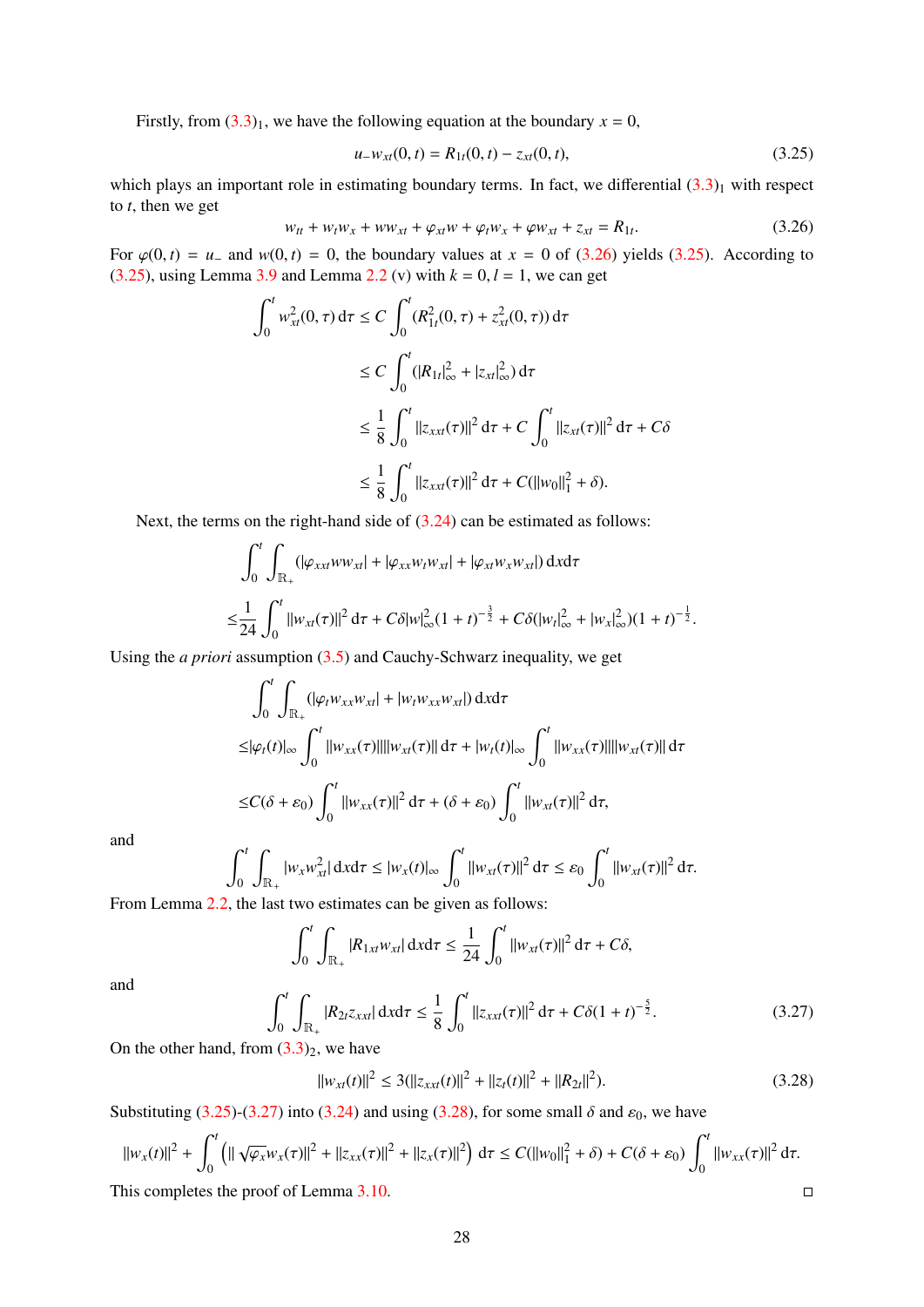Corollary 3.11 *Under the same assumptions of Lemma [3.10,](#page-26-4) there is a positive constant C such that*

$$
\int_0^t w_{xt}^2(0,\tau) d\tau \le C(||w_0||_1^2 + \delta) + C(\delta + \varepsilon_0) \int_0^t ||w_{xx}(\tau)||^2 d\tau, \quad \forall t \in [0,T].
$$

Finally, combining it with Lemma [3.10,](#page-26-4) we show the estimate for  $w_{xx}$ .

<span id="page-28-6"></span>**Lemma 3.12** *There are two positive constants*  $\varepsilon_4 (\leq \varepsilon_3)$  *and*  $C = C(\varepsilon_4)$  *such that if*  $||w_0||_2 + \delta \leq \varepsilon_4$ *, then* 

<span id="page-28-5"></span>
$$
||w_{xx}(t)||^2 + \int_0^t \left( ||\sqrt{\varphi_x} w_{xx}(\tau)||^2 + ||z_{xxx}(\tau)||^2 + ||z_{xx}(\tau)||^2 \right) d\tau \le C(||w_0||_2^2 + \delta)
$$
 (3.29)

*holds for*  $t \in [0, T]$ .

*Proof.* Differentiate  $(3.3)$ <sub>1</sub> twice with respect to *x*, then multiply it by  $w_{xx}$ . Differentiate  $(3.3)$ <sub>2</sub> with respect to *x* and multiply it by −*zxxx*. In the end, adding these two equations up, we have

<span id="page-28-2"></span>
$$
\frac{1}{2}\frac{d}{dt}w_{xx}^2 + \frac{5}{2}\varphi_x w_{xx}^2 + z_{xxx}^2 + z_{xx}^2 + \left\{\frac{1}{2}\varphi w_{xx}^2 + \frac{1}{2}ww_{xx}^2 - z_{xx}z_x\right\}_x
$$
  
=  $-\varphi_{xxx}ww_{xx} - 3\varphi_{xx}w_{x}w_{xx} - \frac{5}{2}w_{x}w_{xx}^2 + R_{1xx}w_{xx} - R_{2x}z_{xxx}.$  (3.30)

Integrating [\(3.30\)](#page-28-2) over  $\mathbb{R}_+ \times (0, t)$ , using  $\varphi(0, t) = u_0 > 0$  and  $w(0, t) = 0$ , we obtain

<span id="page-28-0"></span>
$$
||w_{xx}(t)||^{2} + \int_{0}^{t} (||\sqrt{\varphi_{x}}w_{xx}(\tau)||^{2} + ||z_{xxx}(\tau)||^{2} + ||z_{xx}(\tau)||^{2}) d\tau
$$
  
\n
$$
\leq C \left(||w_{0}||_{2}^{2} + \int_{0}^{t} w_{xx}^{2}(0, \tau) d\tau + \int_{0}^{t} |z_{xx}(0, t)||z_{x}(0, t)| d\tau + \int_{0}^{t} \int_{\mathbb{R}_{+}} (|\varphi_{xxx}w_{xx}| + |\varphi_{xx}w_{x}w_{xx}| + |w_{x}w_{xx}^{2}| + |R_{1xx}w_{xx}| + |R_{2x}z_{xxx}|) d\tau d\tau \right).
$$
\n(3.31)

Firstly, from  $(3.3)<sub>1</sub>$  $(3.3)<sub>1</sub>$ , we have an equation at the boundary  $x = 0$ ,

<span id="page-28-1"></span>
$$
u_{-}w_{xx}(0,t) = R_{1x}(0,t) - z_{xx}(0,t) - w_{xt}(0,t) - w_{x}^{2}(0,t) - 2\varphi_{x}(0,t)w_{x}(0,t),
$$
\n(3.32)

which is important to estimate the boundary terms. In fact, we differential  $(3.3)_1$  $(3.3)_1$  with respect to *x*, then we get

<span id="page-28-3"></span>
$$
w_{xt} + w_x^2 + ww_{xx} + \varphi_{xx}w + 2\varphi_x w_x + \varphi w_{xx} + z_{xx} = R_{1x}.
$$
 (3.33)

For  $\varphi(0, t) = u_{-}$  and  $w(0, t) = 0$ , the boundary value at  $x = 0$  of [\(3.33\)](#page-28-3) yields [\(3.32\)](#page-28-1). Using (3.32) and Coughly Schwarz inequality combining Corollary 3.7 and Corollary 3.11, we have Cauchy-Schwarz inequality, combining Corollary [3.7](#page-25-2) and Corollary [3.11,](#page-27-4) we have

$$
C \int_0^t w_{xx}^2(0,\tau) d\tau \le C \int_0^t \left( R_{1x}^2(0,\tau) + z_{xx}^2(0,\tau) + w_{xt}^2(0,\tau) + w_x^4(0,\tau) + \varphi_x^2(0,\tau) w_x^2(0,\tau) \right) d\tau
$$
  

$$
\le C(||w_0||_1^2 + \delta) + C(\delta + \varepsilon_0) \int_0^t ||w_{xx}(\tau)||^2 d\tau + \frac{1}{8} \int_0^t ||z_{xxx}(\tau)||^2 d\tau. \tag{3.34}
$$

<span id="page-28-4"></span>Combining the results of Lemmas [3.4](#page-23-8) and [3.5,](#page-23-7) we can get

$$
\int_0^t |z_{xx}(0,\tau)||z_x(0,\tau)| d\tau \leq \frac{1}{8} \int_0^t ||z_{xxx}(\tau)||^2 d\tau + C \int_0^t (||z_{xx}(\tau)||^2 + ||z_x(\tau)||^2) d\tau.
$$

Next, the rest terms on the right-hand side of [\(3.31\)](#page-28-0) can be estimated as follows. According to the *a priori* assumption [\(3.5\)](#page-23-9),

$$
\int_0^t \int_{\mathbb{R}_+} |w_x w_{xx}^2| \, \mathrm{d}x \mathrm{d}\tau \leq \varepsilon_0 \int_0^t ||w_{xx}(\tau)||^2 \, \mathrm{d}\tau.
$$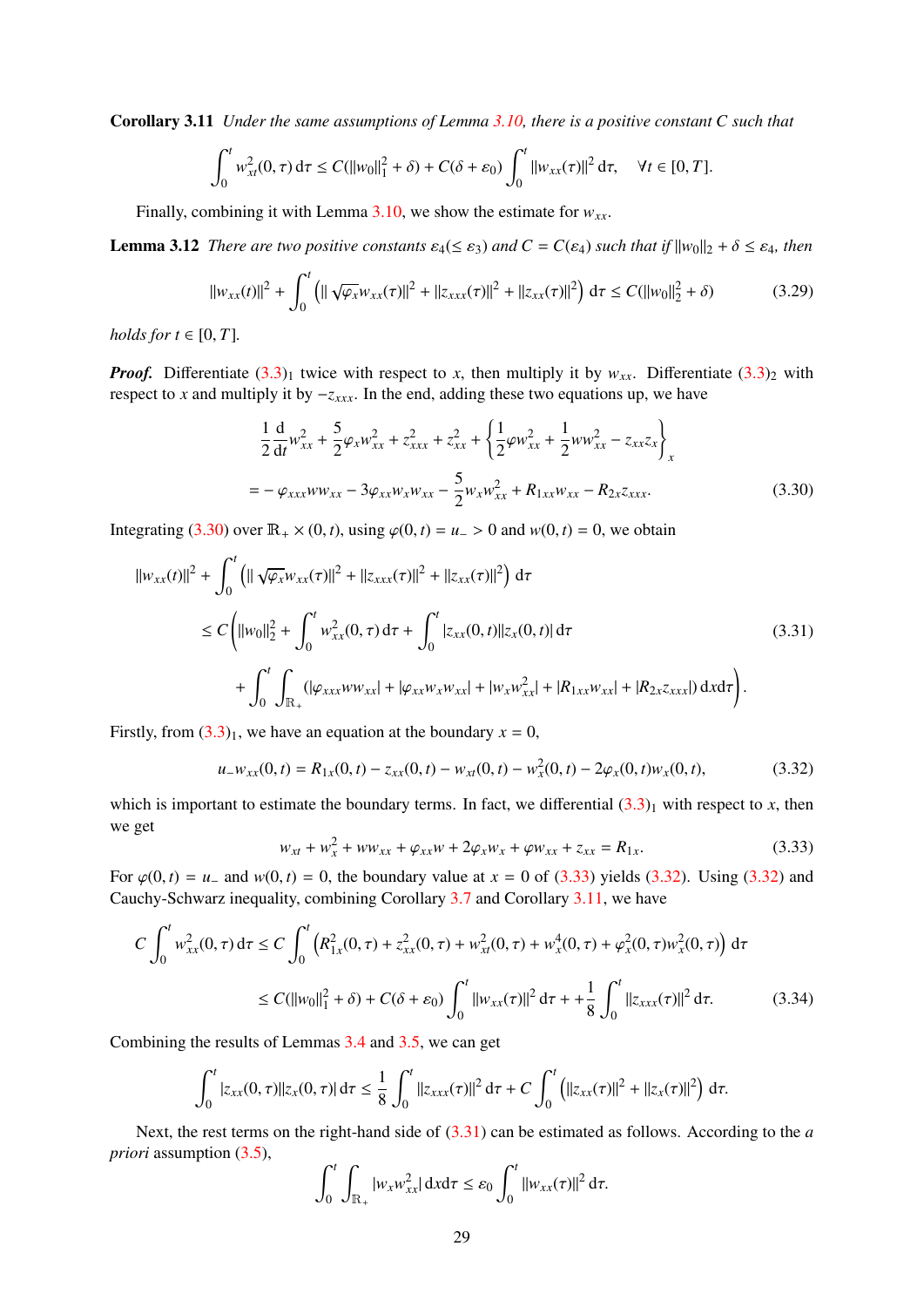From Lemma [2.2,](#page-4-2) using Cauchy-Schwarz inequality, we have

$$
\int_0^t \int_{\mathbb{R}_+} |\varphi_{xxx} w w_{xx}| \, \mathrm{d}x \mathrm{d}\tau \le \frac{1}{24} \int_0^t ||w_{xx}(\tau)||^2 \, \mathrm{d}\tau + C \delta |w(t)|_\infty^2 (1+t)^{-\frac{3}{2}},
$$
  

$$
\int_0^t \int_{\mathbb{R}_+} |\varphi_{xx} w_x w_{xx}| \, \mathrm{d}x \mathrm{d}\tau \le \frac{1}{24} \int_0^t ||w_{xx}(\tau)||^2 \, \mathrm{d}\tau + C \delta |w_x(t)|_\infty^2 (1+t)^{-\frac{1}{2}},
$$
  

$$
\int_0^t \int_{\mathbb{R}_+} |R_{1xx} w_{xx}| \, \mathrm{d}x \mathrm{d}\tau \le \frac{1}{24} \int_0^t ||w_{xx}(\tau)||^2 \, \mathrm{d}\tau + C \delta,
$$

and

<span id="page-29-0"></span>
$$
\int_0^t \int_{\mathbb{R}_+} |R_{2x} z_{xxx}| \, \mathrm{d}x \mathrm{d}\tau \leq \frac{1}{8} \int_0^t \|z_{xxx}(\tau)\|^2 \, \mathrm{d}\tau + C\delta (1+t)^{-\frac{5}{2}}. \tag{3.35}
$$

In the end, from  $(3.3)_2$  $(3.3)_2$ , we have

<span id="page-29-1"></span>
$$
||w_{xx}(t)||^2 \le 3\left(||z_{xxx}(t)||^2 + ||z_x(t)||^2 + ||R_{2x}(t)||^2\right).
$$
 (3.36)

Substituting  $(3.34)-(3.35)$  $(3.34)-(3.35)$  $(3.34)-(3.35)$  into  $(3.31)$  and using  $(3.36)$ , for some small  $\delta$  and  $\varepsilon_0$ , we get

$$
||w_{xx}(t)||^2 + \int_0^t \left( ||\sqrt{\varphi_x} w_{xx}(\tau)||^2 + ||z_{xxx}(\tau)||^2 + ||z_{xx}(\tau)||^2 \right) d\tau
$$
  
\n
$$
\leq C(||w_0||_2^2 + \delta) + \left( \frac{3}{4} + C\varepsilon_0 + C\delta \right) \int_0^t ||z_{xxx}(\tau)||^2 d\tau,
$$

which yields  $(3.29)$ .

Substituting [\(3.29\)](#page-28-5) into [\(3.34\)](#page-28-4), using Lemma [3.10](#page-26-4) and Lemma [3.11,](#page-27-4) we can get the following Corollaries [3.13](#page-29-2)[-3.15.](#page-29-3)

<span id="page-29-2"></span>Corollary 3.13 *Under the same assumptions of Lemma [3.12,](#page-28-6) there exists a positive constant C such that*

$$
\int_0^t \|w_{xx}(\tau)\|^2 d\tau \le C(||w_0||_2^2 + \delta), \quad \forall t \in [0, T],
$$
  

$$
\int_0^t w_{xx}^2(0, \tau) d\tau \le C(||w_0||_2^2 + \delta), \quad \forall t \in [0, T].
$$

**Corollary 3.14** *Under the same assumptions of Lemma [3.12,](#page-28-6) for some small*  $ε<sub>0</sub>$ *, there exists a positive constant C such that*

$$
||w_{xt}(t)||^2 + \int_0^t \left( ||\sqrt{\varphi_x} w_{xt}(\tau)||^2 + ||z_{xxt}(\tau)||^2 + ||z_{xt}(\tau)||^2 \right) d\tau \leq C(||w_0||_2^2 + \delta), \quad \forall t \in [0, T].
$$

<span id="page-29-3"></span>**Corollary 3.15** *Under the same assumptions of Lemma [3.12,](#page-28-6) for some small*  $\varepsilon_0$ *, there exists a positive constant C such that*  $\overline{a}$ 

$$
\int_0^t \|w_{xt}(\tau)\|^2 d\tau \le C(||w_0||_2^2 + \delta), \quad \forall t \in [0, T],
$$
  

$$
\int_0^t w_{xt}^2(0, \tau) d\tau \le C(||w_0||_2^2 + \delta), \quad \forall t \in [0, T].
$$

In the end, using the above estimates and the relation between  $w$  and  $z$ , we can easily get the estimate for  $||z(t)||_3$ .

<span id="page-29-4"></span>Lemma 3.16 *Under the assumptions of Lemma [3.12,](#page-28-6) there holds*

$$
||z(t)||_3^2 \le C(||w_0||_2^2 + \delta), \quad \forall t \in [0, T].
$$
\n(3.37)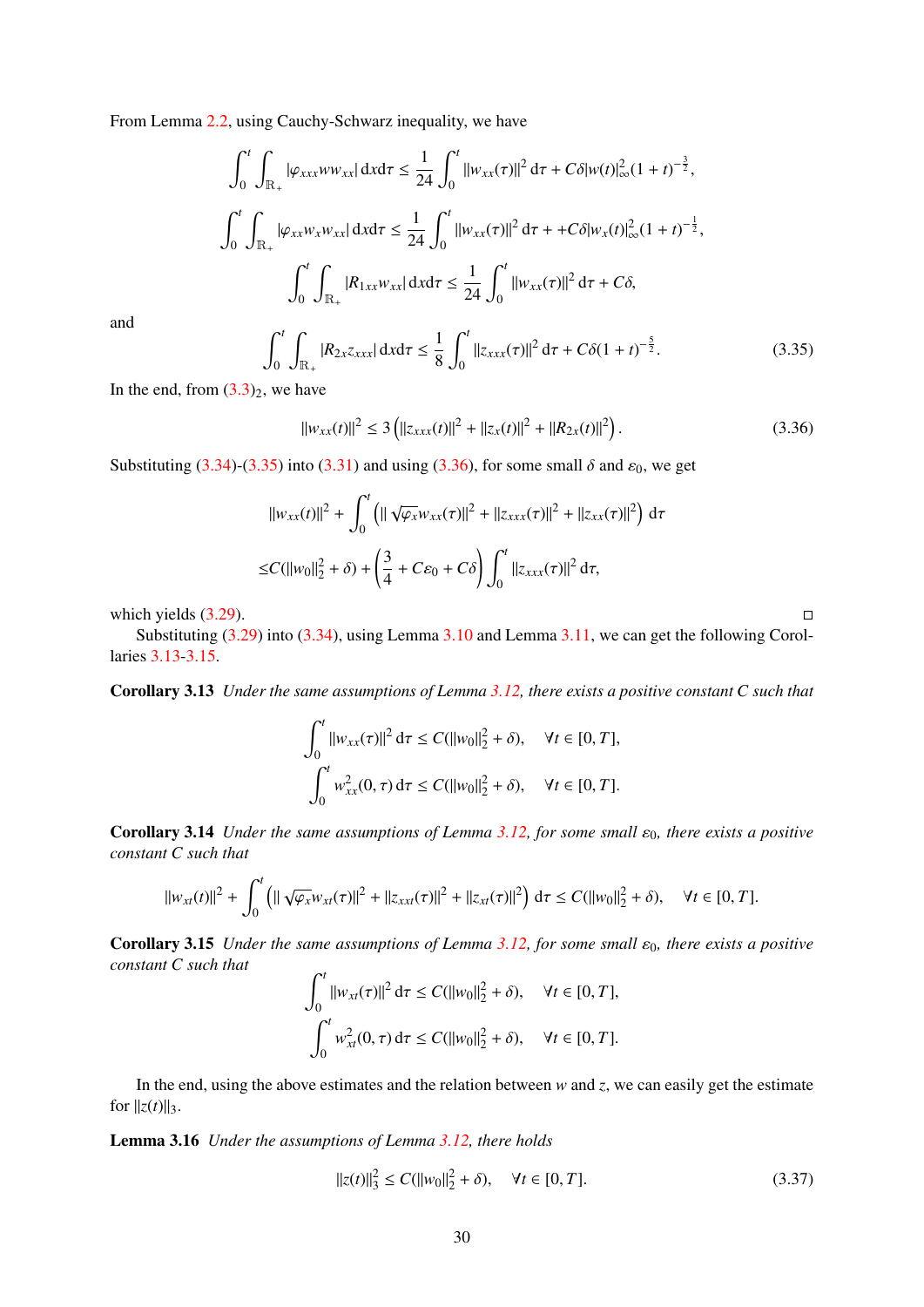*Proof.* Firstly, from  $(3.3)$ <sub>1</sub>, we have the following equation at the boundary  $x = 0$ ,

$$
z_x(0,t) = -u_-(w_x(0,t) + R_1(0,t)),
$$

which can help us to estimate the boundary terms. From  $(3.3)_2$  $(3.3)_2$ , we obtain

<span id="page-30-1"></span>
$$
z_{xx}^2 + z^2 + 2z_x^2 = w_x^2 + R_2^2 + 2(z_x z)_x + 2R_2 w_x.
$$
 (3.38)

Integrating [\(3.38\)](#page-30-1) over  $\mathbb{R}_+$ , using Cauchy-Schwarz inequality and  $z(0, t) = 0$ , we get

<span id="page-30-2"></span>
$$
||z_{xx}(t)||^2 + 2||z_x(t)||^2 + ||z(t)||^2 \le 2||w_x(t)||^2 + 2||R_2||^2 \le 2||w_x(t)||^2 + C\delta \le C(||w_0||_2^2 + \delta). \tag{3.39}
$$

Secondly, differentiating  $(3.3)_2$  $(3.3)_2$  with respect to *x* and integrating these equations over  $\mathbb{R}_+$ , combining [\(3.39\)](#page-30-2), Lemma [2.1](#page-4-0) and Lemma [3.12,](#page-28-6) we get

<span id="page-30-3"></span>
$$
\|z_{xxx}(t)\|^2 \le C\left(\|z_x(t)\|^2 + \|w_{xx}(t)\|^2 + \|R_{2x}(t)\|^2\right) \le C\left(\|w_0\|^2 + \delta\right). \tag{3.40}
$$

Combining  $(3.39)$  with  $(3.40)$ , we finish the proof of Lemma [3.16.](#page-29-4)

## <span id="page-30-0"></span>3.3 Asymptotic Behavior toward the Rarefaction Wave

By combining the local existence, Proposition [3.2](#page-23-10) and the *a priori* estimates, we can get the global in time solution

$$
\begin{cases} w \in C^0([0,\infty);H^2) \cap C^1([0,\infty);H^1), & w_t \in C^0([0,\infty);H^1) \cap L^2(0,\infty;H^1) \\ z \in C^0([0,\infty);H^3) \cap L^2(0,\infty;H^3), & z_t \in L^2(0,\infty;H^2), \end{cases}
$$

such that

<span id="page-30-4"></span>
$$
\begin{cases}\n\sup_{t\geq 0} (\|w(t)\|_{2}^{2} + \|w_{t}(t)\|_{1}^{2} + \|z(t)\|_{3}^{2}) < \infty, \\
\int_{0}^{\infty} (\|w_{x}(t)\|_{1}^{2} + \|w_{t}(t)\|_{1}^{2} + \|z(t)\|_{3}^{2} + \|z_{t}(t)\|_{2}^{2}) \, \mathrm{d}t < \infty.\n\end{cases} \tag{3.41}
$$

In order to show the large-time behavior  $(3.4)$  in Theorem [3.1,](#page-22-4) using the Sobolev inequality

$$
\begin{cases}\n\sup_{x \in \mathbb{R}_+} |f(x,t)| \leq \sqrt{2} ||f(t)||^{\frac{1}{2}} ||f_x(t)||^{\frac{1}{2}},\\ \n\sup_{x \in \mathbb{R}_+} |f_x(x,t)| \leq \sqrt{2} ||f_x(t)||^{\frac{1}{2}} ||f_{xx}(t)||^{\frac{1}{2}},\\ \n\sup_{x \in \mathbb{R}_+} |f_{xx}(x,t)| \leq \sqrt{2} ||f_{xx}(t)||^{\frac{1}{2}} ||f_{xxx}(t)||^{\frac{1}{2}},\n\end{cases}
$$

we just need to prove

$$
||w_x(t)|| \to 0, \ ||z(t)|| \to 0, \ ||z_{xx}(t)|| \to 0, \text{ as } t \to \infty.
$$
 (3.42)

According to [\(3.41\)](#page-30-4), we only need to show

<span id="page-30-5"></span>
$$
\int_0^\infty \left| \frac{d}{dt} ||w_x(t)||^2 \right| dt < \infty, \quad \int_0^\infty \left| \frac{d}{dt} ||z(t)||^2 \right| dt < \infty, \quad \int_0^\infty \left| \frac{d}{dt} ||z_{xx}(t)||^2 \right| dt < \infty.
$$
 (3.43)

Here, we give the proof of [\(3.43\)](#page-30-5) as follows.

Combining with the results of  $(3.41)$ , we can easily get

$$
\int_0^\infty \left| \frac{d}{dt} ||w_x(t)||^2 \right| dt \le 2 \int_0^\infty \int_{\mathbb{R}_+} |w_x||w_{xt}| dx dt
$$
  

$$
\le \int_0^\infty ||w_x(t)||^2 dt + \int_0^\infty ||w_{xt}(t)||^2 dt < \infty.
$$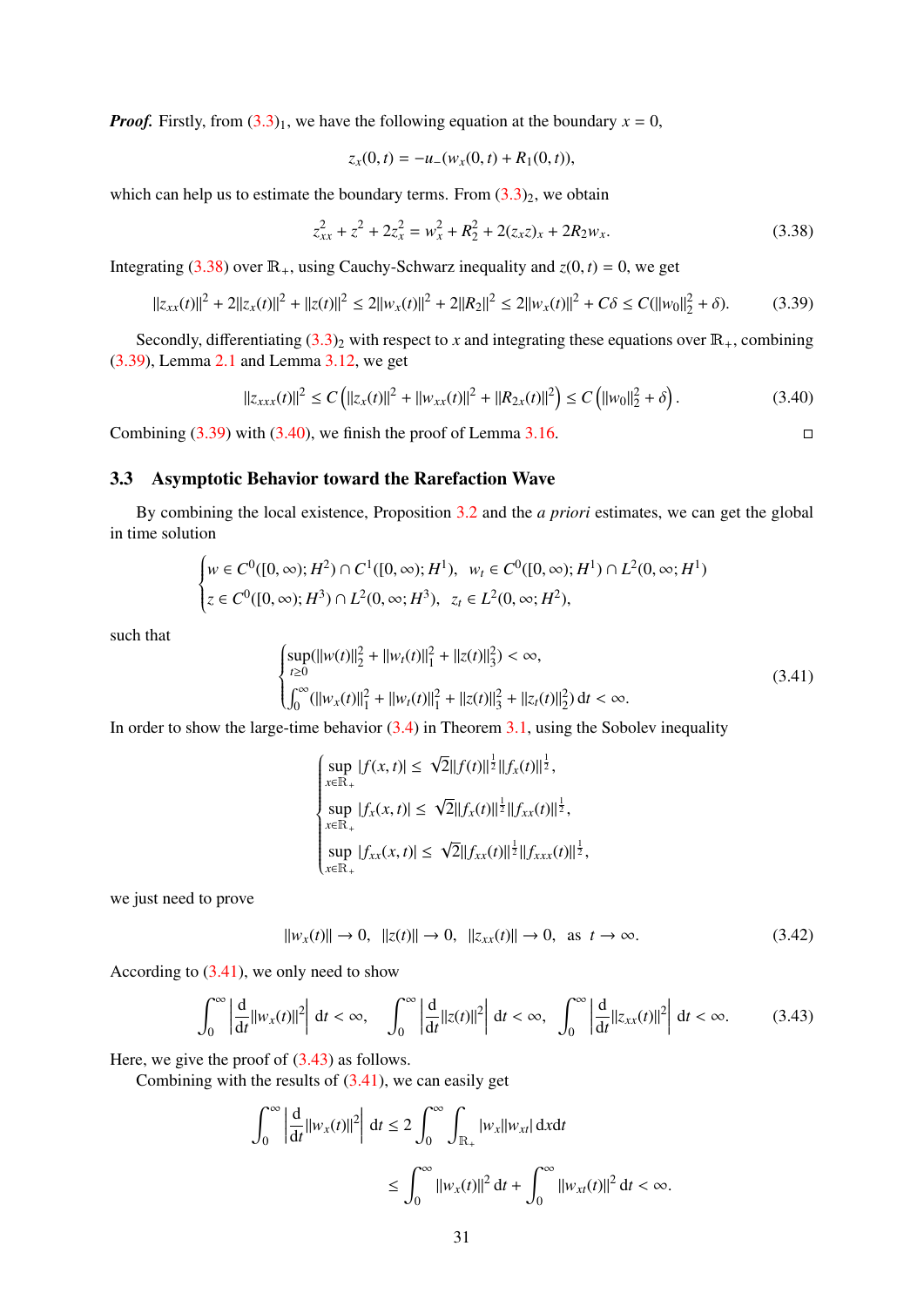Similarly, using  $(3.41)$ , we can obtain

$$
\int_0^\infty \left| \frac{d}{dt} ||z(t)||^2 \right| dt \le 2 \int_0^\infty \int_{\mathbb{R}_+} |z(t)||z_t(t)| dx dt
$$
  

$$
\le \int_0^\infty ||z(t)||^2 dt + \int_0^\infty ||z_t(t)||^2 dt < \infty,
$$

and

$$
\int_0^\infty \left| \frac{d}{dt} ||z_{xx}(t)||^2 \right| dt \le 2 \int_0^\infty \int_{\mathbb{R}_+} |z_{xx}(t)||z_{xxx}(t)| dx dt
$$
  
\n
$$
\le \int_0^\infty ||z_{xx}(t)||^2 dt + \int_0^\infty ||z_{xx}(t)||^2 dt < \infty.
$$

Therefore, we finish the proof of the large-time behavior [\(3.4\)](#page-22-5). That is, the proof of Theorem [3.1](#page-22-4) is completed.

# <span id="page-31-0"></span>4 Asymptotics to Stationary Solution

## <span id="page-31-1"></span>4.1 Reformulation of the Problem in the Case of  $u_+ < u_+ \leq 0$

In the cases (1):  $u- < u_+ < 0$  and (2):  $u- < u_+ = 0$ , the IBVP admits a stationary solution  $(\bar{u}, \bar{q}) = (\bar{u}_i(x), \bar{q}_i(x))$ ,  $i = 1, 2$ , respectively. The stationary solution  $(\bar{u}, \bar{q})$  satisfies the following ordinary differential equations

$$
\begin{cases} \bar{u}\bar{u}_x + \bar{q}_x = 0, \quad x \in \mathbb{R}_+, \\ -\bar{q}_{xx} + \bar{q} + \bar{u}_x = 0, \quad x \in \mathbb{R}_+, \\ \bar{u}(0) = u_-, \quad \bar{u}(+\infty) = u_+, \quad \bar{q}(+\infty) = 0. \end{cases}
$$

Put

$$
u(x, t) = \bar{u}(x) + w(x, t),
$$
  $q(x, t) = \bar{q}(x) + z(x, t).$ 

The equation  $(1.1)$  can be reformulated as

<span id="page-31-2"></span>
$$
\begin{cases}\nw_t + ww_x + (\bar{u}w)_x + z_x = 0, & x \in \mathbb{R}_+, \quad t > 0, \\
-z_{xx} + z + w_x = 0, & x \in \mathbb{R}_+, \quad t > 0, \\
w(0, t) = 0, & w(+\infty, t) = 0, \quad t > 0, \\
w(x, 0) = w_0(x) = u_0(x) - \bar{u}(x), & x \in \mathbb{R}_+.\n\end{cases}
$$
\n(4.1)

Define the solution space of  $(4.1)$  by

$$
X_2(0,T) = \left\{ w \in C^0([0,T);H^2), w_x \in L^2(0,T;H^1); z \in C^0([0,T);H^3) \cap L^2(0,T;H^3) \right\}
$$

with  $0 < T \leq +\infty$ . Then the problem [\(4.1\)](#page-31-2) can be solved globally in time as follows.

<span id="page-31-3"></span>Theorem 4.1 *Suppose that the boundary condition and far field states satisfy u*<sup>−</sup> <sup>&</sup>lt; *<sup>u</sup>*<sup>+</sup> <sup>≤</sup> <sup>0</sup>*, the initial data*  $w_0 \in H^2(\mathbb{R}_+)$  *and the wavelength*  $\delta = |u_--u_+|$  *in Lemma [2.3](#page-5-3) both are sufficiently small. Then there*<br>*are positive constants*  $\epsilon$ , and  $C = C(\epsilon_0)$  such that if  $||w_0||_2 + \delta \leq \epsilon_0$ , the problem (4.1) admits a *are positive constants*  $\varepsilon_1$  *and*  $C = C(\varepsilon_1)$  *such that if*  $||w_0||_2 + \delta \leq \varepsilon_1$ *, the problem* [\(4.1\)](#page-31-2) *admits a unique solution*  $(w(x, t), z(x, t)) \in X_2(0, +\infty)$  *satisfying* 

$$
\|w(t)\|_2^2 + \|z(t)\|_3^2 + \int_0^t (||w_x(\tau)||_1^2 + ||z(\tau)||_3^2) d\tau \le C||w_0||_2^2,
$$

<span id="page-31-4"></span>*and the asymptotic behavior*

$$
\sup_{x \in \mathbb{R}_+} |\partial_x^k w(x, t)| \to 0 \text{ as } t \to \infty, \quad k = 0, 1,
$$
  
\n
$$
\sup_{x \in \mathbb{R}_+} |\partial_x^k z(x, t)| \to 0 \text{ as } t \to \infty, \quad k = 0, 1, 2.
$$
\n(4.2)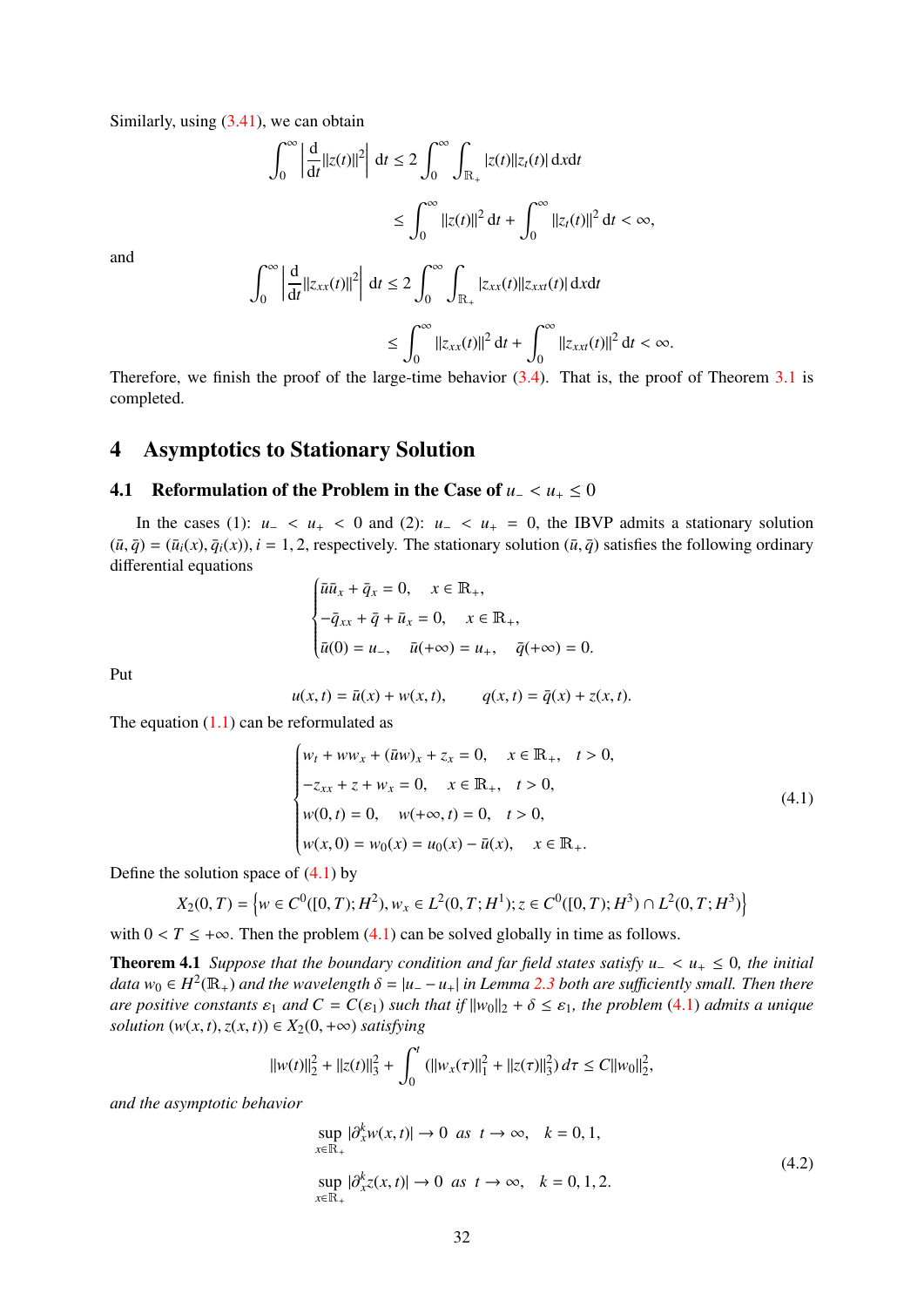Theorem [4.1](#page-31-3) is proved by combining the local existence of the solution together with the *a priori* estimates.

Proposition 4.2 (Local existence) *Suppose the boundary condition and far field states satisfy u*<sup>−</sup> <sup>&</sup>lt; *<sup>u</sup>*<sup>+</sup> <sup>≤</sup> 0*, the initial data satisfies*  $w_0$  ∈  $H^2(\mathbb{R}_+)$  *and*  $||w_0||_2 + δ ≤ ε_2$ . Then there are two positive constants  $C = C(ε_2)$  and  $T_2 = T_2(ε_2)$  such that the problem (4.1) has a unique solution (w, z) ∈  $X_2(0, T_2)$ , wh  $C = C(\varepsilon_2)$  *and*  $T_0 = T_0(\varepsilon_2)$  *such that the problem* [\(4.1\)](#page-31-2) *has a unique solution*  $(w, z) \in X_2(0, T_0)$ *, which satisfies*

$$
||w(t)||_2^2 + ||z(t)||_3^2 + \int_0^t (||w_x(\tau)||_1^2 + ||z(\tau)||_3^2) d\tau \le C||w_0||_2^2, \quad \forall t \in [0, T_0].
$$

<span id="page-32-1"></span>Proposition 4.3 (A priori estimates) *Let T be a positive constant. Suppose that the problem* [\(4.1\)](#page-31-2) *has a* unique solution  $(w, z) \in X_2(0, T)$ . Then there exist positive constants  $\varepsilon_1 (\leq \varepsilon_2)$  and  $C = C(\varepsilon_1)$  such that  $if ||w_0||_2 + \delta \leq \varepsilon_1$ , then we have the estimate

$$
||w(t)||_2^2 + ||z(t)||_3^2 + \int_0^t (||w_x(\tau)||_1^2 + ||z(\tau)||_3^2) d\tau \le C||w_0||_2^2, \quad \forall t \in [0, T_0].
$$

#### <span id="page-32-0"></span>4.2 *A priori* Estimates

Under the assumptions of Theorem [4.1,](#page-31-3) we want to give the proof of the *a priori* estimate in Propo-sition [4.3.](#page-32-1) To do this, we devote ourselves to the estimates on the solution  $(w, z) \in X_2(0, T)$  (for some  $T > 0$ ) of  $(4.1)$  under the *a priori* assumption

<span id="page-32-6"></span>
$$
|w_x(t)|_\infty \le \varepsilon_0,\tag{4.3}
$$

<span id="page-32-7"></span>where  $0 < \varepsilon_0 \ll 1$ . For simplicity, we divide the proof of the *a priori* estimate into the following lemmas.

**Lemma 4.4** *There are positive constants*  $\varepsilon_1(\leq \varepsilon_0)$  *and*  $C = C(\varepsilon_1)$  *such that if*  $||w_0||_2 + \delta \leq \varepsilon_1$ *, then* 

<span id="page-32-8"></span>
$$
||w(t)||_1^2 + \int_0^t \left( ||\sqrt{\bar{u}_x} w(\tau)||^2 + ||\sqrt{\bar{u}_x} w_x(\tau)||^2 + ||w_x(\tau)||^2 \right) d\tau + \int_0^t w_x^2(0, \tau) d\tau \le C||w_0||_1^2, \qquad (4.4)
$$

*for*  $t \in [0, T]$ *.* 

*Proof.* Multiplying  $(4.1)$ <sub>1</sub> by *w* and  $(4.1)$ <sub>2</sub> by *z*, and adding the two resulting equations up, we obtain

<span id="page-32-2"></span>
$$
\frac{1}{2}\frac{d}{dt}w^2 + \frac{1}{2}\bar{u}_xw^2 + z_x^2 + z^2 + \left\{\frac{1}{2}\bar{u}w^2 + \frac{1}{3}w^3 - z_xz + zw\right\}_x = 0.
$$
 (4.5)

We differentiate  $(4.1)_1$  $(4.1)_1$  with respect to *x* and multiply it by  $w_x$ , and multiply  $(4.1)_2$  by  $-z_{xx}$ . Adding these two equations up, we obtain

<span id="page-32-3"></span>
$$
\frac{1}{2}\frac{d}{dt}w_x^2 + \frac{3}{2}\bar{u}_x w_x^2 + z_{xx}^2 + z_x^2 + \left\{\frac{1}{2}\bar{u}w_x^2 + \frac{1}{2}ww_x^2 - z_xz\right\}_x = -\frac{1}{2}w_x^3 - \bar{u}_{xx}ww_x.
$$
 (4.6)

On the other hand, rewriting  $(4.1)_2$  $(4.1)_2$  in the form  $w_x = z_{xx} - z$  and squaring this equation, we get

<span id="page-32-4"></span>
$$
w_x^2 = z_{xx}^2 + z^2 + 2z_x^2 - 2(z_x z)_x.
$$
\n(4.7)

Adding [\(4.5\)](#page-32-2), [\(4.6\)](#page-32-3) and [\(4.7\)](#page-32-4) up, we get

<span id="page-32-5"></span>
$$
\frac{1}{2}\frac{d}{dt}(w^2 + w_x^2) + \frac{1}{2}\bar{u}_xw^2 + \frac{3}{2}\bar{u}_xw_x^2 + w_x^2
$$
  
+ 
$$
\left\{\frac{1}{2}\bar{u}w^2 + \frac{1}{3}w^3 + zw + \frac{1}{2}\bar{u}w_x^2 + \frac{1}{2}ww_x^2\right\}_x = -\frac{1}{2}w_x^3 - \bar{u}_{xx}ww_x.
$$
 (4.8)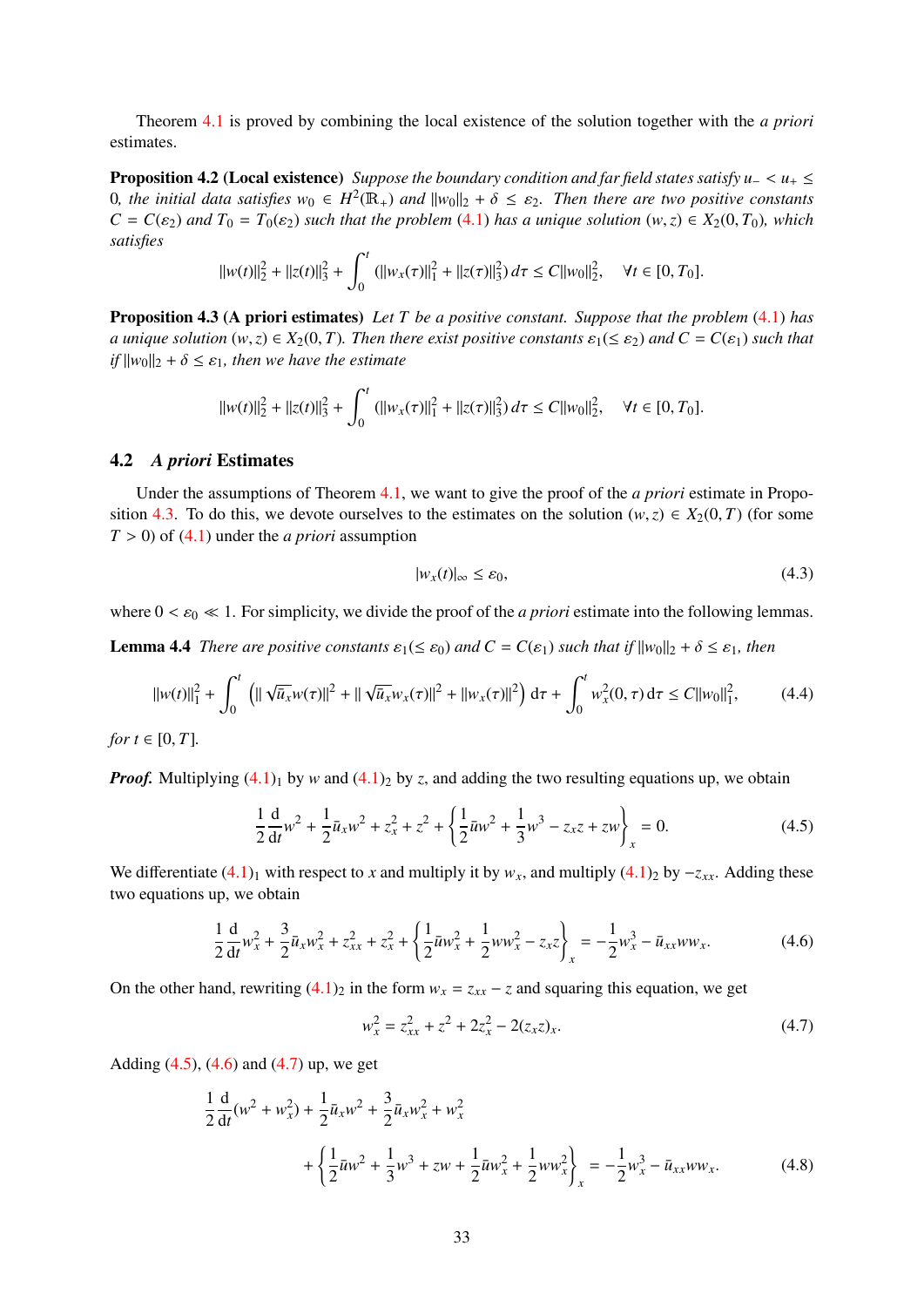Integrating [\(4.8\)](#page-32-5) over  $\mathbb{R}_+ \times (0, t)$ , combining it with *u*  $\lt 0$  and *w*(0, *t*) = 0, we have

<span id="page-33-2"></span>
$$
\frac{1}{2}||w(t)||_{1}^{2} + \int_{0}^{t} \left(\frac{1}{2}||\sqrt{\bar{u}_{x}}w(\tau)||^{2} + \frac{3}{2}||\sqrt{\bar{u}_{x}}w_{x}(\tau)||^{2} + ||w_{x}(\tau)||^{2}\right) d\tau - u_{-} \int_{0}^{t} w_{x}^{2}(0, \tau) d\tau
$$
\n
$$
\leq \frac{1}{2}||w_{0}||_{1}^{2} + \int_{0}^{t} \int_{\mathbb{R}_{+}} (|w_{x}|^{3} + |\bar{u}_{xx}ww_{x}|) dxd\tau.
$$
\n(4.9)

From [\(4.3\)](#page-32-6) and Lemma [2.3,](#page-5-3) we get

<span id="page-33-0"></span>
$$
\int_0^t \int_{\mathbb{R}_+} |w_x|^3 \, \mathrm{d}x \mathrm{d}\tau \le |w_x(t)|_{\infty} \int_0^t ||w_x(\tau)||^2 \, \mathrm{d}\tau \le \varepsilon_0 \int_0^t ||w_x(\tau)||^2 \, \mathrm{d}\tau,\tag{4.10}
$$

and

<span id="page-33-1"></span>
$$
\int_{0}^{t} \int_{\mathbb{R}_{+}} |\bar{u}_{xx} w w_{x}| dxd\tau \leq \left| \frac{\bar{u}_{xx}^{2}}{\bar{u}_{x}} \right|_{\infty} \int_{0}^{t} ||\sqrt{\bar{u}_{x}} w(\tau)||^{2} d\tau + \frac{1}{8} \int_{0}^{t} ||w_{x}(\tau)||^{2} d\tau
$$
  

$$
\leq C \delta \int_{0}^{t} ||\sqrt{\bar{u}_{x}} w(\tau)||^{2} d\tau + \frac{1}{8} \int_{0}^{t} ||w_{x}(\tau)||^{2} d\tau.
$$
 (4.11)

Substituting [\(4.10\)](#page-33-0)-[\(4.11\)](#page-33-1) into [\(4.9\)](#page-33-2), for some small  $\delta$  and  $\varepsilon_0 \ll \frac{1}{8}$  $\frac{1}{8}$ ), we get

$$
||w(t)||_1^2 + \int_0^t \left( ||\sqrt{\bar{u}_x} w(\tau)||^2 + ||\sqrt{\bar{u}_x} w_x(\tau)||^2 + ||w_x(\tau)||_2^2 \right) d\tau + \int_0^t w_x^2(0, \tau) d\tau \le C||w_0||_1^2. \tag{4.12}
$$

Hence, Lemma [4.4](#page-32-7) is proved.  $\Box$ 

The combination of Lemma [4.4](#page-32-7) and equation [\(4.7\)](#page-32-4) yields the following Lemma [4.5.](#page-33-3)

<span id="page-33-3"></span>Lemma 4.5 *Under the same assumptions of Lemma [4.4,](#page-32-7) there exists a positive constant C such that*

$$
\int_0^t \|z(\tau)\|_2^2 \, \mathrm{d}\tau \le C \|w_0\|_1^2
$$

*holds for*  $t \in [0, T]$ *.* 

*Proof.* Integrating [\(4.7\)](#page-32-4) over  $\mathbb{R}_+ \times (0, t)$ , we can easily get the following estimate for *z*,

<span id="page-33-6"></span>
$$
\int_0^t (||z_{xx}(\tau)||^2 + 2||z_x(\tau)||^2 + ||z(\tau)||^2) d\tau \le \int_0^t (||w_x(\tau)||^2 + 2|z_x(0, \tau)||z(0, \tau)|) d\tau.
$$
 (4.13)

From  $(4.1)_1$  $(4.1)_1$ , we have the equation at the boundary  $x = 0$ ,

<span id="page-33-4"></span>
$$
-u_{-}w_{x}(0,t) = z_{x}(0,t). \tag{4.14}
$$

Using [\(4.14\)](#page-33-4) and Cauchy-Schwarz inequality, we have

<span id="page-33-5"></span>
$$
2\int_0^t |z_x(0,\tau)||z(0,\tau)| d\tau \le C\int_0^t |w_x(0,\tau)|^2 d\tau + \frac{1}{2}\int_0^t |z|_\infty^2 d\tau \le C||w_0||_1^2 + \frac{1}{2}\int_0^t (||z_x(\tau)||^2 + ||z(\tau)||^2) d\tau.
$$
\n(4.15)

Substituting  $(4.15)$  into  $(4.13)$ , we finish the proof of Lemma [4.5.](#page-33-3)

<span id="page-33-8"></span>**Lemma 4.6** *There are positive constants*  $\varepsilon_2 (\leq \varepsilon_1)$  *and*  $C = C(\varepsilon_2)$  *such that if*  $||w_0||_2 + \delta \leq \varepsilon_2$ *, then* 

<span id="page-33-7"></span>
$$
||w_{xx}(t)||^2 + \int_0^t \left( ||\sqrt{\bar{u}_x} w_{xx}(\tau)||^2 + ||z_{xxx}(\tau)||^2 + ||z_{xx}(\tau)||^2 + w_{xx}^2(0,\tau) \right) d\tau \le C ||w_0||_2^2,
$$
 (4.16)

*for*  $t \in [0, T]$ *.*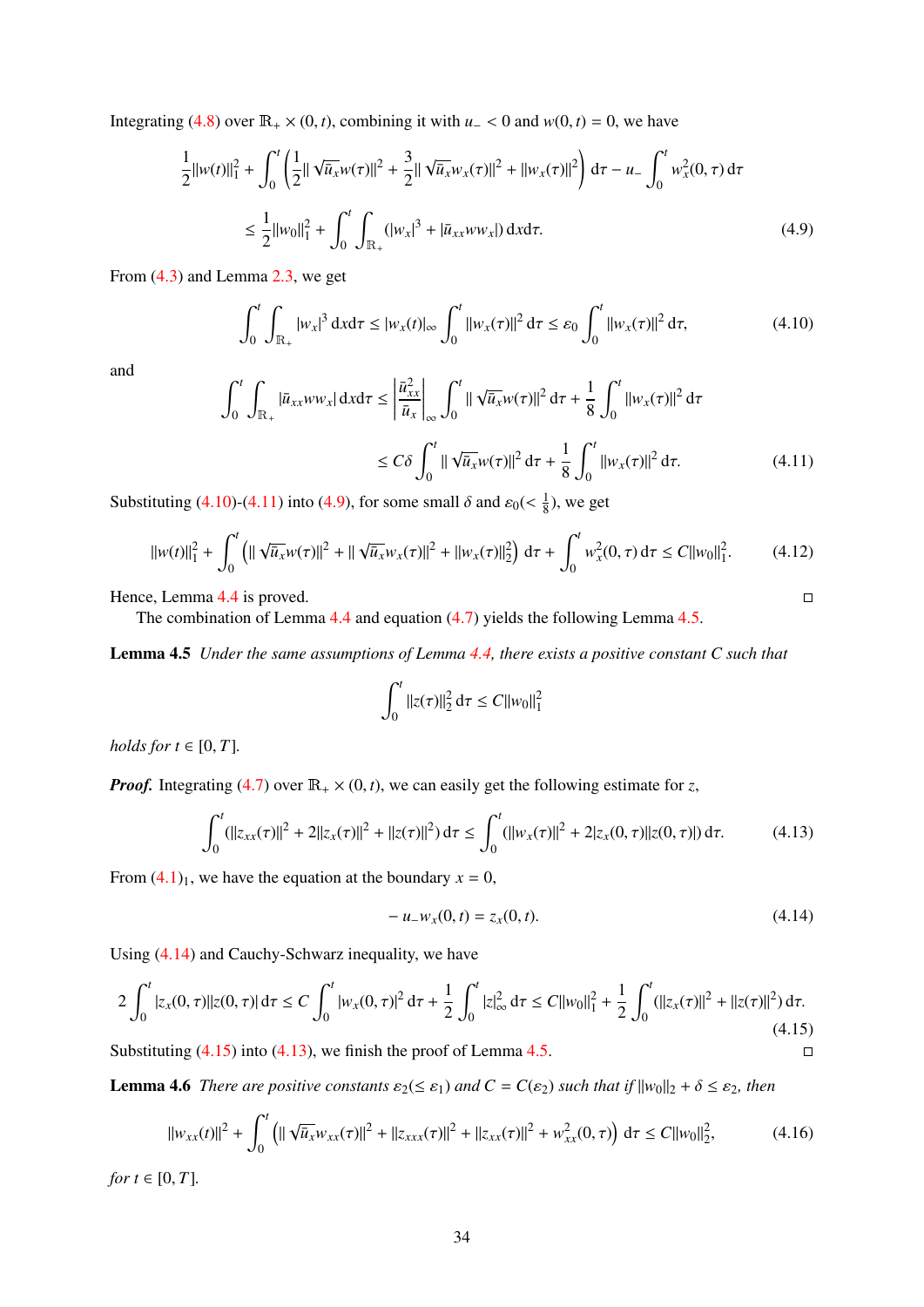*Proof.* We differentiate [\(4.1\)](#page-31-2) twice with respect to *x* and multiply the first and the second resulting equations by  $w_{xx}$  and  $z_{xx}$  respectively. Then, adding these two equations up, we have

<span id="page-34-0"></span>
$$
\frac{1}{2}\frac{d}{dt}w_{xx}^2 + \frac{5}{2}\bar{u}_x w_{xx}^2 + z_{xxx}^2 + z_{xx}^2 + \left\{\frac{1}{2}\bar{u}w_{xx}^2 + \frac{1}{2}ww_{xx}^2 + z_{xx}w_{xx} - z_{xx}z_{xxx}\right\}_x
$$
  
=  $-\bar{u}_{xxx}ww_{xx} - 3\bar{u}_{xx}w_{x}w_{xx} - \frac{5}{2}w_{x}w_{xx}^2.$  (4.17)

Integrating [\(4.17\)](#page-34-0) over  $\mathbb{R}_+ \times (0, t)$ , using  $u_- < 0$  and  $z_{xx}w_{xx} - z_{xx}z_{xxx} = -z_{xx}z_x$  due to [\(4.1\)](#page-31-2)<sub>2</sub>, we have after some calculations that

$$
||w_{xx}(t)||^{2} + \int_{0}^{t} (||\sqrt{\bar{u}_{x}}w_{xx}(\tau)|| + ||z_{xxx}(\tau)||^{2} + ||z_{xx}(\tau)||^{2}) d\tau - u_{-} \int_{0}^{t} w_{xx}^{2}(0, \tau) d\tau
$$
  
\n
$$
\leq C \left( ||w_{0}||_{2}^{2} + \int_{0}^{t} |z_{xx}(0, \tau)||z_{x}(0, \tau)| d\tau + \int_{0}^{t} \int_{\mathbb{R}_{+}} (|\bar{u}_{xxx}w_{xx}| + |\bar{u}_{xx}w_{x}w_{xx}| + |w_{x}|w_{xx}^{2}) d\tau \right).
$$
\n(4.18)

Firstly, from [\(4.4\)](#page-32-8), we have

<span id="page-34-1"></span>
$$
C \int_0^t |z_{xx}(0,\tau)||z_x(0,\tau)| d\tau \le C \int_0^t |z_{xx}| \infty |z_x| \infty d\tau
$$
  
\n
$$
\le \frac{1}{4} \int_0^t ||z_{xxx}(\tau)||^2 d\tau + C \int_0^t (||z_{xx}(\tau)||^2 + ||z_x(\tau)||^2) d\tau
$$
  
\n
$$
\le \frac{1}{4} \int_0^t ||z_{xxx}(\tau)||^2 d\tau + C ||w_0||_1^2.
$$
\n(4.19)

<span id="page-34-2"></span>From Lemma [2.3](#page-5-3) and [\(4.3\)](#page-32-6), and using Cauchy-Schwarz inequality, we can get the estimates on the righthand side of the equation [\(4.18\)](#page-34-1)

$$
\int_{0}^{t} \int_{\mathbb{R}_{+}} |\bar{u}_{xxx} w w_{xx}| \, dx \, d\tau \leq \frac{1}{8} \int_{0}^{t} \|w_{xx}(\tau)\|^{2} \, d\tau + \left| \frac{\bar{u}_{xxx}^{2}}{\bar{u}_{x}} \right|_{\infty} \int_{0}^{t} \|\sqrt{\bar{u}_{x}} w(\tau)\|^{2} \, d\tau
$$
\n
$$
\leq \frac{1}{8} \int_{0}^{t} \|w_{xx}(\tau)\|^{2} \, d\tau + C \delta \int_{0}^{t} \|\sqrt{\bar{u}_{x}} w(\tau)\|^{2} \, d\tau, \tag{4.20}
$$

and

$$
\int_0^t \int_{\mathbb{R}_+} |\bar{u}_{xx} w_x w_{xx}| \, dx \, dx \leq \frac{1}{8} \int_0^t \|w_{xx}(\tau)\|^2 \, d\tau + |\bar{u}_{xx}|_{\infty} \int_0^t \int_{\mathbb{R}_+} w_x^2 \, dx \, d\tau
$$
\n
$$
\leq \frac{1}{2} \int_0^t \int_{\mathbb{R}_+} w_x^2 \, dx \, dx \tag{4.21}
$$

$$
\leq \frac{1}{8} \int_0^t ||w_{xx}(\tau)||^2 d\tau + C \int_0^t ||w_x(\tau)||^2 d\tau,
$$
  

$$
|w_x| w_{xx}^2 dxd\tau \leq |w_x|_{\infty} \int_0^t \int_{\mathbb{R}_+} w_{xx}^2 dxd\tau \leq \varepsilon_0 \int_0^t ||w_{xx}(\tau)||^2 d\tau.
$$
 (4.22)

In the end, from  $(4.1)_2$  $(4.1)_2$ , the relation between *w* and *z* satisfies

<span id="page-34-3"></span> $\int_0^t$  $\mathbf{0}$ 

Z  $\mathbb{R}_+$ 

<span id="page-34-4"></span>
$$
||w_{xx}(t)||^2 \le 2(||z_{xxx}(t)||^2 + ||z_x(t)||^2). \tag{4.23}
$$

Substituting  $(4.19)-(4.22)$  $(4.19)-(4.22)$  $(4.19)-(4.22)$  and  $(4.23)$  into  $(4.18)$ , combining Lemma [4.4](#page-32-7) and Lemma [4.5,](#page-33-3) this yields [\(4.16\)](#page-33-7) for some small  $\delta$  and  $\varepsilon_0 < \frac{1}{8}$ <br>Corollary 4.7 is given by the co 8 ).  $\Box$ 

<span id="page-34-5"></span>Corollary [4.7](#page-34-5) is given by the combination of Lemma [4.6](#page-33-8) and [\(4.23\)](#page-34-4).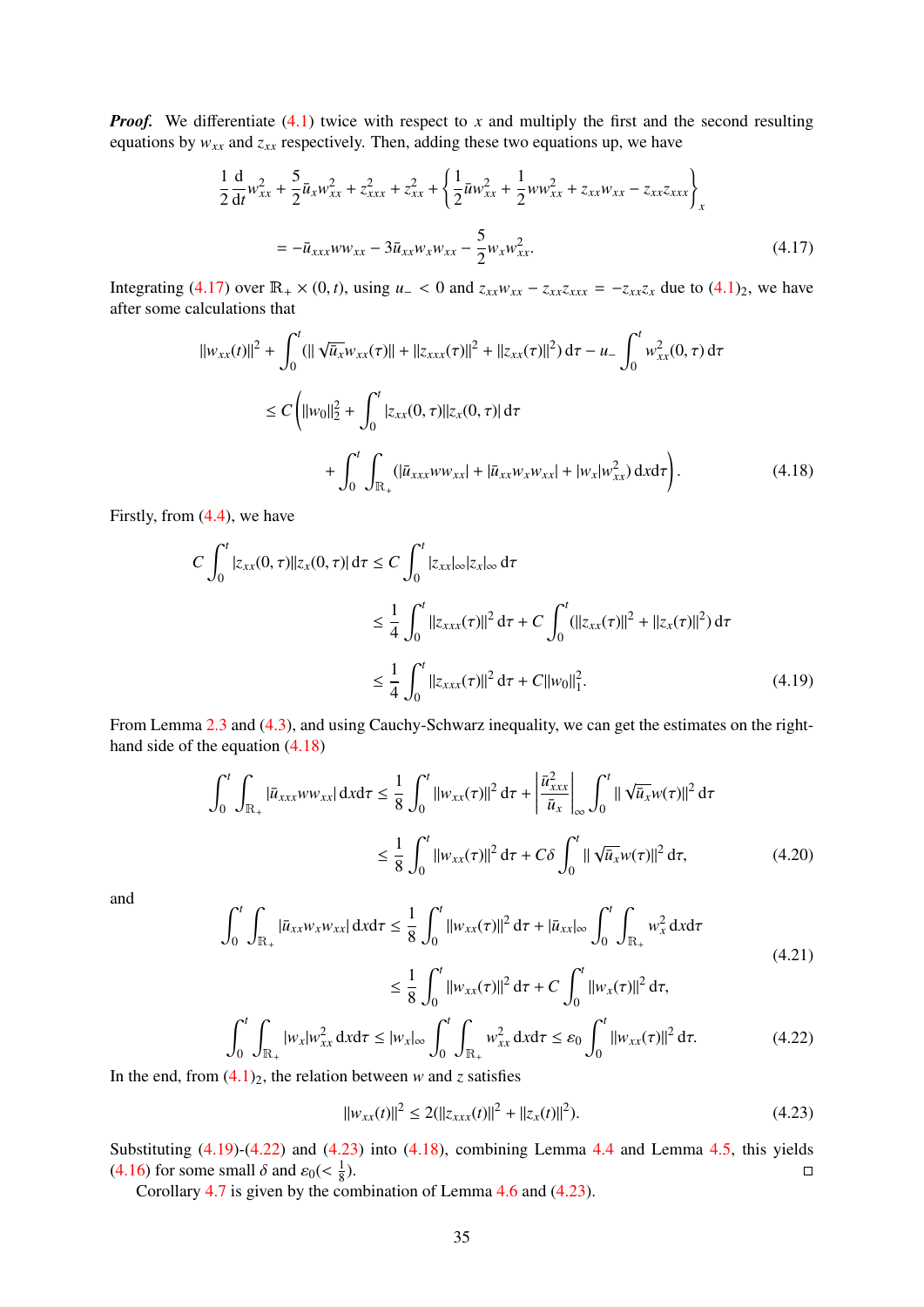Corollary 4.7 *Under the same assumptions of Lemma [4.6,](#page-33-8) the estimate*

$$
\int_0^t \|w_{xx}(\tau)\|^2 d\tau \leq C \|w_0\|_2^2
$$

*holds for*  $t \in [0, T]$ *.* 

The final lemma we need for Proposition [4.3](#page-32-1) is the following one.

<span id="page-35-2"></span>Lemma 4.8 *Under the same assumptions of Lemma [4.6.](#page-33-8) there is a positive constant C independent on*  $\varepsilon_2$  *such that if*  $||w_0||_2 + \delta \leq \varepsilon_2$ *, then* 

$$
||z(t)||_3^2 \le C||w_0||_2^2, \quad \forall t \in [0, T].
$$

*Proof.* Rewriting the equation  $(4.1)_2$  $(4.1)_2$  as  $z_{xx} - z = w_x$ , and squaring this equation, we have

<span id="page-35-1"></span>
$$
z_{xx}^2 + 2z_x^2 + z^2 = w_x^2 + (z_x z)_x.
$$
 (4.24)

Integrating  $(4.24)$  over  $\mathbb{R}_+$ , combining it with  $(4.14)$ , and using Cauchy-Schwarz inequality, we get

$$
||z(t)||_2^2 \le ||w_x(t)||^2 + C|w_x(0,t)|^2 + \frac{1}{2}||z(t)||_{\infty}^2
$$
  
\n
$$
\le ||w_x(t)||^2 + C|w_x(t)|_{\infty}^2 + \frac{1}{2} (||z(t)||^2 + ||z_x(t)||^2)
$$
  
\n
$$
\le C||w_x(t)||^2 + C||w_{xx}(t)||^2 + \frac{1}{2} (||z(t)||^2 + ||z_x(t)||^2),
$$

which yields  $||z||_2^2 \le C||w_0||_2^2$ . To get the *L*<sup>2</sup>-estimate on  $z_{xxx}$ , we differentiate [\(4.1\)](#page-31-2)<sub>2</sub> with respect to *x*, then

$$
||z_{xxx}(t)||^2 \le 2(||w_{xx}(t)||^2 + ||z_x(t)||^2) \le C||w_0||_2^2.
$$

This completes the proof of Lemma [4.8.](#page-35-2)

## <span id="page-35-0"></span>4.3 Asymptotic Behavior toward the Stationary Solution

The global existence of the unique solution for problem  $(4.1)$  and its large time behavior is an immediate consequence of Proposition [4.3.](#page-32-1) Indeed, combining the standard theory of the existence and uniqueness of the local solution with the *a priori* estimates, one can extend the local solution for problem [\(4.1\)](#page-31-2) globally, that is

$$
\begin{cases} w \in C^0([0, \infty); H^2), & w_x \in L^2(0, \infty; H^1), \\ z \in C^0([0, \infty); H^3) \cap L^2(0, \infty; H^3). \end{cases}
$$

Then, the *a priori* estimates again assert that

<span id="page-35-3"></span>
$$
\begin{cases}\n\sup_{t\geq 0} (\|w(t)\|_2^2 + \|z(t)\|_3^2) < \infty, \\
\int_0^t (\|w_x(\tau)\|_1^2 + \|z(\tau)\|_3^2) \, d\tau < \infty.\n\end{cases} \tag{4.25}
$$

To complete the proof of Theorem [4.1,](#page-31-3) by using [\(4.25\)](#page-35-3), we can easily get

<span id="page-35-4"></span>
$$
\int_0^\infty \left| \frac{\mathrm{d}}{\mathrm{d}t} ||w_x||^2 \right| \, \mathrm{d}t < \infty. \tag{4.26}
$$

Therefore, it follows from  $(4.25)$  and  $(4.26)$  that

<span id="page-35-5"></span>
$$
||w_x|| \to 0, \text{ as } t \to 0. \tag{4.27}
$$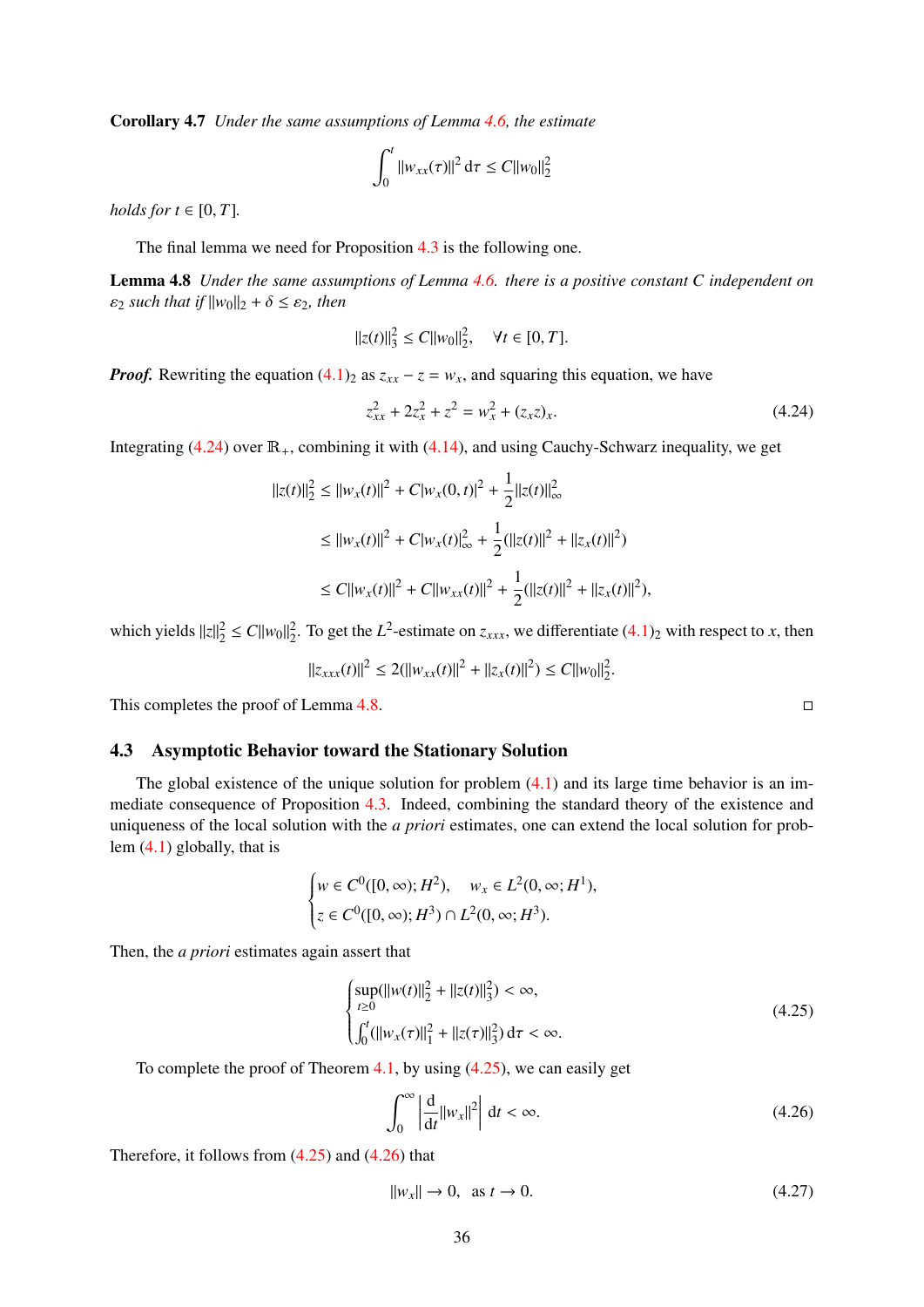From the Sobolev inequality, the desired asymptotic behavior in Theorem [4.1](#page-31-3) can be obtained as

<span id="page-36-2"></span>
$$
\begin{cases}\n\sup_{x \in \mathbb{R}_+} |w(x, t)| \leq \sqrt{2} ||w||^{\frac{1}{2}} ||w_x||^{\frac{1}{2}} \to 0, \text{ as } t \to 0, \\
\sup_{x \in \mathbb{R}_+} |w_x(x, t)| \leq \sqrt{2} ||w_x||^{\frac{1}{2}} ||w_{xx}||^{\frac{1}{2}} \to 0, \text{ as } t \to 0.\n\end{cases}
$$
\n(4.28)

The combination of [\(4.27\)](#page-35-5) and [\(4.28\)](#page-36-2) completes the proof of Theorem [4.1.](#page-31-3)

Here, we give the proof of  $(4.26)$ . In fact, from  $(4.6)$ , combining  $(4.25)$ , we can conclude that

$$
\int_0^\infty \left| \frac{d}{dt} ||w_x||^2 \right| dt \le C \int_0^\infty \int_{\mathbb{R}_+} (|w_x^3| + |\bar{u}_{xx} w w_x|) dx dt
$$
  
\n
$$
\le C \int_0^\infty (||w_x(t)||^2 + ||\sqrt{\bar{u}_x} w(t)||^2) dt
$$
  
\n
$$
< \infty.
$$

Thus, we finish the proof of  $(4.2)_1$  $(4.2)_1$  in Theorem [4.1.](#page-31-3) Finally, according to  $(4.14)$  and  $(4.1)_2$  $(4.1)_2$ , we set  $g = -u_{-}w_{x}(0, t)$ ,  $f(x) = -w_{x}(x, t)$  for any fixed  $t \in [0, \infty)$  in Lemma [2.12.](#page-19-0) Then, by employing [\(4.28\)](#page-36-2), we can obtain the asymptotic behavior of *z*, which completes the proof of Theorem [4.1.](#page-31-3)

## <span id="page-36-0"></span>5 Asymptotics to Superposition of Nonlinear Waves

## <span id="page-36-1"></span>5.1 Reformulation of the Problem in the Case of  $u_1 < 0 < u_+$

Referring to the preceding sections, we set

$$
\Phi_3(x,t) := \bar{u}_2(x,t) + \tilde{u}_4(x,t), \quad \Psi_3(x,t) := \bar{q}_2(x,t) + \tilde{q}_4(x,t),
$$

as an asymptotic state as  $t \to \infty$ , where  $(\tilde{u}_4, \tilde{q}_4)$  and  $(\bar{u}_2, \bar{q}_2)$  are given in Lammas [2.1](#page-4-0) and [2.3,](#page-5-3) respectively. For simplicity,  $\bar{u}_2$  and  $\tilde{u}_4$  are denoted by  $\bar{u}$  and  $\tilde{u}$ , respectively. The perturbation

$$
\begin{cases} w(x,t) = u(x,t) - \Phi_3(x,t) = u(x,t) - \bar{u}(x) - \tilde{u}(x,t), \\ z(x,t) = q(x,t) - \Psi_3(x,t) = q(x,t) - \bar{q}(x) + \tilde{u}_x(x,t), \end{cases}
$$

satisfies the reformulated problem

<span id="page-36-3"></span>
$$
\begin{cases}\nw_t + (\Phi_3 w)_x + w w_x + z_x = -\overline{u}\tilde{u}_x - \tilde{u}\bar{u}_x, \\
-z_{xx} + z + w_x = -\tilde{u}_{xxx}, \\
w(0, t) = 0, \\
w(x, 0) = w_0(x) = u_0(x) - \overline{u}(x) - \tilde{u}(x, 0).\n\end{cases}
$$
\n(5.1)

We seek the solutions of  $(5.1)$  in the set of functions  $X_3(0, T)$  defined by

$$
X_3(0,T) = \left\{ (w,z) | w \in C^0([0,T);H^2) \cap C^1([0,T);H^1), z \in C^0([0,T);H^3) \cap L^2(0,T;H^3) \right\}.
$$

<span id="page-36-4"></span>Firstly, we state the global existence and uniform stability result for the reformulated problem [\(5.1\)](#page-36-3).

Theorem 5.1 *Suppose that the boundary condition and far field states satisfy u*<sup>−</sup> <sup>&</sup>lt; <sup>0</sup> <sup>&</sup>lt; *<sup>u</sup>*+*, the initial data*  $w_0 \in H^2(\mathbb{R}_+)$  *and the wavelength*  $\delta = |u_--u_+|$  *are sufficiently small. Then there are two positive*<br>constants  $\infty$  and  $C = C(\infty)$  such that if  $||w_0||_2 + \delta \leq \infty$ , the problem (5.1) admits a unique solution *constants*  $\varepsilon_1$  *and*  $C = C(\varepsilon_1)$  *such that if*  $||w_0||_2 + \delta \leq \varepsilon_1$ *, the problem* [\(5.1\)](#page-36-3) *admits a unique solution*  $(w(x, t), z(x, t)) \in X_3(0, +\infty)$  *satisfying* 

$$
||w(t)||_2^2 + ||z(t)||_3^2 + \int_0^t (||w_x(\tau)||_1^2 + ||z(\tau)||_3^2) d\tau \leq C(||w_0||_2^2 + \delta^{\frac{1}{3}}),
$$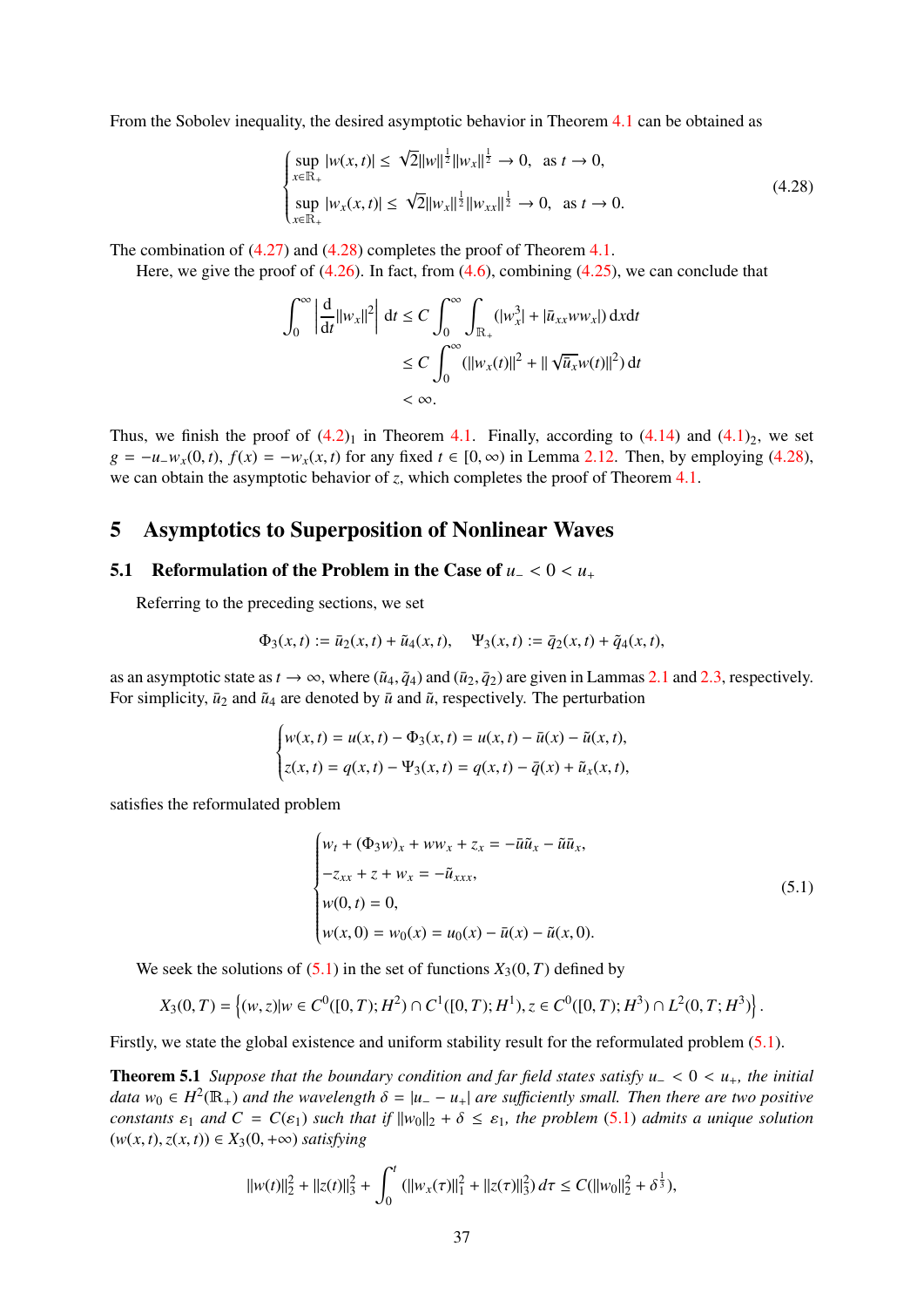<span id="page-37-6"></span>*and the asymptotic behavior*

$$
\sup_{x \in \mathbb{R}_+} |\partial_x^k w(x, t)| \to 0 \text{ as } t \to \infty, \ k = 0, 1,
$$
  
\n
$$
\sup_{x \in \mathbb{R}_+} |\partial_x^k z(x, t)| \to 0 \text{ as } t \to \infty, \ k = 0, 1, 2.
$$
\n(5.2)

The combination of the local existence and the *a priori* estimates proves Theorem [5.1.](#page-36-4)

Proposition 5.2 (Local existence) *Suppose the boundary condition and far field states satisfy u*<sub>−</sub> < 0 < *u*<sub>+</sub>*, the initial data satisfies*  $w_0 \text{ ∈ } H^2(\mathbb{R}_+)$  *and*  $||w_0||_2 + \delta \leq \varepsilon_1$ *. Then there are two positive constants*<br> $C = C(\varepsilon_1)$  *and*  $T_2 = T_2(\varepsilon_2)$  such that the problem (5.1) has a unique solution (w.z) ∈  $C = C(\varepsilon_1)$  *and*  $T_0 = T_0(\varepsilon_1)$  *such that the problem* [\(5.1\)](#page-36-3) *has a unique solution*  $(w, z) \in X_3(0, T_0)$ *, which satisfies*

$$
||w(t)||_2^2 + ||z(t)||_3^2 + \int_0^t (||w_x(\tau)||_1^2 + ||z(\tau)||_3^2) d\tau \leq C(||w_0||_2^2 + \delta^{\frac{1}{3}}),
$$

*for*  $t \in [0, T_0]$ *.* 

<span id="page-37-1"></span>Proposition 5.3 (A priori estimates) *Let T be a positive constant. Suppose that the problem* [\(5.1\)](#page-36-3) *has a* unique solution  $(w, z) \in X_3(0, T)$ . Then there exists positive constants  $\varepsilon_2 (\leq \varepsilon_1)$  and  $C = C(\varepsilon_2)$  such *that if*  $||w_0||_2 + \delta \leq \varepsilon_2$ *, then we have the estimate* 

$$
||w(t)||_2^2 + ||z(t)||_3^2 + \int_0^t (||w_x(\tau)||_1^2 + ||z(\tau)||_3^2) d\tau \leq C(||w_0||_2^2 + \delta^{\frac{1}{3}}),
$$

*for*  $t \in [0, T]$ *.* 

#### <span id="page-37-0"></span>5.2 *A priori* Estimates

Under the assumptions of Theorem [5.1,](#page-36-4) to show the *a priori* estimate in Proposition [5.3,](#page-37-1) we devote ourselves to the estimates on the solution  $(w, z) \in X_3(0, T)$  (for some  $T > 0$ ) of  $(5.1)$  under the *a priori* assumption

<span id="page-37-5"></span>
$$
|w_x(t)|_\infty \le \varepsilon_0,\tag{5.3}
$$

where  $0 < \varepsilon_0 \ll 1$ . For simplicity, we divide the proof of the *a priori* estimate into several lemmas.

<span id="page-37-4"></span>**Lemma 5.4** *There are positive constants*  $\varepsilon_1 (\leq \varepsilon_0)$  *and*  $C = C(\varepsilon_1)$  *such that if*  $||w_0||_2 + \delta \leq \varepsilon_1$ *, then* 

$$
||w(t)||_1^2 + \int_0^t \left( ||\sqrt{\Phi_{3x}} w(\tau)||^2 + ||\sqrt{\Phi_{3x}} w_x(\tau)||^2 + ||z(\tau)||_2^2 \right) d\tau + \int_0^t w_x^2(0, \tau) d\tau \le C(||w_0||_1^2 + \delta^{\frac{1}{3}})
$$

*holds for*  $t \in [0, T]$ *.* 

*Proof.* Multiplying  $(5.1)$ <sub>1</sub> by *w* and  $(5.1)$ <sub>2</sub> by *z*, and adding the two resulting equations up, we obtain

<span id="page-37-2"></span>
$$
\frac{1}{2}\frac{d}{dt}w^2 + \frac{1}{2}\Phi_{3x}w^2 + z_x^2 + z^2 + \left\{\frac{1}{2}\Phi_3w^2 + \frac{1}{3}w^3 - z_xz + zw\right\}_x = -\bar{u}\tilde{u}_xw - \tilde{u}\bar{u}_xw - \tilde{u}_{xxx}z.
$$
 (5.4)

We differentiate  $(5.1)_1$  $(5.1)_1$  with respect to *x* and multiply it by  $w_x$ , and multiply  $(5.1)_1$  by  $-z_{xx}$ . Finally adding these two equations up, we obtain

<span id="page-37-3"></span>
$$
\frac{1}{2}\frac{d}{dt}w_x^2 + \frac{3}{2}\Phi_{3x}w_x^2 + z_{xx}^2 + z_x^2 + \left\{\frac{1}{2}\Phi_{3}w_x^2 + \frac{1}{2}ww_x^2 - z_xz + (\bar{u}\tilde{u})_{xx}w\right\}_x
$$

$$
= -\frac{1}{2}w_x^3 - \Phi_{3xx}ww_x + \tilde{u}_{xxx}z_{xx} + (\bar{u}\tilde{u})_{xxx}w. \tag{5.5}
$$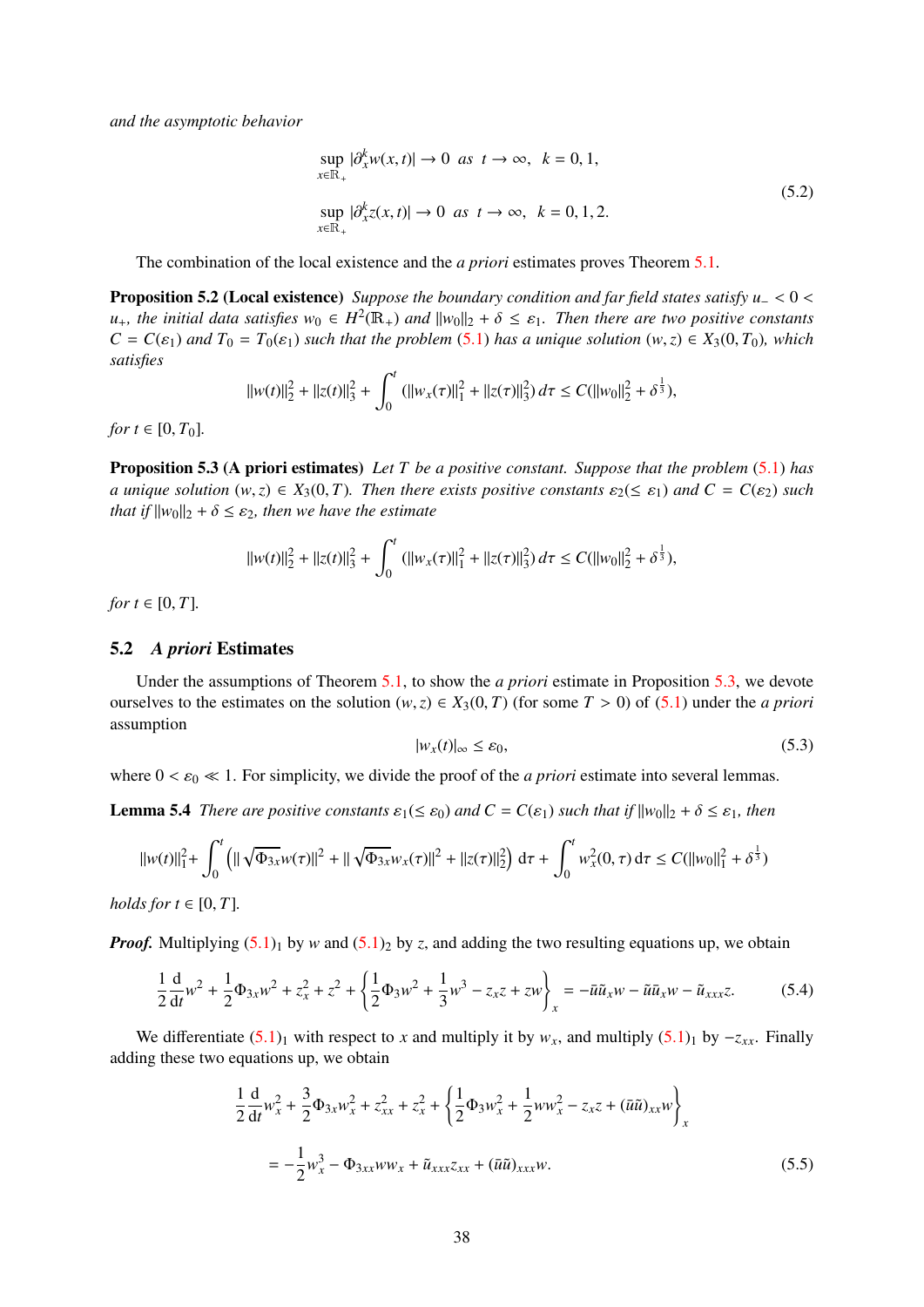Adding  $(5.4)$  and  $(5.5)$  up, we get

<span id="page-38-0"></span>
$$
\frac{1}{2}\frac{d}{dt}(w^2 + w_x^2) + \frac{1}{2}\Phi_{3x}w^2 + \frac{3}{2}\Phi_{3x}w_x^2 + z_{xx}^2 + 2z_x^2 + z^2
$$
  
+ 
$$
\left\{\frac{1}{2}\Phi_{3}w^2 + \frac{1}{3}w^3 + zw + \frac{1}{2}\Phi_{3}w_x^2 + \frac{1}{2}ww_x^2 - 2z_xz + (\bar{u}\tilde{u})_{xx}w\right\}_x
$$
  
= 
$$
-\bar{u}\tilde{u}_xw - \tilde{u}\bar{u}_xw - \tilde{u}_{xxx}z - \frac{1}{2}w_x^3 - \Phi_{3xx}ww_x + \tilde{u}_{xxx}z_{xx} + (\bar{u}\tilde{u})_{xxx}w.
$$
 (5.6)

Integrating [\(5.6\)](#page-38-0) over  $\mathbb{R}_+ \times (0, t)$ , combining it with  $\bar{u}(0) = u_- < 0$ ,  $\tilde{u}(0, t) = 0$  and  $w(0, t) = 0$ , we have

$$
||w(t)||_1^2 + \int_0^t (||\sqrt{\Phi_{3x}}w(\tau)||^2 + ||\sqrt{\Phi_{3x}}w_x(\tau)||^2 + ||z_{xx}(\tau)||^2 + 2||z_x(\tau)||^2 + ||z(\tau)||^2) d\tau - u - \int_0^t w_x^2(0, t) d\tau
$$
  
\n
$$
\leq C \left( ||w_0||_1^2 + \int_0^t |z_x(0, t)||z(0, t)| d\tau + \int_0^t \int_{\mathbb{R}_+} (|\bar{u}|\tilde{u}_x|w| + \tilde{u}\bar{u}_x|w| + |\tilde{u}_{xxx}|(|z| + |z_{xx}|)) d\tau + \int_0^t \int_{\mathbb{R}_+} (|w_x|^3 + |\Phi_{3xx}ww_x| + |(\bar{u}\tilde{u})_{xxx}w|) dxd\tau \right).
$$
\n(5.7)

<span id="page-38-1"></span>Firstly, from  $(5.1)_1$  $(5.1)_1$ , we know that  $z_x(0, t) = -u_-(w_x(0, t) + \tilde{u}_x(0, t))$  holds. According to Lemma [2.1](#page-4-0) (ii) with *k* = 1, for some small *u*<sub>−</sub> corresponding to small  $\delta$  satisfying  $Cu^2 \le -\frac{u_-}{2}$ , we have

$$
\int_0^t |z_x(0,\tau)||z(0,\tau)| d\tau \le C \int_0^t |z_x(0,\tau)|^2 d\tau + \frac{1}{8} \int_0^t |z(0,\tau)|^2 d\tau
$$
  
\n
$$
\le C u_-^2 \int_0^t (|w_x(0,\tau)|^2 + |\tilde{u}_x(0,\tau)|^2) d\tau + \frac{1}{8} \int_0^t |z(\tau)|_\infty^2 d\tau
$$
  
\n
$$
\le -\frac{u_-}{2} \int_0^t |w_x(0,\tau)|^2 d\tau + C\delta^{\frac{1}{3}}(1+t)^{-1} + \frac{1}{8} \int_0^t ||z_x(\tau)||^2 d\tau + \frac{1}{8} \int_0^t ||z(\tau)||^2 d\tau.
$$
\n(5.8)

<span id="page-38-3"></span>Secondly, we estimate the right-hand side of  $(5.7)$  as follows:

$$
\int_{\mathbb{R}_+} |\bar{u}|\tilde{u}_x|w| \,dx = \int_{\mathbb{R}_+} (-\bar{u})\tilde{u}_x|w| \,dx = \int_0^{u+t} (-\bar{u})\tilde{u}_x|w| \,dx + \int_{u+t}^{\infty} (-\bar{u})\tilde{u}_x|w| \,dx =: I_1 + I_2.
$$

By virtue of  $\bar{u}$  < 0,  $\tilde{u}$  > 0, using Lemmas [2.3](#page-5-3) and [2.1,](#page-4-0) we get

<span id="page-38-2"></span>
$$
I_1 \le |w|_{\infty} |\tilde{u}_x|_{\infty} \int_0^{u+t} (-\bar{u}) dx
$$
  
\n
$$
\le C ||w_x(t)||^{\frac{1}{2}} ||w(t)||^{\frac{1}{2}} \delta^{\frac{1}{4}} (1+t)^{-\frac{7}{8}} \int_0^{u+t} \frac{\delta}{1+\delta x} dx
$$
  
\n
$$
\le \frac{1}{48} ||w_x(t)||^2 + C\delta^{\frac{1}{3}} ||w(t)||^{\frac{2}{3}} \left\{ (1+t)^{-\frac{7}{8}} \ln(1+t) \right\}^{\frac{4}{3}}
$$
  
\n
$$
\le \frac{1}{48} ||w_x(t)||^2 + C\delta^{\frac{1}{3}} (1+t)^{-\frac{7}{6}} (\ln(1+t))^{\frac{4}{3}}, \tag{5.9}
$$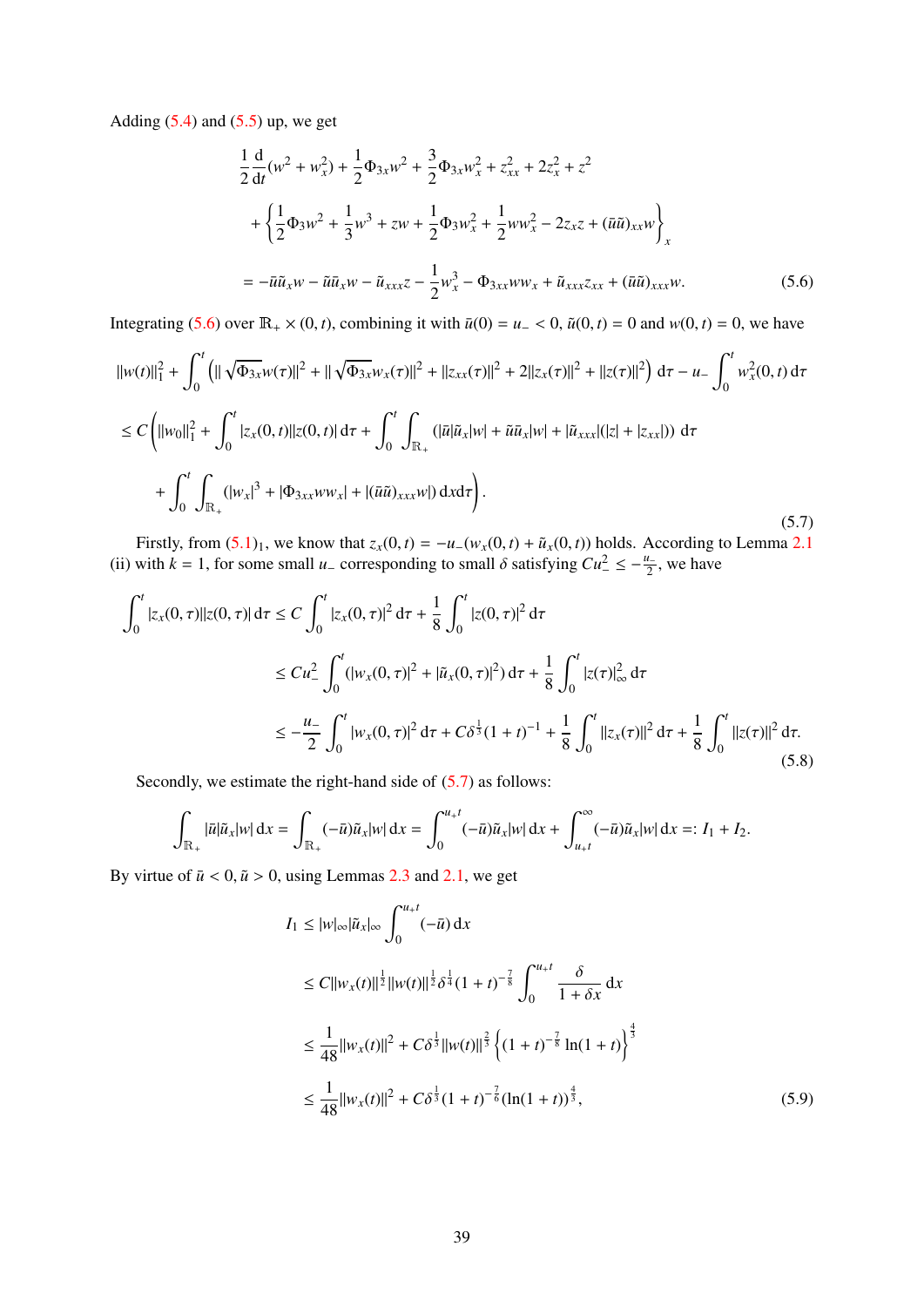and

$$
I_2 \le |w|_{\infty} \left\{ -[\bar{u}\tilde{u}]_{u+t}^{\infty} + \int_{u+t}^{\infty} \bar{u}_x \tilde{u} dx \right\}
$$
  
\n
$$
\le C u_+ ||w_x(t)||^{\frac{1}{2}} ||w(t)||^{\frac{1}{2}} \int_{u+t}^{\infty} \bar{u}_x dx
$$
  
\n
$$
\le C \delta ||w_x(t)||^{\frac{1}{2}} ||w(t)||^{\frac{1}{2}} \int_{u+t}^{\infty} \frac{\delta^2}{(1+\delta x)^2} dx
$$
  
\n
$$
\le \frac{1}{48} ||w_x(t)||^2 + C \delta^{\frac{8}{3}} ||w(t)||^{\frac{2}{3}} (1+t)^{-\frac{4}{3}}
$$
  
\n
$$
\le \frac{1}{48} ||w_x(t)||^2 + C \delta^{\frac{1}{3}} (1+t)^{-\frac{4}{3}}.
$$
 (5.10)

In deriving the second inequality of  $(5.9)$ , we have used from Lemma [2.1](#page-4-0) (iv) and (v) that

<span id="page-39-0"></span>
$$
|\tilde{u}_x|_{\infty} \leq C(\delta(1+t)^{-\frac{1}{2}})^{\frac{1}{4}}((1+t)^{-1})^{\frac{3}{4}} \leq C\delta^{\frac{1}{4}}(1+t)^{-\frac{7}{8}}.
$$

And in deriving the last inequality of [\(5.9\)](#page-38-2) and [\(5.10\)](#page-39-0), we have used the fact that  $\|w(t)\|$  is bounded. In a similar fashion to  $(5.9)$  and  $(5.10)$ , we can obtain

$$
\int_{\mathbb{R}_+} \bar{u}_x \tilde{u}|w| dx \le \frac{1}{24} ||w_x||^2 + C\delta^{\frac{1}{3}} \left\{ (1+t)^{-\frac{4}{3}} + (1+t)^{-\frac{7}{6}} (\ln(1+t))^{\frac{4}{3}} \right\}.
$$
 (5.11)

Using Cauchy-Schwarz inequality and Lemma [2.1](#page-4-0) (v) with  $k = 3, l = 0$ , we get

<span id="page-39-4"></span>
$$
\int_{\mathbb{R}_+} |\tilde{u}_{xxx}(z+z_{xx})| dx \le \frac{1}{8} (||z_{xx}(t)||^2 + ||z(t)||^2) + C\delta^{\frac{1}{3}}(1+t)^{-\frac{5}{2}},
$$
\n(5.12)

and

$$
\int_{\mathbb{R}_{+}} |(\bar{u}\tilde{u})_{xxx} w| dx \le C \int_{\mathbb{R}_{+}} (|\bar{u}_{xxx}|\tilde{u}|w| + |\bar{u}_{xx}\tilde{u}_{x}w| + |\bar{u}_{x}\tilde{u}_{xx}w| + |\bar{u}\tilde{u}_{xxx}w|) dx
$$
\n
$$
\le C \left| \frac{\bar{u}_{xxx}}{\bar{u}_{x}} \right|_{\infty} \int_{\mathbb{R}_{+}} \tilde{u}\bar{u}_{x}|w| dx + C|w|_{\infty} (|\bar{u}_{xx}|_{1}|\tilde{u}_{x}|_{\infty} + |\bar{u}_{x}|_{1}|\tilde{u}_{xx}|_{\infty} + |\bar{u}|_{\infty}|\tilde{u}_{xxx}|_{1})
$$
\n
$$
\le C\delta|w|_{\infty} \int_{\mathbb{R}_{+}} \tilde{u}\bar{u}_{x} dx + C\delta|w|_{\infty} (1+t)^{-1}
$$
\n
$$
\le \frac{1}{24} ||w_{x}(t)||^{2} + C\delta^{\frac{1}{3}} \left\{ (1+t)^{-\frac{4}{3}} + (1+t)^{-\frac{7}{6}} (\ln(1+t))^{\frac{4}{3}} \right\}.
$$
\n(5.13)

<span id="page-39-5"></span>From the Lemmas  $(2.3)$  and  $(2.1)$ , we can get estimates of the remaining terms on the right-hand side of [\(5.7\)](#page-38-1):

<span id="page-39-3"></span>
$$
\int_{\mathbb{R}_+} |w_x|^3 dx \le |w_x|_{\infty} ||w_x(t)||^2 \le \varepsilon_0 ||w_x(t)||^2,
$$
\n(5.14)

and

<span id="page-39-1"></span>
$$
\int_{\mathbb{R}_+} |\Phi_{3xx}ww_x| dx \le \int_{\mathbb{R}_+} (|\tilde{u}_{xx}ww_x| + |\bar{u}_{xx}ww_x|) dx
$$
  

$$
\le \frac{1}{24} ||w_x(t)||^2 + C|w|_{\infty} \delta^{\frac{1}{3}} (1+t)^{-\frac{3}{2}} + C \left| \frac{\bar{u}_{xx}^2}{\bar{u}_x} \right|_{\infty} ||\sqrt{\bar{u}_x}w(t)||^2.
$$
 (5.15)

On the other hand, we note that  $w_x^2 \leq 3(z_{xx}^2 + z^2 + \tilde{u}_{xxx}^2)$  due to  $(5.1)_2$  $(5.1)_2$ , which yields

<span id="page-39-2"></span>
$$
||w_x(t)||^2 \le 3(||z_{xx}(t)||^2 + ||z(t)||^2 + ||\tilde{u}_{xxx}(t)||^2).
$$
 (5.16)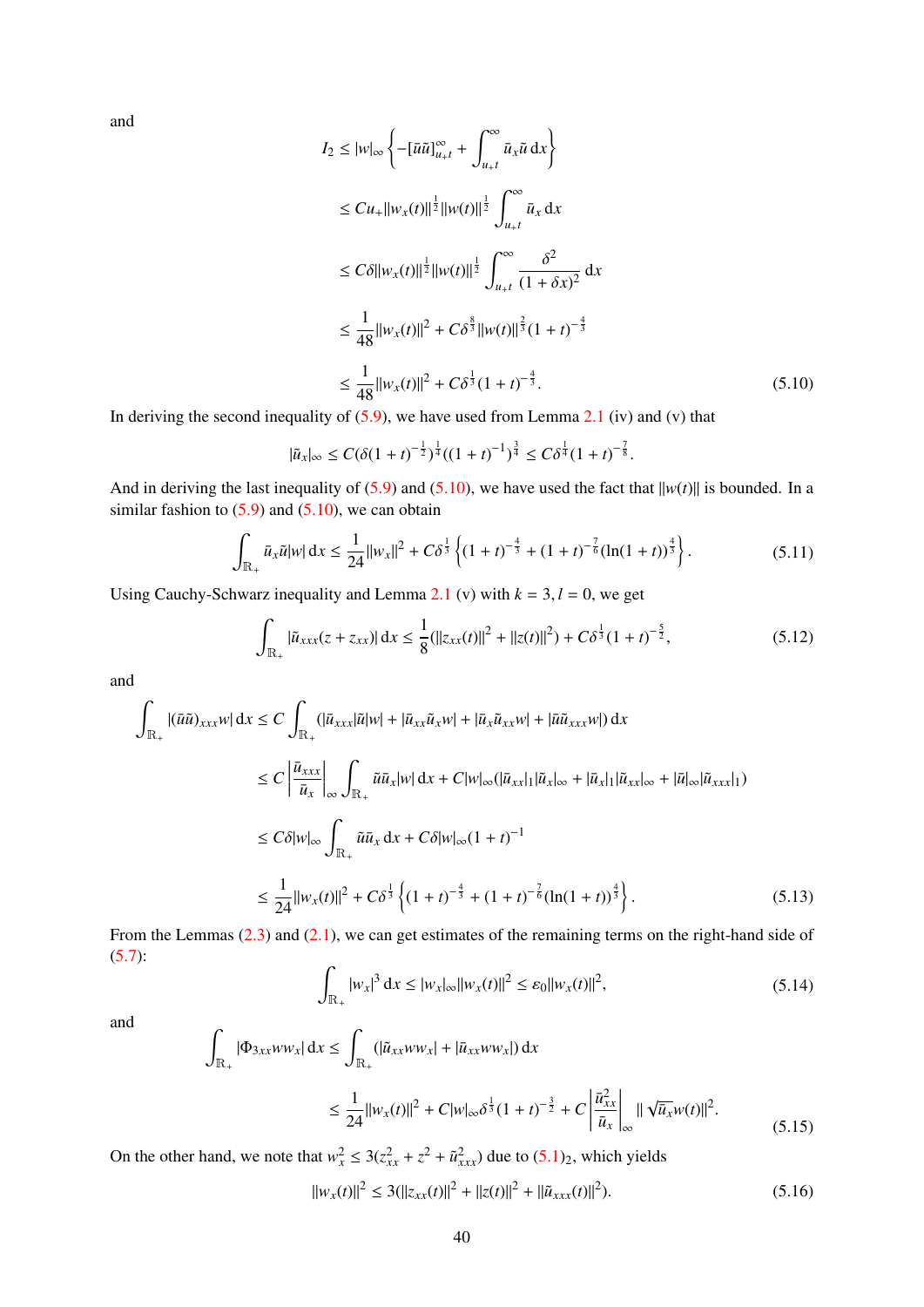In the end, substituting [\(5.8\)](#page-38-3)-[\(5.15\)](#page-39-1) into [\(5.7\)](#page-38-1), and using [\(5.16\)](#page-39-2), for some small  $\delta$  and  $\varepsilon_0 \ll \frac{1}{8}$  $\frac{1}{8}$ ), we can conclude that

$$
||w(t)||_1^2 + \int_0^t (||\sqrt{\Phi_{3x}} w(\tau)||^2 + ||\sqrt{\Phi_{3x}} w_x(\tau)||^2 + ||z(\tau)||_2^2) d\tau - u_- \int_0^t w_x^2(0, \tau) d\tau \leq C(||w_0||_1^2 + \delta^{\frac{1}{3}}).
$$

This completes the proof of Lemma [5.4.](#page-37-4)  $\Box$ 

From [\(5.16\)](#page-39-2) and the results of Lemma [5.4,](#page-37-4) we can easily get the following estimate.

Corollary 5.5 *Under the assumptions of Lemma [5.4,](#page-37-4) the estimate*

$$
\int_0^t \|w_x(\tau)\|^2 d\tau \leq C(||w_0||_1^2 + \delta^{\frac{1}{3}})
$$

*holds for*  $t \in [0, T]$ *.* 

<span id="page-40-4"></span>**Lemma 5.6** *There are positive constants*  $\varepsilon_2(\leq \varepsilon_1)$  *and*  $C = C(\varepsilon_2)$  *such that if*  $||w_0||_2 + \delta \leq \varepsilon_2$ *, then* 

<span id="page-40-3"></span>
$$
||w_{xx}(t)||^2 + \int_0^t \left( ||\sqrt{\Phi_{3x}} w_{xx}(\tau)||^2 + ||z_{xxx}(\tau)||^2 + ||z_{xx}(\tau)||^2 + w_{xx}^2(0,\tau) \right) d\tau \le C(||w_0||_2^2 + \delta^{\frac{1}{3}}), \quad (5.17)
$$

*for*  $t \in [0, T]$ *.* 

*Proof.* We differentiate  $(5.1)_1$  $(5.1)_1$  twice with respect to *x* and multiply it by  $w_{xx}$ , and differentiate  $(5.1)_2$  with respect to *x* and multiply it by −*zxxx*. Then, adding these two equations up, we obtain

<span id="page-40-0"></span>
$$
\frac{1}{2}\frac{d}{dt}w_{xx}^2 + \frac{5}{2}\Phi_{3x}w_{xx}^2 + z_{xxx}^2 + z_{xx}^2 + \left\{\frac{1}{2}\Phi_{3}w_{xx}^2 + \frac{1}{2}ww_{xx}^2 - z_{xx}z_x + (\bar{u}\tilde{u})_{xxx}w_x\right\}_x
$$
  
=  $-\Phi_{3xxx}ww_{xx} - 3\Phi_{3xx}w_xw_{xx} - \frac{5}{2}w_xw_{xx}^2 + \partial_x^4\tilde{u}z_{xxx} + \partial_x^4(\bar{u}\tilde{u})w_x.$  (5.18)

Integrating [\(5.18\)](#page-40-0) over  $\mathbb{R}_+ \times (0, t)$ , combining  $\Phi_3(0, t) = u - 0$  and  $w(0, t) = 0$ , we have

$$
||w_{xx}(t)||^{2} + \int_{0}^{t} (||\sqrt{\Phi_{3x}}w_{xx}(\tau)||^{2} + ||z_{xxx}(\tau)||^{2} + ||z_{xx}(\tau)||^{2}) d\tau - u_{-} \int_{0}^{t} w_{xx}^{2}(0, \tau) d\tau
$$
  
\n
$$
\leq C \left( ||w_{0}||_{2}^{2} + \int_{0}^{t} |z_{xx}(0, \tau)||z_{x}(0, \tau)| d\tau + \int_{0}^{t} |(\bar{u}\tilde{u})_{xxx}(0, \tau)||w_{x}(0, \tau)| d\tau + \int_{0}^{t} \int_{\mathbb{R}_{+}} (|\Phi_{3xxx}w_{xx}| + |\Phi_{3xx}w_{x}w_{xx}| + |w_{x}w_{xx}^{2}| + |\partial_{x}^{4}\tilde{u}z_{xxx}| + |\partial_{x}^{4}(\bar{u}\tilde{u})w_{x}|) dxd\tau \right).
$$
 (5.19)

<span id="page-40-1"></span>Firstly, we estimate the second and the third terms on the right-hand side of [\(5.19\)](#page-40-1). Using the Cauchy-Schwarz inequality, we have

$$
C \int_0^t |z_{xx}(0,\tau)||z_x(0,\tau)| d\tau \le C \int_0^t |z_{xx}(\tau)|_{\infty} |z_x(\tau)|_{\infty} d\tau
$$
  

$$
\le \frac{1}{4} \int_0^t ||z_{xxx}(\tau)||^2 d\tau + C \int_0^t (||z_{xx}(\tau)||^2 + ||z_x(\tau)||^2) d\tau
$$
  

$$
\le \frac{1}{4} \int_0^t ||z_{xxx}(\tau)||^2 d\tau + C(||w_0||_1^2 + \delta^{\frac{1}{3}}).
$$
 (5.20)

<span id="page-40-2"></span>For  $(\bar{u}\tilde{u})_{xxx} = \bar{u}_{xxx}\tilde{u} + 3\bar{u}_{xx}\tilde{u}_x + 3\bar{u}_x\tilde{u}_{xx} + \bar{u}\tilde{u}_{xxx}$  and  $\tilde{u}(0,t) = 0$ , combining Lemma [5.4](#page-37-4) and Lemma [2.1](#page-4-0) (ii), we get

$$
C \int_0^t |(\bar{u}\tilde{u})_{xxx}(0,\tau)||w_x(0,\tau)| d\tau \le C\delta \int_0^t (|\tilde{u}_x(0,\tau)| + |\tilde{u}_{xx}(0,\tau)| + |\tilde{u}_{xxx}(0,\tau)|)|w_x(0,\tau)| d\tau
$$
  

$$
\le \int_0^t w_x^2(0,\tau) d\tau + C\delta^{\frac{1}{3}}(1+t)^{-1}.
$$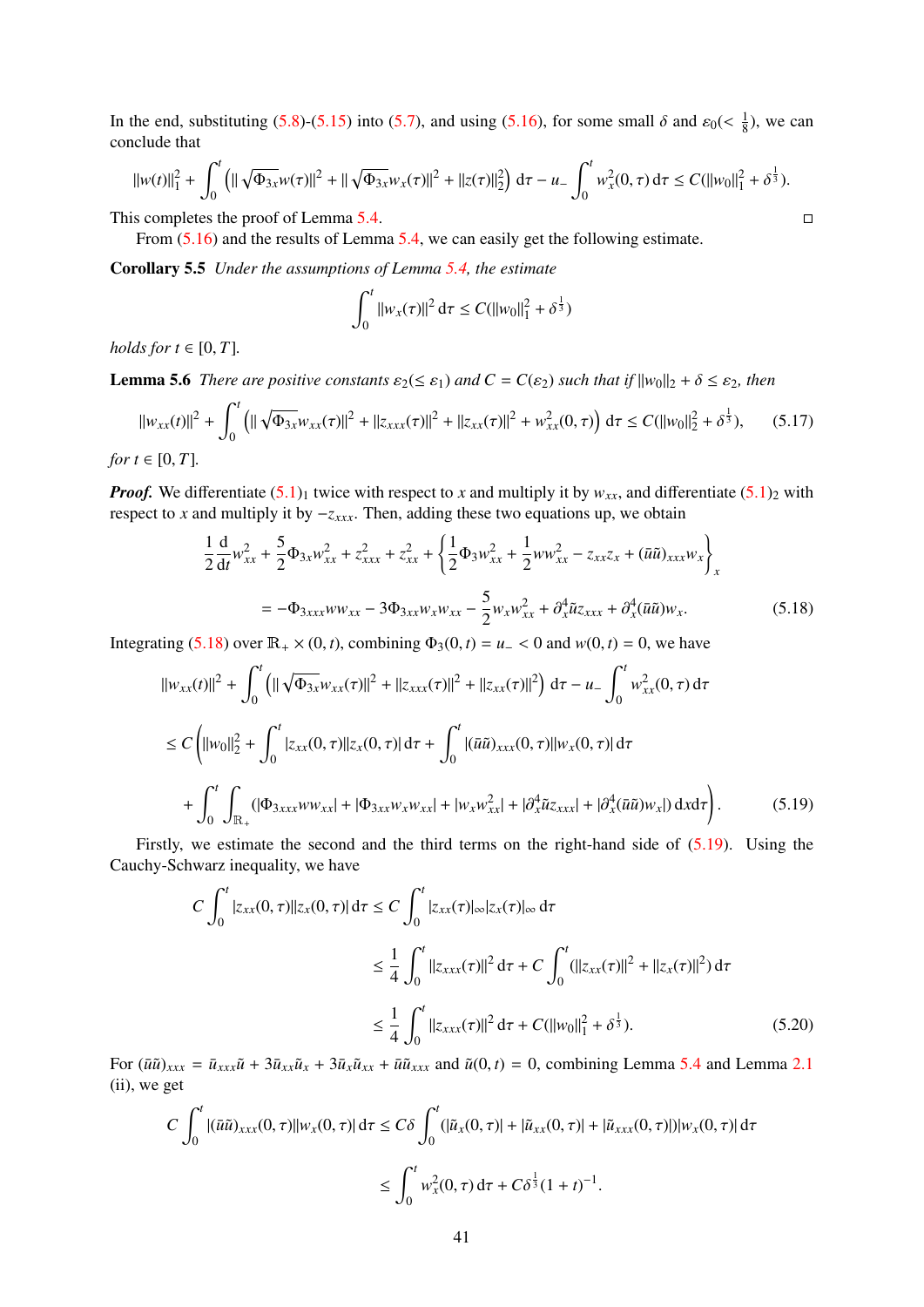Next, we estimate the last five terms on the right-hand side of  $(5.19)$ . Using Cauchy-Schwarz inequality, we have

$$
\int_{\mathbb{R}_{+}} |\Phi_{3xxx} w_{xx}| dx \leq \int_{\mathbb{R}_{+}} (|\bar{u}_{xxx} w_{xx}| + |\tilde{u}_{xxx} w_{xx}|) dx
$$
  
\n
$$
\leq \frac{1}{36} ||w_{xx}(t)||^{2} + C \left| \frac{\bar{u}_{xxx}^{2}}{\bar{u}_{x}} \right|_{\infty} ||\sqrt{\bar{u}_{x}} w(t)||^{2} + C \delta^{\frac{1}{3}} |w(t)|_{\infty} (1 + t)^{-\frac{5}{2}},
$$
  
\n
$$
\int_{\mathbb{R}_{+}} |\Phi_{3xx} w_{x} w_{xx}| dx \leq \frac{1}{36} ||w_{xx}(t)||^{2} + |\Phi_{3xx}(t)|_{\infty} ||w_{x}(t)||^{2} \leq \frac{1}{36} ||w_{xx}(t)||^{2} + C \delta ||w_{x}(t)||^{2},
$$
  
\n
$$
\int_{\mathbb{R}_{+}} |\partial_{x}^{4} \tilde{u}_{z_{xxx}}| dx \leq \frac{1}{4} ||z_{xxx}(t)||^{2} + C \delta^{\frac{1}{3}} (1 + t)^{-\frac{7}{2}},
$$

and by utilizing the *a priori* assumption [\(5.3\)](#page-37-5),

$$
\int_{\mathbb{R}_+} |w_x w_{xx}^2| dx \leq |w_x(t)|_{\infty} ||w_{xx}(t)||^2 \leq \varepsilon_0 ||w_{xx}(t)||^2.
$$

By the same method as  $(5.9)$  and  $(5.10)$ , we can get the last one estimate:

$$
\int_{\mathbb{R}_{+}} |\partial_{x}^{4}(\bar{u}\tilde{u})w_{x}| dx \leq C \int_{\mathbb{R}_{+}} (|\partial_{x}^{4}\bar{u}\tilde{u}| + |\bar{u}_{xxx}\tilde{u}_{x}| + |\bar{u}_{xx}\tilde{u}_{xx}| + |\bar{u}_{x}\tilde{u}_{xxx}| + |\bar{u}\partial_{x}^{4}\tilde{u}|)|w_{x}| dx
$$
\n
$$
\leq C \left| \frac{\partial_{x}^{4}\bar{u}}{\bar{u}_{x}} \right|_{\infty} |w_{x}|_{\infty} \int_{\mathbb{R}_{+}} \bar{u}_{x}\tilde{u} dx + C\delta |w_{x}|_{\infty} (|\tilde{u}_{x}|_{\infty} + |\tilde{u}_{xxx}|_{\infty} + |\partial_{x}^{4}\tilde{u}|_{\infty})
$$
\n
$$
\leq C\delta |w_{x}|_{\infty} \left( \int_{0}^{u_{+}t} \bar{u}_{x}\tilde{u} dx + \int_{u_{+}t}^{\infty} \bar{u}_{x}\tilde{u} dx \right) + C\delta |w_{x}|_{\infty} (1 + t)^{-1}
$$
\n
$$
\leq \frac{1}{36} ||w_{xx}(t)||^{2} + C\delta^{\frac{1}{3}} ||w_{x}(t)||^{\frac{2}{3}} \left\{ (1 + t)^{-\frac{4}{3}} + (1 + t)^{-\frac{7}{6}} (\ln(1 + t))^{\frac{4}{3}} \right\}.
$$
\n(5.21)

<span id="page-41-0"></span>In the end, to estimate  $\int_0^t ||w_{xx}(\tau)||^2 d\tau$ , for  $(5.1)_2$  $(5.1)_2$ , we note that

<span id="page-41-1"></span>
$$
||w_{xx}(t)||^2 \le 3(||z_{xxx}(t)||^2 + ||z_x(t)||^2 + ||\partial_x^4 \tilde{u}(t)||^2).
$$
 (5.22)

Substituting  $(5.20)$ - $(5.21)$  into  $(5.19)$ , combining  $(5.22)$  and Lemma [5.4,](#page-37-4) we have

$$
||w_{xx}(t)||^2 + \int_0^t \left( ||\sqrt{\Phi_{3x}} w_{xx}(\tau)||^2 + ||z_{xxx}(\tau)||^2 + ||z_{xx}(\tau)||^2 + w_{xx}^2(0, \tau) \right) d\tau
$$
  

$$
\leq \left( \frac{3}{4} + \varepsilon_0 \right) ||z_{xxx}(t)||^2 + C(||w_0||_2^2 + \delta^{\frac{1}{3}}).
$$

That is, for  $\varepsilon_0 < \frac{1}{4}$ <br>The equation 1  $\frac{1}{4}$ , we complete the proof of [\(5.17\)](#page-40-3).

The equation [\(5.22\)](#page-41-1) and Lemma [5.6](#page-40-4) yields Corollary [5.7.](#page-41-2)

<span id="page-41-2"></span>Corollary 5.7 *Under the assumptions of Lemma [5.6,](#page-40-4)*

$$
\int_0^t \|w_{xx}(\tau)\|^2 d\tau \leq C(||w_0||_2^2 + \delta^{\frac{1}{3}}), \quad \forall t \in [0, T].
$$

<span id="page-41-3"></span>Lemma 5.8 *Under the assumptions of Lemma [5.6,](#page-40-4)*

$$
||z(t)||_3^2 \le C(||w_0||_2^2 + \delta^{\frac{1}{3}}), \quad \forall t \in [0, T].
$$
 (5.23)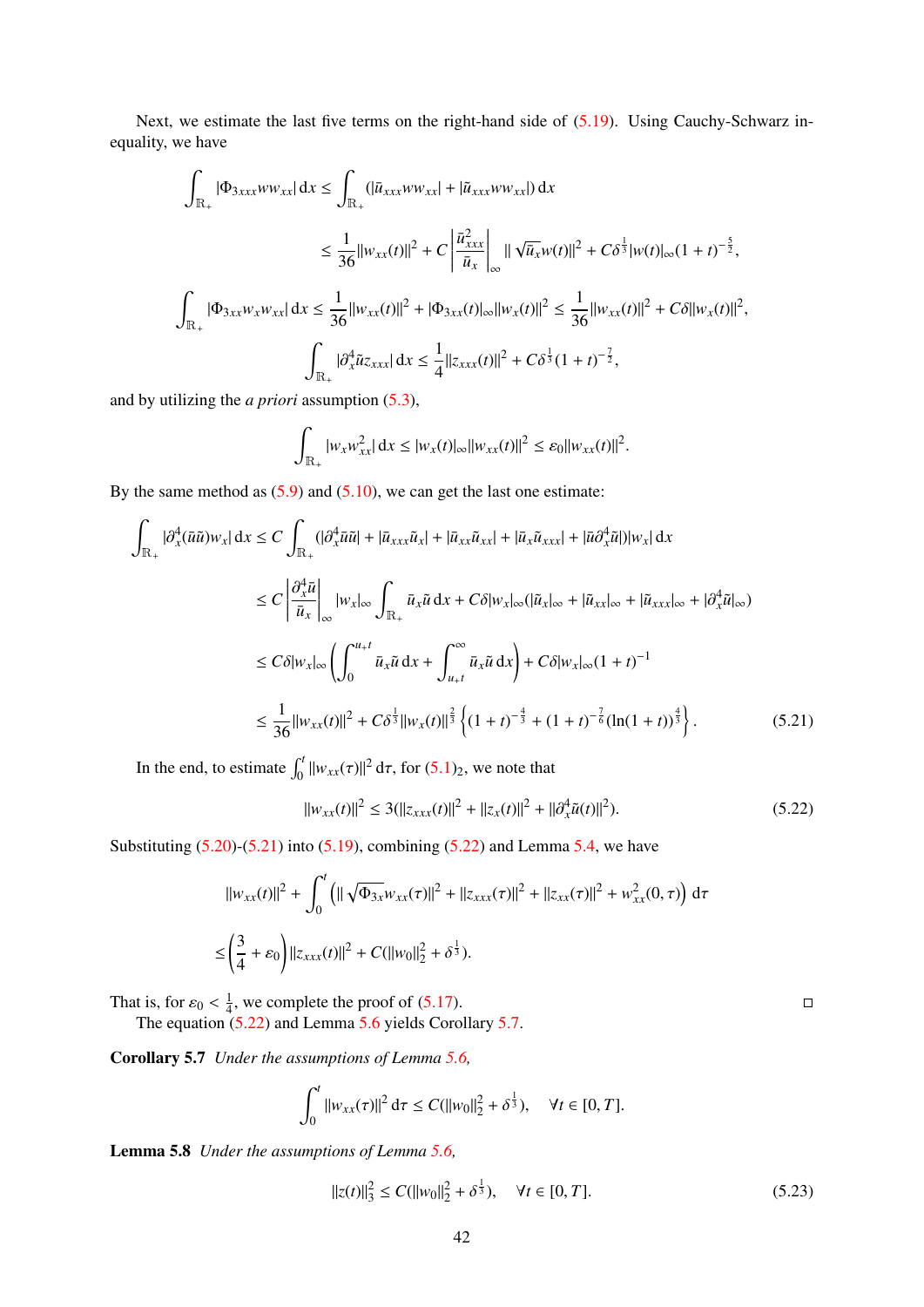*Proof.* Firstly, from  $(5.1)_1$  $(5.1)_1$ , we have the equation at the boundary  $x = 0$ ,

$$
z_x(0,t) = -u_-(w_x(0,t) + \tilde{u}_x(0,t)),
$$

which plays an essential role in estimating boundary terms. From  $(5.1)_2$  $(5.1)_2$ , it holds

<span id="page-42-1"></span>
$$
z_{xx}^2 + z^2 + 2z_x^2 = w_x^2 + \tilde{u}_{xxx}^2 + 2(z_x z)_x + 2w_x \tilde{u}_{xxx}.
$$
 (5.24)

Integrating  $(5.24)$  over  $\mathbb{R}_+$ , by Cauchy-Schwarz inequality, we get

$$
||z_{xx}(t)||^{2} + 2||z_{x}(t)||^{2} + ||z(t)||^{2} \le 2||w_{x}(t)||^{2} + 2||\tilde{u}_{xxx}(t)||^{2} + 2|z_{x}(0, t)||z(0, t)|
$$
  
\n
$$
\le C(||w_{0}||_{2}^{2} + \delta^{\frac{1}{3}}) + C|z_{x}(0, t)|^{2} + \frac{1}{2}|z(t)|_{\infty}^{2}
$$
  
\n
$$
\le C(||w_{0}||_{2}^{2} + \delta^{\frac{1}{3}}) + C(|w_{x}(t)|_{\infty}^{2} + |\tilde{u}_{x}(t)|_{\infty}^{2}) + \frac{1}{2}||z_{x}(t)||^{2} + \frac{1}{2}||z(t)||^{2}
$$
  
\n
$$
\le C(||w_{0}||_{2}^{2} + \delta^{\frac{1}{3}}) + \frac{1}{2}||z_{x}(t)||^{2} + \frac{1}{2}||z(t)||^{2}. \tag{5.25}
$$

<span id="page-42-2"></span>Differentiating  $(5.1)_2$  $(5.1)_2$  with respect to *x* and integrating the resulting equation over  $\mathbb{R}_+$ , combining [\(5.25\)](#page-42-2), Lemma [2.1](#page-4-0) and Lemma [5.6,](#page-40-4) we get

<span id="page-42-3"></span>
$$
||z_{xxx}(t)||^2 \le C(||z_x(t)||^2 + ||w_{xx}(t)||^2 + ||\partial_x^4 \tilde{u}(t)||^2) \le C(||w_0||_2^2 + \delta^{\frac{1}{3}}). \tag{5.26}
$$

The combination of  $(5.25)$  and  $(5.26)$  completes the proof of Lemma [5.8.](#page-41-3)

## <span id="page-42-0"></span>5.3 Asymptotic Behavior toward the Superposition of Nonlinear Waves

Once the *a priori* estimates is established, by combining the local existence, the global existence of unique solution of [\(5.1\)](#page-36-3) and its asymptotic behavior are easily obtained. That is, the global in time solution

$$
\begin{cases} w \in C^0([0, \infty); H^2), & w_x \in L^2(0, \infty; H^1), \\ z \in C^0([0, \infty); H^3) \cap L^2(0, \infty; H^3). \end{cases}
$$

Then, the *a priori* estimates again assert that

<span id="page-42-7"></span>
$$
\begin{cases}\n\sup_{t\geq 0} (\|w(t)\|_2^2 + \|z(t)\|_3^2) < \infty, \\
\int_0^t (\|w_x\|_1^2 + \|z\|_3^2) \, \mathrm{d}\tau < \infty.\n\end{cases} \tag{5.27}
$$

To complete the proof of Theorem [5.1,](#page-36-4) we need to show that

<span id="page-42-6"></span>
$$
\int_0^\infty \left| \frac{\mathrm{d}}{\mathrm{d}t} ||w_x||^2 \right| \, \mathrm{d}t < \infty,\tag{5.28}
$$

it follows

<span id="page-42-4"></span>
$$
||w_x|| \to 0, \quad (t \to 0). \tag{5.29}
$$

Using the Sobolev inequality, we can obtain the desired asymptotic behavior in Theorem [5.1](#page-36-4)

<span id="page-42-5"></span>
$$
\begin{cases}\n\sup_{x \in \mathbb{R}_+} |w(x, t)| \leq \sqrt{2} ||w||^{\frac{1}{2}} ||w_x||^{\frac{1}{2}} \to 0, \quad (t \to 0), \\
\sup_{x \in \mathbb{R}_+} |w_x(x, t)| \leq \sqrt{2} ||w_x||^{\frac{1}{2}} ||w_{xx}||^{\frac{1}{2}} \to 0, \quad (t \to 0).\n\end{cases} (5.30)
$$

The combination of  $(5.29)$  and  $(5.30)$  can completes the proof of Theorem [5.1.](#page-36-4)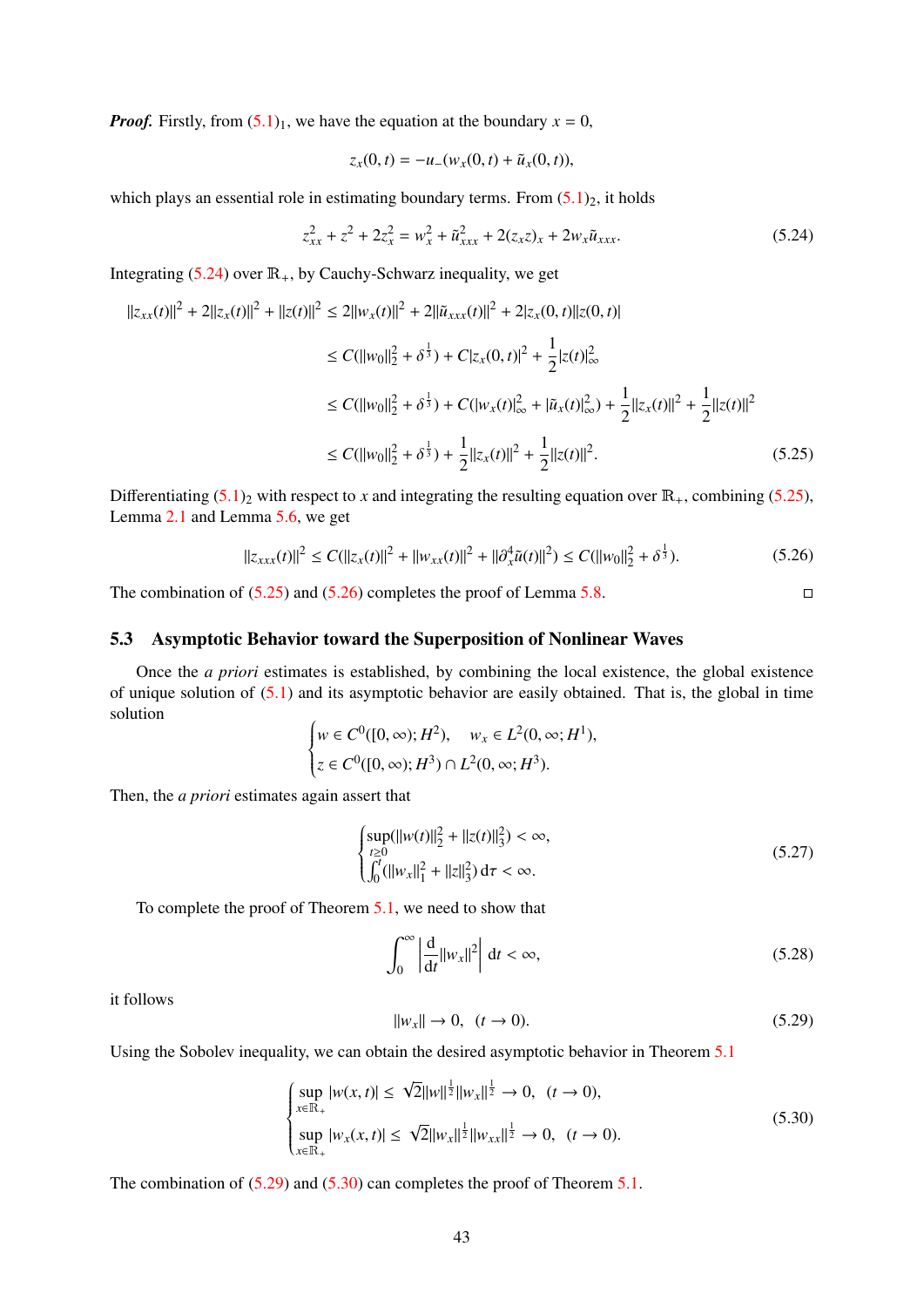The proof of  $(5.28)$  can be easily obtained. In fact, using the similar estimatea as  $(5.14)$ ,  $(5.15)$ ,  $(5.12)$  and  $(5.13)$ , combining  $(5.27)$ , we can get from  $(5.5)$  that

$$
\int_0^\infty \left| \frac{d}{dt} ||w_x||^2 \right| dt \le C \int_0^\infty |z_x(0, t)z(0, t)| dt + C \int_0^\infty \int_{\mathbb{R}_+} (|w_x^3| + |\Phi_{3xx} w w_x| + |\tilde{u}_{xxx} z_{xx}| + |(\bar{u}\tilde{u})_{xxx} w|) dx dt
$$
  
<  $\infty.$ 

Thus, we get the asymptotic behavior of *w* and we finish the proof of  $(5.2)_1$  $(5.2)_1$  in Theorem [5.1.](#page-36-4) In the end, using the Lemma [2.12,](#page-19-0) and setting  $g = -u_-(w_x(0,t) + \tilde{u}_x(0,t))$ ,  $f(x) = -w_x(x,t) - \tilde{u}_{xxx}(x,t)$  for any fixed  $t \in [0, \infty)$ , we can obtain the asymptotic behavior of *z*, which completes the proof of Theorem [5.1.](#page-36-4)

Acknowledgements: The research was supported by Guangdong Basic and Applied Basic Research Foundation #2020B1515310015, #2021A1515010367, the National Natural Science Foundation of China #11771150, #11831003.

## References

- <span id="page-43-5"></span>[1] M. Di Francesco, Initial value problem and relaxation limits of the Hamer model for radiating gases in several space variables, *Nonlinear Di*ff*er. Equ. Appl.*, 13(2007), 531-562.
- <span id="page-43-2"></span>[2] M. Di Francesco, C. Lattanzio, Optimal  $L^1$  rate of decay to diffusion waves for the Hamer model of radiating gases, *Appl. Math. Lett.*, 19(2006), 1046-1052.
- <span id="page-43-6"></span>[3] R.J. Duan, K. Fellner, C.J. Zhu, Energy method for multi-dimensional balance laws with non-local dissipation, *J. Math. Pures Appl.*, 93(2010), 572-598.
- <span id="page-43-3"></span>[4] R.J. Duan, L.Z. Ruan, C.J. Zhu, Optimal decay rates to conservation laws with diffusion-type terms of regularity-gain and regularity-loss, *Math. Models Methods Appl. Sci.*, 22(2012), 1250012, 1-39.
- <span id="page-43-4"></span>[5] W.L. Gao, L.Z. Ruan, C.J. Zhu, Decay rates to the planar rarefaction waves for a model system of the radiating gas in *n* dimensions, *J. Di*ff*erential Equations*, 244(2008), 2614-2640.
- <span id="page-43-1"></span>[6] W.L. Gao, C.J. Zhu, Asymptotic decay toward the planar rarefaction waves for a model system of the radiating gas in two dimensions, *Math. Models Methods Appl. Sci.*, 18(2008), 511-541.
- <span id="page-43-0"></span>[7] K. Hamer, Nonlinear effects on the propagation of sound waves in a radiating gas, *Quart. J. Mech. Appl. Math.*, 24(1971), 155-168.
- <span id="page-43-10"></span>[8] I. Hashimoto, A. Matsumura, Large time behavior of solutions to an initial boundary value problem on the half space for scalar viscous conservation law, *Methods Appl. Anal.*, 14(2007), 45-59.
- <span id="page-43-11"></span>[9] Y. Hattori, K. Nishihara, A note on the stability of rarefaction wave of the Burgers equation, *Jpn. J. Ind. Appl. Math.*, 8(1991), 85-96.
- <span id="page-43-7"></span>[10] M.A. Heaslet, B.S. Baldwin, Predictions of the structure of radiation resisted shock waves, *Phys. Fluids*, 6(1963),781-791.
- <span id="page-43-8"></span>[11] L. Hsiao, T.-P. Liu, Convergence to nonlinear diffusion waves for solutions of a system of hyperbolic conservation laws with damping, *Comm. Math. Phys.*, 143(1992), 599-605.
- <span id="page-43-9"></span>[12] F.M. Huang, R.H. Pan, Convergence rate for compressible Euler equations with damping and vacuum, *Arch. Ration. Mech. Anal.*, 166(2003), 359-376.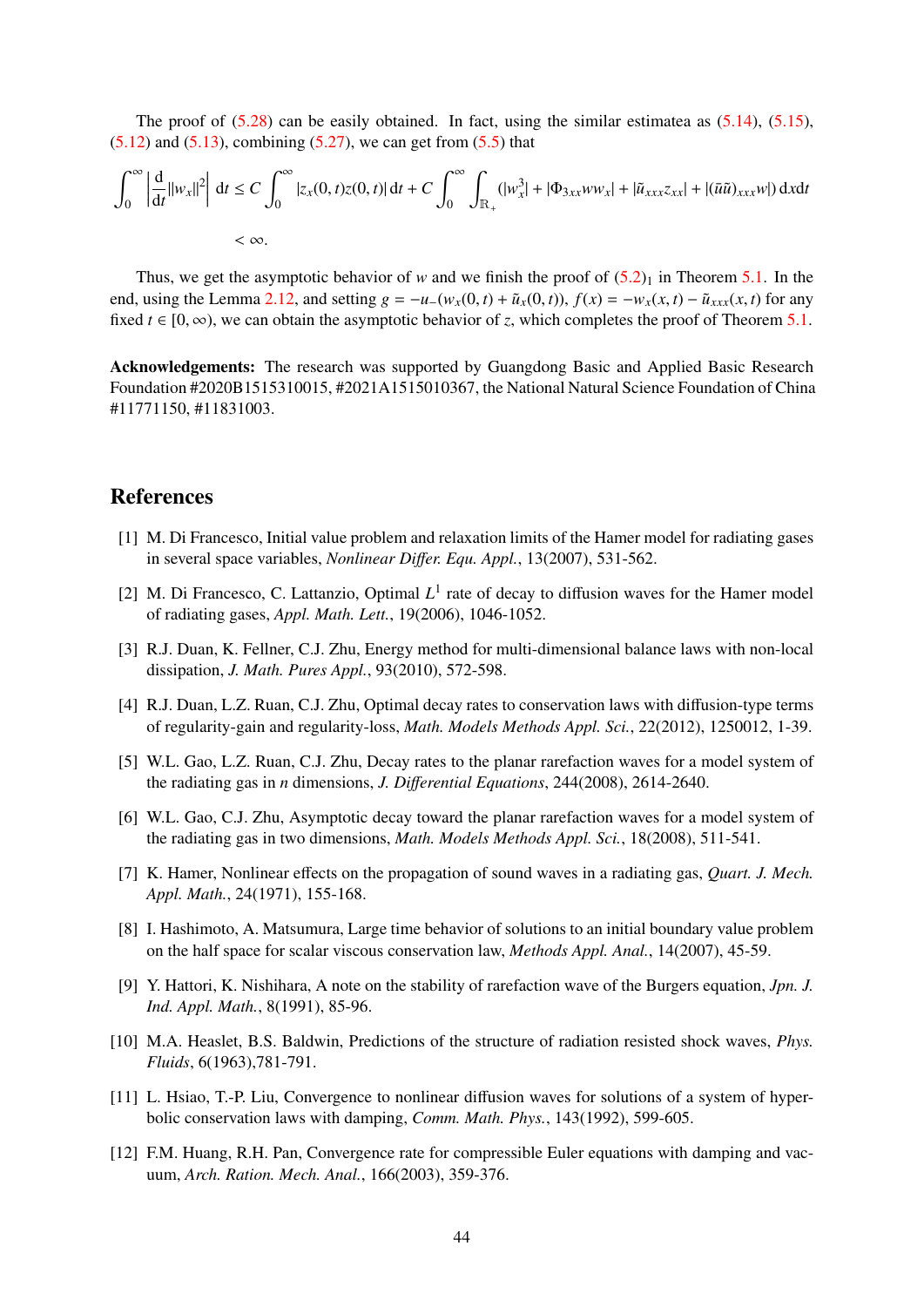- <span id="page-44-10"></span>[13] K. Ito, Asymptotic decay toward the planar rarefaction waves for viscous conservation laws in several dimentions, *Math. Mod. Meth. Appl. Sci.*, 6(1996), 315-338.
- <span id="page-44-0"></span>[14] S. Kawashima, S. Nishibata, Shock waves for a model system of a radiating gas, *SIAM J. Math. Anal.*, 30(1999), 95-117.
- <span id="page-44-1"></span>[15] S. Kawashima, Y. Tanaka, Stability of rarefaction waves for a model system of a radiating gas, *Kyushu J. Math.*, 58(2004), 211-250.
- <span id="page-44-6"></span>[16] C. Lattanzio, P. Marcati, Global well-posedness and relaxation limits of a model for radiating gas, *J. Di*ff*erential Equations*, 190(2003), 439-465.
- <span id="page-44-3"></span>[17] H. Liu, E. Tadmor, Critical thresholds in a conservation model for nonlinear conservation laws, *SIAM J. Math. Anal.*, 33(2001), 930-945.
- <span id="page-44-14"></span>[18] T.-P. Liu, A. Matsumura, K. Nishihara, Behaviors of solutions for the Burgers equation with boundary corresponding to rarefaction waves, *SIAM J. Math. Anal.*, 29(1998), 293-308.
- <span id="page-44-15"></span>[19] T.-P. Liu, K. Nishihara, Asymptotic behavior for scalar viscous conservation laws with boundary effect, *J. Di*ff*erential Equations*, 133(1997), 296-320.
- <span id="page-44-16"></span>[20] T.-P. Liu, S.-H. Yu, Propagation of a stationary shock layer in the presence of a boundary, *Arch. Ration. Mech. Anal.*, 139(1997), 57-82.
- <span id="page-44-4"></span>[21] Y.Q. Liu, S. Kawashima, Asymptotic behavior of solutions to a model system of a radiating gas, *Comm. Pure Appl. Anal.*, 10(2011), 209-223.
- <span id="page-44-7"></span>[22] R.B. Lowrie, J.D. Edwards, Radiative shock solutions with grey nonequilibrium diffusion, *Shock Waves*, 18(2008), 129-143.
- <span id="page-44-8"></span>[23] R.B. Lowrie, R.M. Rauenzahn, Radiative shock solutions in the equilibrium diffusion limit, *Shock Waves*, 16(2007), 445-453.
- <span id="page-44-11"></span>[24] T. Luo, Asymptotic stability of planar rarefaction waves for relaxation approximation of conservation laws in several dimensions, *J. Di*ff*erential Equations*, 133(1997), 255-279.
- <span id="page-44-17"></span>[25] A. Matsumura, M. Mei, Convergence to travelling fronts of solutions of the p-system with viscosity in the presence of a boundary, *Arch. Ration. Mech. Anal.*, 146(1999), 1-22.
- <span id="page-44-12"></span>[26] A. Matsumura, K. Nishihara, Global stability of the rarefaction waves of a one-dimensional model system for compressible viscous gas, *Comm. Math. Phys.*, 144(1992), 325-335.
- <span id="page-44-19"></span>[27] T. Nakamura, Asymptotic decay toward the rarefaction waves of solutions for viscous conservation laws in a one dimensional half space, *SIAM J. Math. Anal.*, 34(2003), 1308-1317.
- <span id="page-44-5"></span>[28] T. Nguyen, Multi-dimensional stability of planar Lax shocks in hyperbolic-elliptic coupled systems, *J. Di*ff*erential Equations*, 252(2012), 382-411.
- <span id="page-44-13"></span>[29] M. Nishikawa, K. Nishihara, Asymptotics toward the planar rarefaction wave for viscous conservation law in two space dimensions, *Trans. Amer. Math. Soc.*, 352(2000), 1203-1215.
- <span id="page-44-9"></span>[30] M. Ohnawa, *L* <sup>∞</sup>-stability of continuous shock waves in a radiating gas model, *SIAM J. Math. Anal.*, 46(2014), 2136-2159.
- <span id="page-44-2"></span>[31] L.Z. Ruan, J. Zhang, Asymptotic stability of rarefaction wave for hyperbolic-elliptic coupled system in radiating gas, *Acta Math. Sci. Ser. B Engl. Ed.*, 27(2007) 347-360.
- <span id="page-44-18"></span>[32] L.Z. Ruan, C.J. Zhu, Asymptotic decay toward rarefaction wave for a hyperbolic-elliptic coupled system on half space, *J. Partial Di*ff*erential Equations*, 21(2008), 173-192.